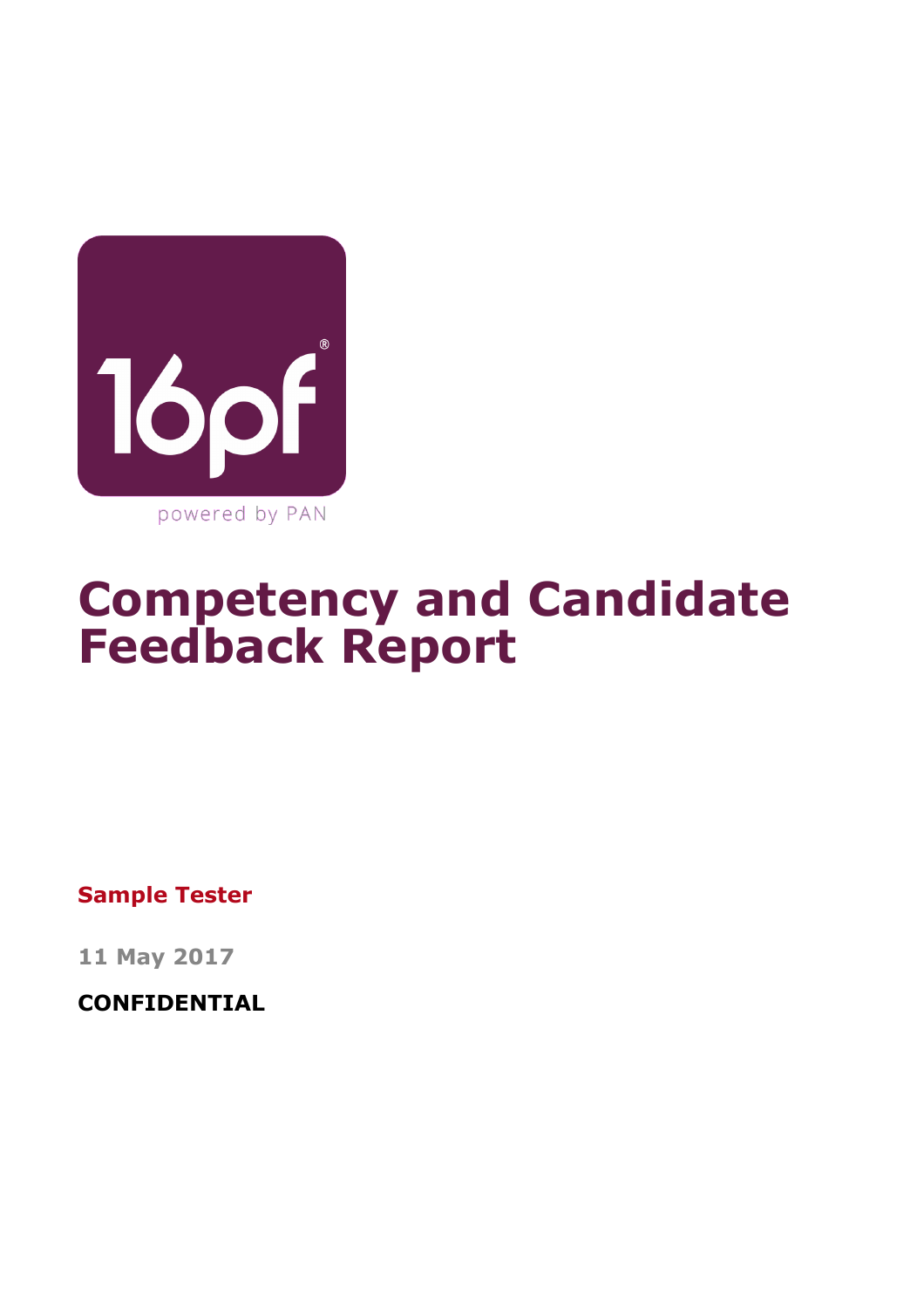## **Introduction**

The 16pf® Competency Report contains several sections, each written so that no training in psychometrics is necessary to interpret them.

#### **Overall summary**

A graphical summary is presented of the respondent's likely performance on a range of competencies. The competencies in the IPAT Competency Model represent those that are most commonly used across different organisations. A respondent's potential is predicted from their profile on the 16pf questionnaire; this is evaluated on the basis of past research about the relationship between the 16pf instrument and competencies, and compiled using expert judgment. The appendix at the end of this report provides a quick reference guide to the meaning of each competency.

#### **Competency results**

In this section, each competency is explored in detail. The likely fit of the respondent to the competency is described, and development tips are offered. The descriptions are based on the degree of compatibility between the respondent's 16pf profile and the likely demands of the competency. The development tips are written according to whether they correlate positively or negatively with the 16pf factors. This correlation is denoted by a symbol at the side of each indicator from the 16pf:

- $+$  for when the results of a 16pf factor suggest a positive relationship with the competency
- − for a relationship which appears negative
- ° when the 16pf result is moderate or balanced between a positive and negative relationship.

#### **Interview questions**

This section can be used as a guide to conducting interviews based on competencies. Two standard interview questions are presented for all respondents in each competency, followed by more explorative questions that vary according to the respondent's 16pf profile. These questions focus on areas where the respondent may need to compensate for a potential gap between their 16pf profile and the requirements of the competency.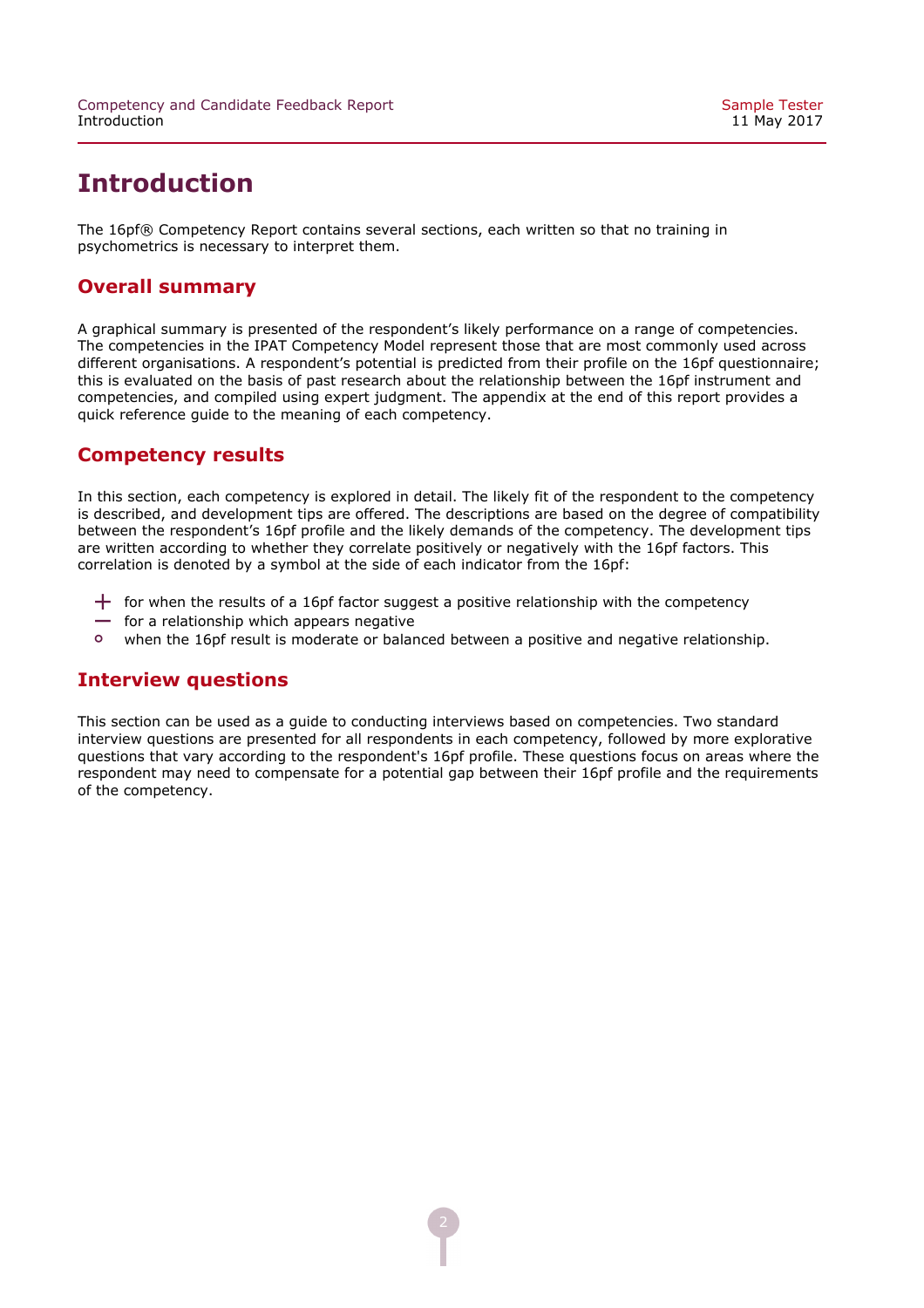#### **Use of the report**

The statements contained in any computer-generated report should be viewed as hypotheses to be validated against other sources of data such as interviews, biographical data and other assessment results. All information in this report is confidential and should be treated responsibly.

It is important to consider that:

- The results are based on the respondent's description of their own personality and behaviour, which may not necessarily reflect the way other people see them. The accuracy of the results is therefore dependent on the respondent's openness in answering the questionnaire and upon their level of self-awareness.
- The results are compared against those of a large group of people who have completed the questionnaire.
- The report describes the respondent's likely style, but has not measured skills or knowledge, and therefore it does not present firm conclusions about their ability.
- The prediction of potential is based on studies showing the relationship between a large variety of competencies and 16pf characteristics; therefore they show how competencies and personality relate for most people in these studies. However, there are different ways to fulfil the demands of a competency, and each person may have a different way to achieve this. The interview questions may be useful to understand the uniqueness of each individual in greater depth.

The results of the questionnaire are generally valid for 12–18 months after completion, or less if individuals undergo major changes in their work or life circumstances.

NOTE: This individual chose more socially desirable responses than is typical. Please consult a qualified 16pf practitioner.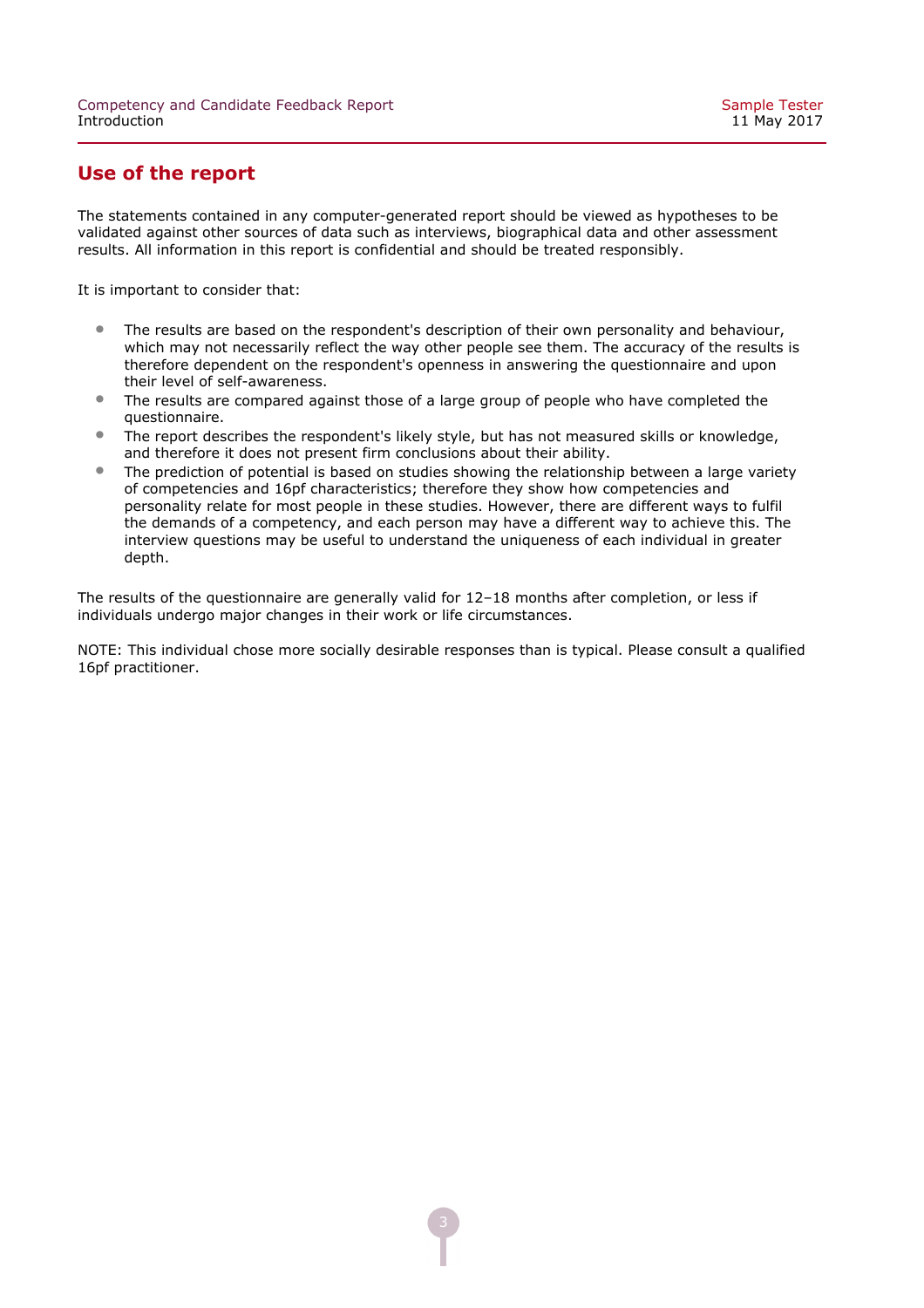## **Overall summary**

|                                      |          | $\overline{a}$ | 3              | $\overline{4}$ | 5                    |
|--------------------------------------|----------|----------------|----------------|----------------|----------------------|
| Competency                           | Poor fit | Marginal fit   | Acceptable fit | Good fit       | <b>Excellent fit</b> |
| Intellectual                         |          |                |                |                |                      |
| Analytical Problem-Solving           |          |                |                |                |                      |
| Innovation                           |          |                |                |                |                      |
| <b>Strategic Vision</b>              |          |                |                |                |                      |
| <b>Commercial Awareness</b>          |          |                |                |                |                      |
| Clear Written Communication          |          |                |                |                |                      |
| Technological Orientation            |          |                |                |                |                      |
| <b>Drive and Resilience</b>          |          |                |                |                |                      |
| Drive for Excellent Results          |          |                |                |                |                      |
| <b>Customer Focus</b>                |          |                |                |                |                      |
| Continuous Learning                  |          |                |                |                |                      |
| Coping with Pressure                 |          |                |                |                |                      |
| Initiative                           |          |                |                |                |                      |
| Flexibility                          |          |                |                |                |                      |
| Decision-Making                      |          |                |                |                |                      |
| Planning and Organising              |          |                |                |                |                      |
| Reliability                          |          |                |                |                |                      |
| Interpersonal                        |          |                |                |                |                      |
| Cooperative Teamwork                 |          |                |                |                |                      |
| Influencing                          |          |                |                |                |                      |
| <b>Clear Oral Communication</b>      |          |                |                |                |                      |
| Management of Others                 |          |                |                |                |                      |
| *Integrity and Respect for<br>Others |          |                |                |                |                      |

\*This competency is best assessed through interview or a specialised integrity assessment; the 16pf results should be treated with care.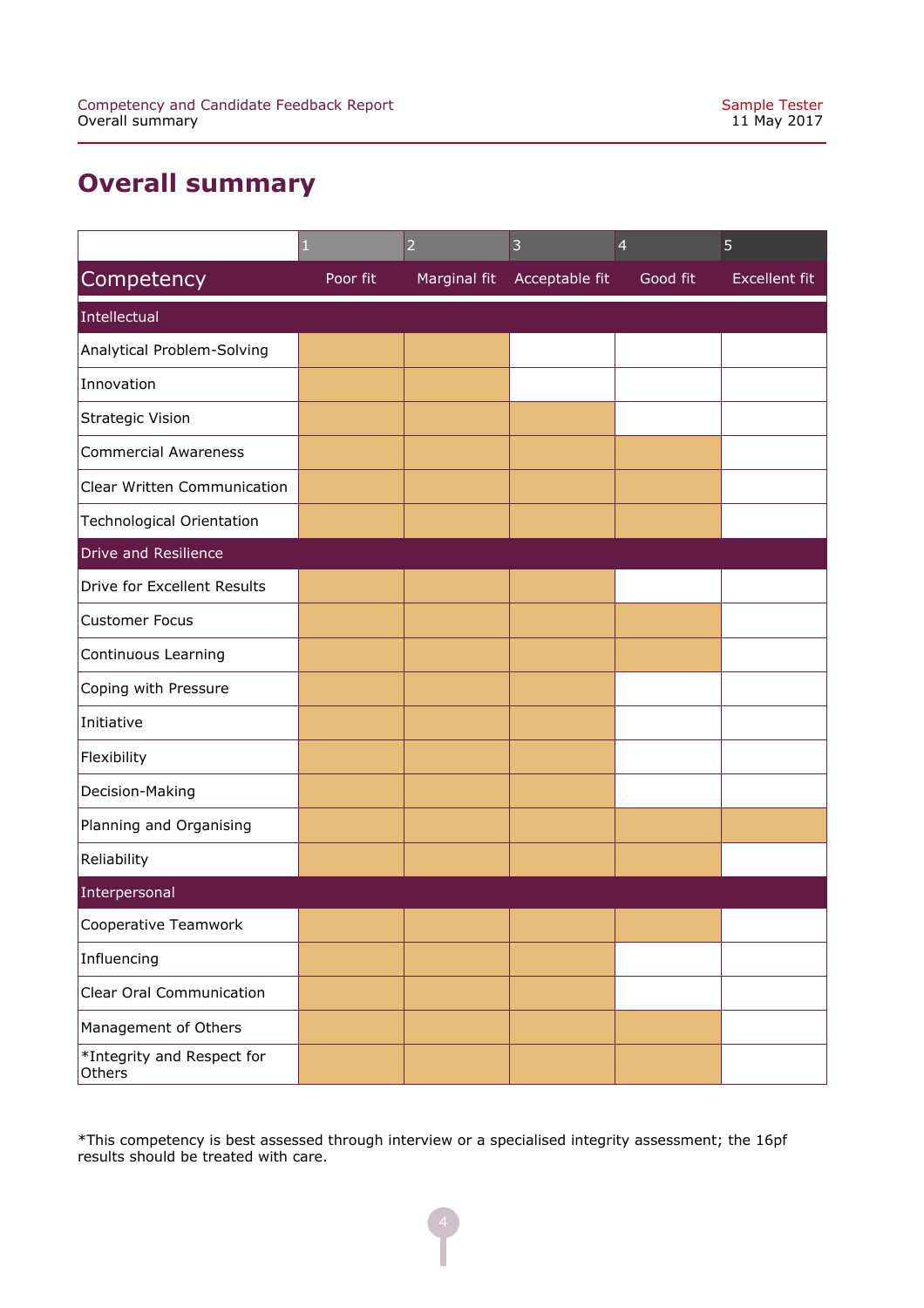Intellectual

Analytical Problem-Solving



Result: Marginal fit

#### **Description**

This competency is concerned with applying an analytical approach to solving problems and reaching logical conclusions. This means gathering information from a variety of sources and quickly gaining an understanding of it. It requires working effectively with complicated, conflicting or ambiguous information, and looking beyond the surface of issues to identify their underlying patterns and causes.

#### **Indicators from the 16pf Questionnaire for Mr Tester**

- $\circ$ Mr Tester is likely to balance a logical, objective approach to data with a subjective evaluation of other factors, such as the feelings of others.
- $\circ$ He may be inclined to analyse data and problems with as much consideration and cautiousness as most people.
- When solving problems, he could be so concerned with practical details that he may not take an overview of the problem, thus missing the wider context of the situation and indirectly related issues.

#### **Development tips**

Mr Tester's balanced approach to problem-solving may be less well suited to problems that require a particularly logical and analytical mindset. When addressing this type of problem Mr Tester should try to give more weight to what his head is telling him than to what his heart is telling him, so that he can maintain an objective and dispassionate stance. Within a business context, he may find it easier to justify and explain his more objective decisions than he does his more subjective decisions.

Mr Tester's tendency to focus on the immediate details may mean he overlooks some of the less obvious issues and solutions. His analysis could be improved by creating a visual representation of the situation so he can make it feel more tangible. He could also use theoretical models for problem-solving, helping him to structure his thinking and employ a broader, deeper analysis.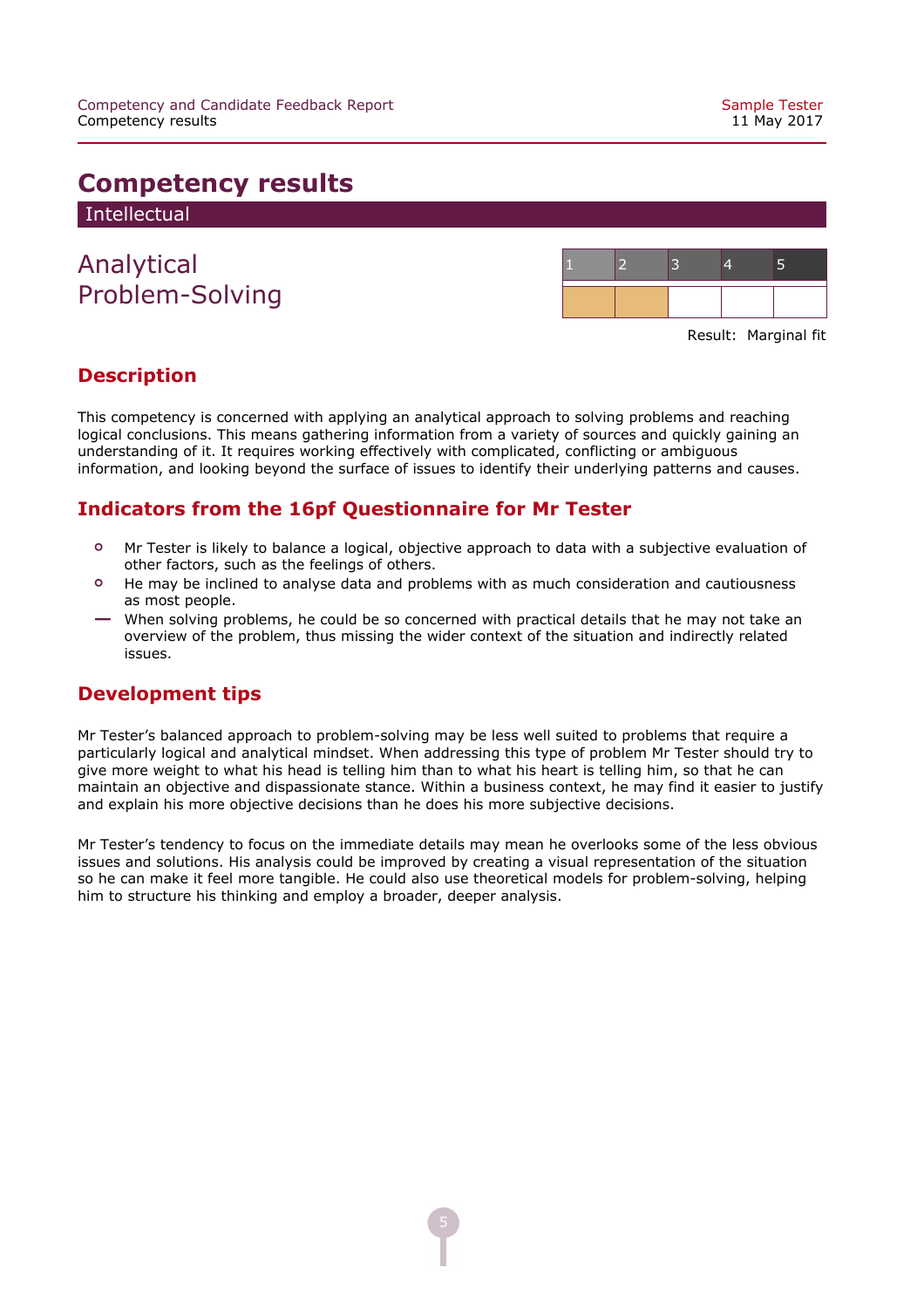Intellectual



Result: Marginal fit

#### **Description**

Innovation is about turning creative ideas into original solutions. This competency is concerned with producing new or different approaches to current situations and enabling this creativity in others. An innovative approach involves both generating ideas and seeing them through to implementation.

#### **Indicators from the 16pf Questionnaire for Mr Tester**

- + Mr Tester tends to question established approaches and is interested in new ideas.
- − He is typically oriented towards focusing on practical, realistic solutions.
- ° His style is likely to be balanced between taking time to consider ideas, and being more spontaneous and enthusiastic about taking action.
- − He places a strong emphasis on following rules and procedures. He is likely to miss taking advantage of an innovative opportunity if it means bending or breaking an existing rule.
- − Being concerned about planning and organisation, Mr Tester prefers to exert control over projects, and is less comfortable with lack of structure, unplanned change and working without a clear process.

#### **Development tips**

At his most enthusiastic, Mr Tester might be accused of seeking change for its own sake. He may need to let go of some opportunities to innovate in order to convince people of the need for other, more important changes.

Mr Tester prefers a practical, easily implemented solution over more theoretical ideas. He may consider more abstract innovations impractical, and be too quick to dismiss them. He would benefit from questioning how things are done, including re-evaluating his own methods. Similarly, when other people make suggestions, he should focus on building the idea by offering practical recommendations rather than undermining it through criticism.

Whilst Mr Tester generally exhibits a balance between caution and risk-taking, in situations where innovation is a critical success factor he may wish to make a conscious effort not to initially focus on the risks when working with new ideas or notions. When considering his own ideas or evaluating others', he may find it productive to list the advantages of an approach before he considers the reasons not to do it. He should find that this makes it easier to come up with new alternatives and could also mean that others will be more willing to come to him with their suggestions.

When innovation requires breaking or changing the rules, Mr Tester will probably resist - at least until he has been convinced by a strong argument. In order to avoid stifling others' creativity, he will probably need to let them challenge non-critical rules and regulations.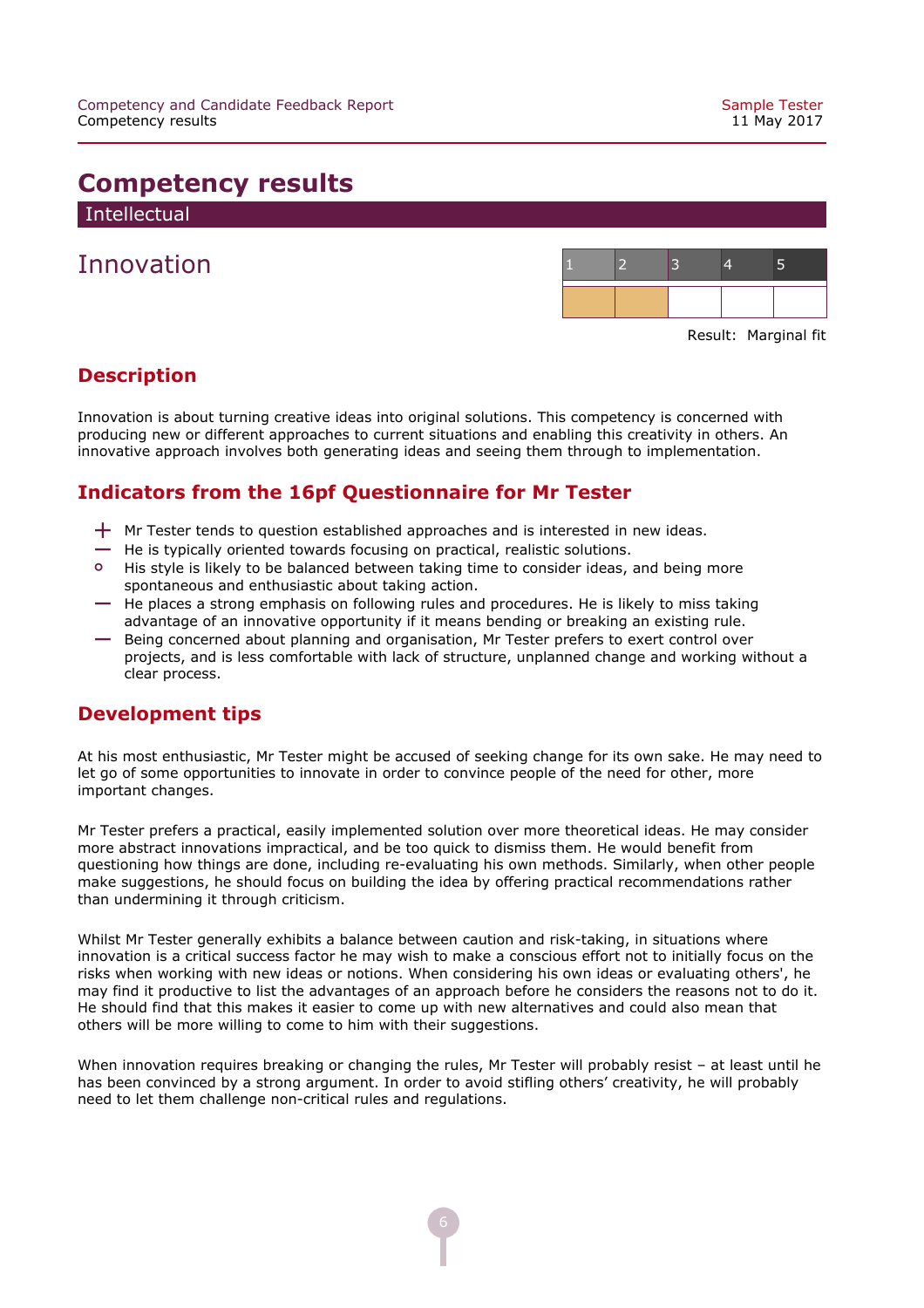Mr Tester tends to achieve things by being highly organised, with a sense of order that may make him appear inflexible. To guard against this, he could make use of his preference for planning by applying it to the subject of innovation, creating a quick, non-bureaucratic process for capturing, discussing and implementing ideas. However, he will need to allow others the freedom to work outside this structure if it interferes with their creative process.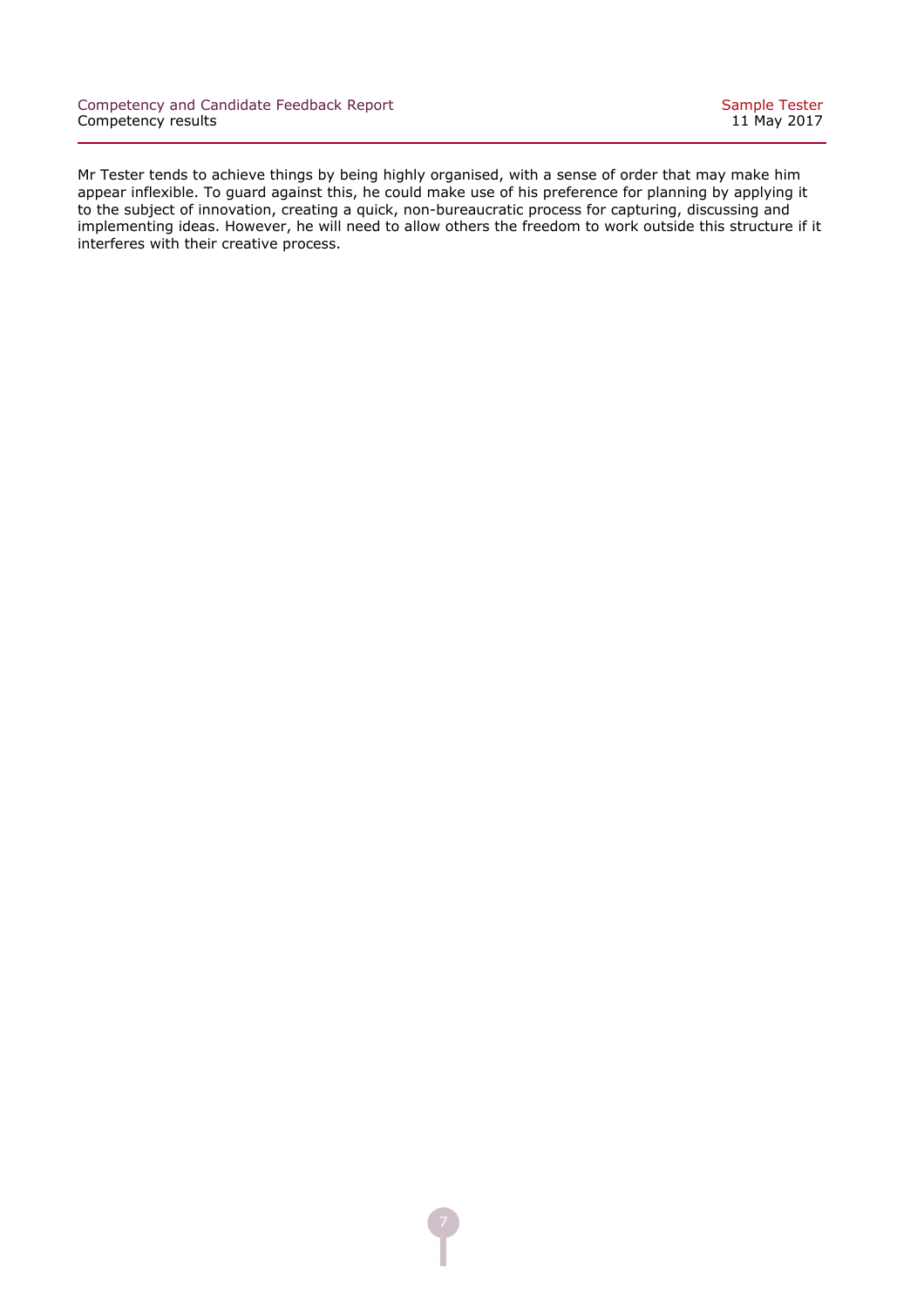Intellectual



Result: Acceptable fit

#### **Description**

This competency is concerned with creating a clear view of the future of the business. People demonstrating Strategic Vision consider the long-term goals of their organisation and define the strategy that will enable others to achieve this. They also take into account the broader context in which their business operates and anticipate future changes or challenges for the organisation.

#### **Indicators from the 16pf Questionnaire for Mr Tester**

- − Mr Tester is inclined to adopt a more pragmatic and realistic approach, focusing on specific problems and issues. He is most comfortable working on clearly defined tasks.
- + His preference is to welcome change and to focus his attention on developing and embracing novel opportunities.

#### **Development tips**

Mr Tester typically focuses on immediate, tangible issues and will probably pay more attention to the detail than the bigger picture. He could try using formal models to aid strategic thinking if required, and could practice by reviewing the current situation for his team, department or organisation, identifying the key themes and considering their broader, longer term implications. Alternatively, he might practice using specially designed strategic thinking exercises.

Mr Tester enjoys change and he may be tempted to make significant alterations to a strategy that other people believe is fixed. While good strategists adapt their plans to take changing circumstances into account, too much change can create confusion and undermine commitment to the vision. By identifying and accepting the elements of the strategy that do not require further change, he should be able to divert his energy towards the areas that need it and thus build on what has already been established.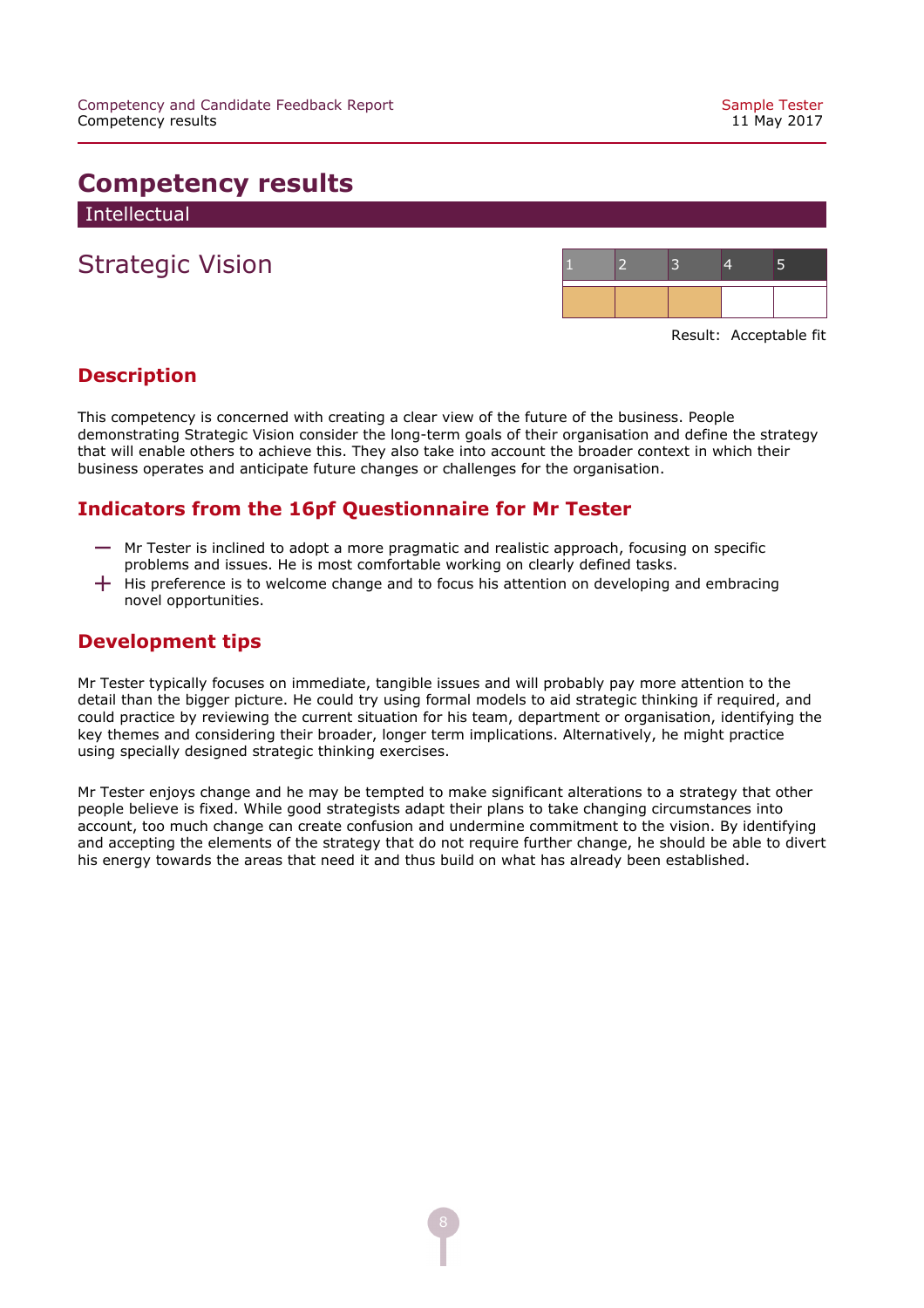Intellectual

## Commercial Awareness 1 2 3 4 5



Result: Good fit

#### **Description**

Those who are commercially aware consider the flow of money and resources through an organisation, and the need to get maximum value at each stage. They seek to achieve commercial objectives, such as profitability, so that the business can be as competitive and successful as possible.

#### **Indicators from the 16pf Questionnaire for Mr Tester**

 $\circ$ Mr Tester seems likely to show a preparedness to compete with others to gain commercial advantage, but will also show willingness to concede in some situations to avoid unnecessary conflict.

#### **Development tips**

When it comes to achieving commercial objectives, it may be beneficial for Mr Tester to exert more influence and provide more direction to others. He may find it useful to consider what holds him back from being more direct in the way he attempts to influence others on commercial matters. Considering the commercial benefits in these situations may encourage Mr Tester to be more assertive and direct.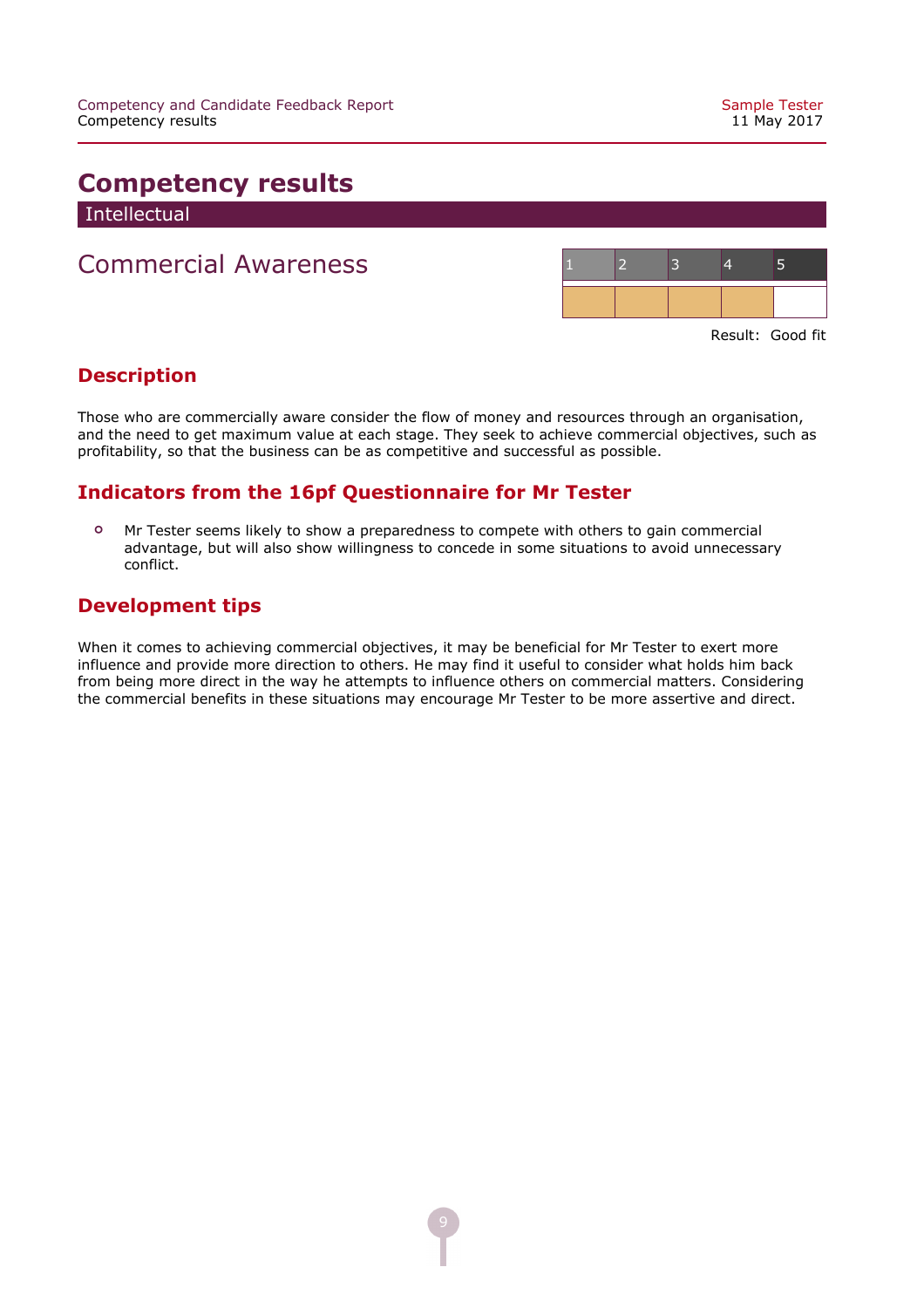Intellectual

Clear Written Communication



Result: Good fit

#### **Description**

This competency concerns the ability to write clearly and succinctly. Clear Written Communication means adapting style and content to meet the demands of the situation and audience. To communicate clearly and effectively will usually mean using well-structured, logical arguments and avoiding unnecessarily technical or complex language.

#### **Indicators from the 16pf Questionnaire for Mr Tester**

- ° He is likely to use both imaginative, subjective information and factual data in his communication.
- + His style of communication will probably reflect his strong adherence to rules and procedures, and he is likely to adopt a conventional approach.
- $+$  A structured, carefully planned approach is likely to appeal to Mr Tester when he is producing written work.

#### **Development tips**

To ensure that he is understood by a diverse audience, Mr Tester should ensure that he takes a logical and well structured approach to his working. From time to time, Mr Tester may wish to enlist the assistance of a colleague, who he feels demonstrates a strong ability to communicate in writing in a highly logical and structured way, so that this colleague can review his work and provide constructive feedback.

Mr Tester probably prefers to create a clear structure for his written work. He may be uncomfortable if he does not have time to do this or if circumstances require him to change the structure of something he has already written. He may need to be quicker and more flexible to deliver the quality he wants in the time available.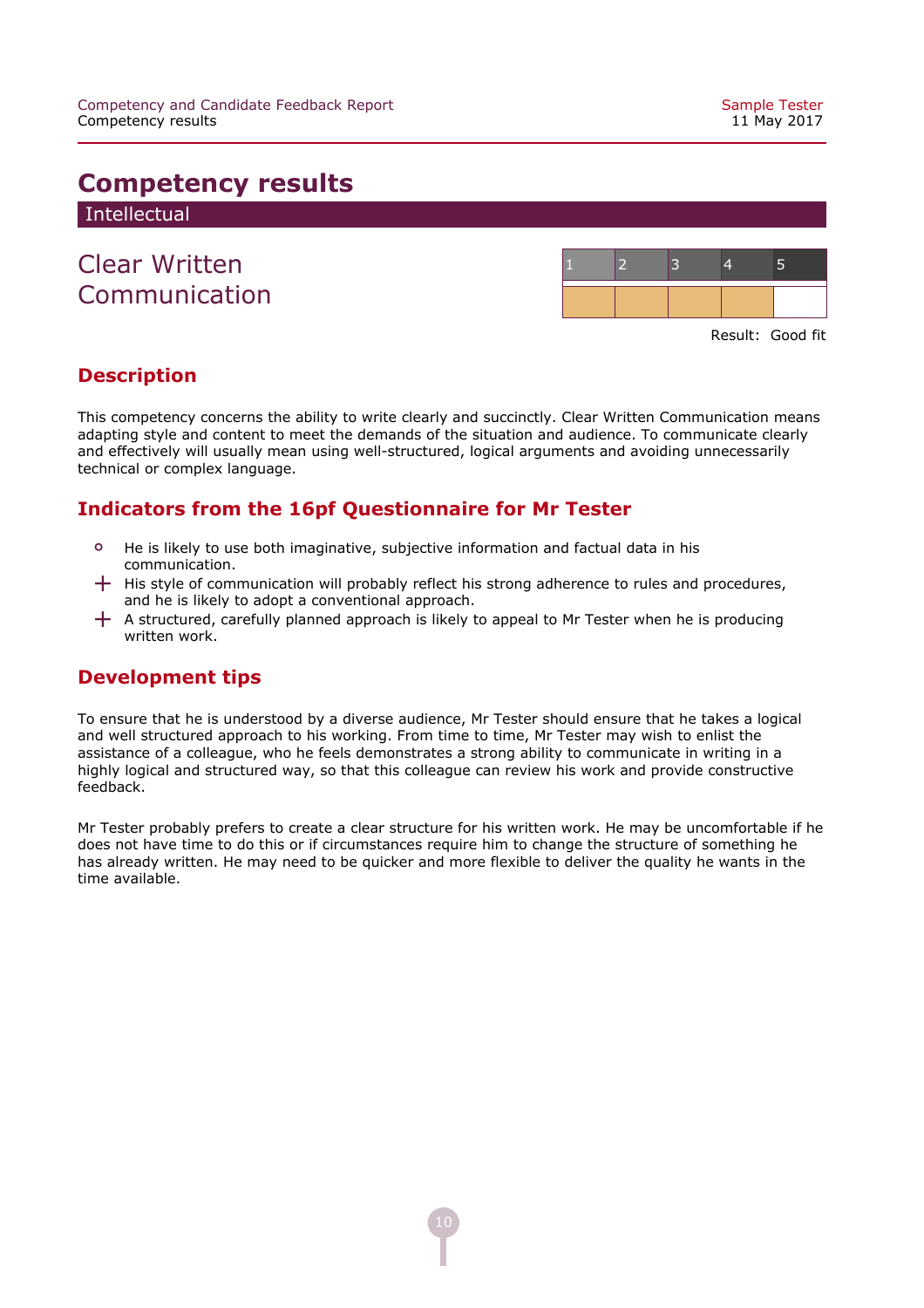Intellectual

**Technological Orientation** 



Result: Good fit

#### **Description**

Those demonstrating Technological Orientation show comfort and aptitude with using technology in order to reach goals more efficiently and to a higher standard. It means showing an openness to advancements in technology and being quick to understand them. People who are strong in this area will use technology appropriately, and will help others to appreciate and understand the benefits of using technology.

#### **Indicators from the 16pf Questionnaire for Mr Tester**

 $+$  He is receptive to new ideas and is inclined to think creatively.

#### **Development tips**

Mr Tester's enthusiasm for new ways of doing things could mean he seeks to introduce new technologies purely for the enjoyment of trying something new. He should probably pause to consider the impact of discarding the old ways and the costs and risks involved with any new technology.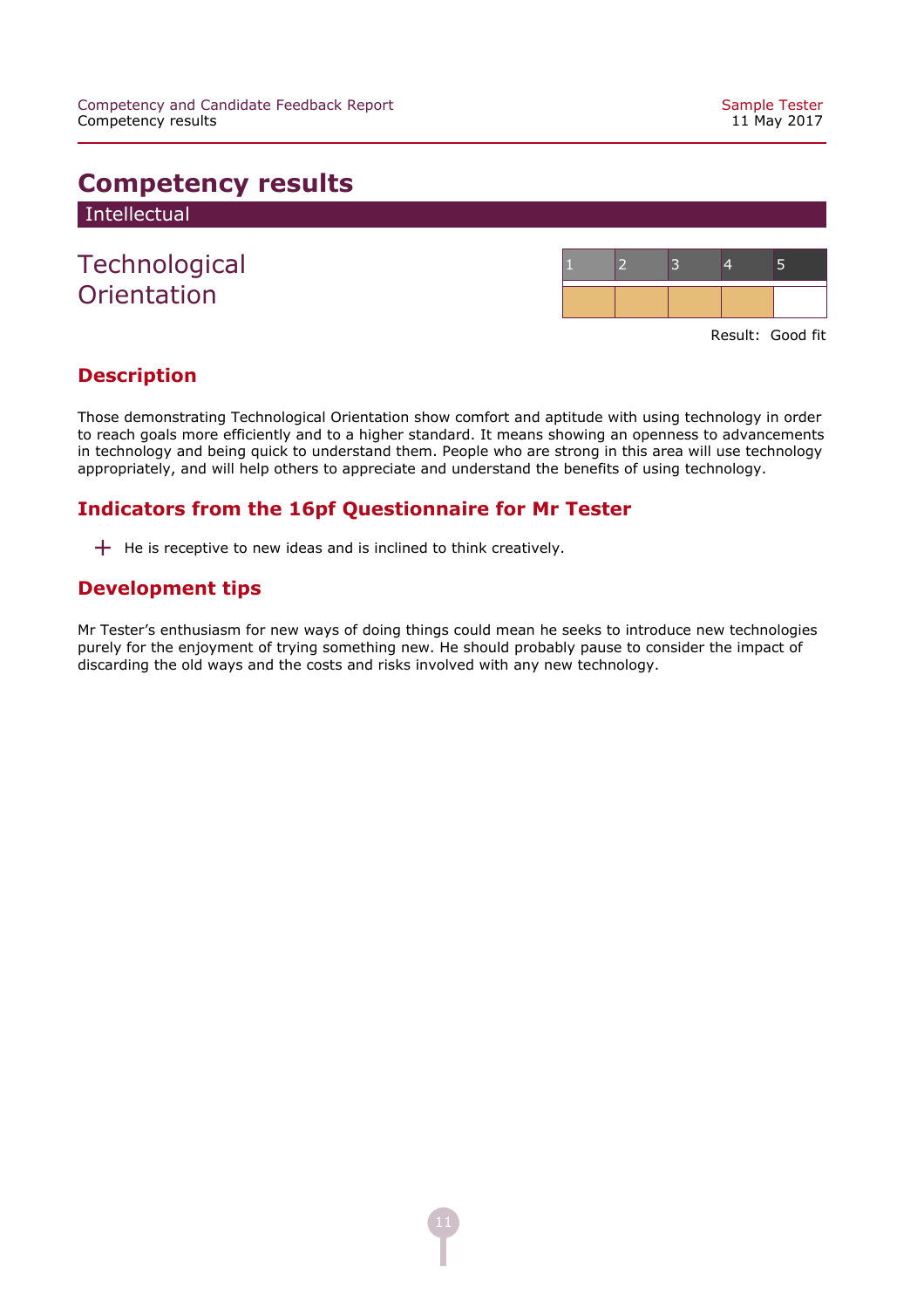Drive and Resilience

## Drive for Excellent Results

Result: Acceptable fit

### **Description**

This competency requires a strong focus on setting and meeting high standards. People who drive for excellent results expect high standards from themselves and others. To be sure of this, they will take appropriate steps to monitor the quality of their own work and that of others.

### **Indicators from the 16pf Questionnaire for Mr Tester**

- $+$  Mr Tester will prefer to be planful and organised. He is likely to show persistence and pay attention to quality. He will probably want to complete tasks to a high standard.
- $\circ$ Mr Tester is likely to display a typical level of caution and so would be inclined to monitor quality in areas of importance.
- $\circ$ His sense of responsibility is likely to lead Mr Tester to check the quality of work where appropriate.

#### **Development tips**

His work is likely to be well planned and completed with an eye for detail. However, in situations when he sets and evaluates standards for others he may find that other people evaluate the quality of their work differently and may disagree with his stringent assessments, particularly if he has not explained them with sufficient clarity.

Mr Tester sometimes becomes distracted by new or alternative ideas or tasks. Making efforts to complete the task he is working on before moving on to a new task could improve his results. By imposing greater levels of self-discipline upon himself it will be less likely that he will attempt to juggle too many activities at any one time, thus improving his focus on, and perseverance with, the task in hand.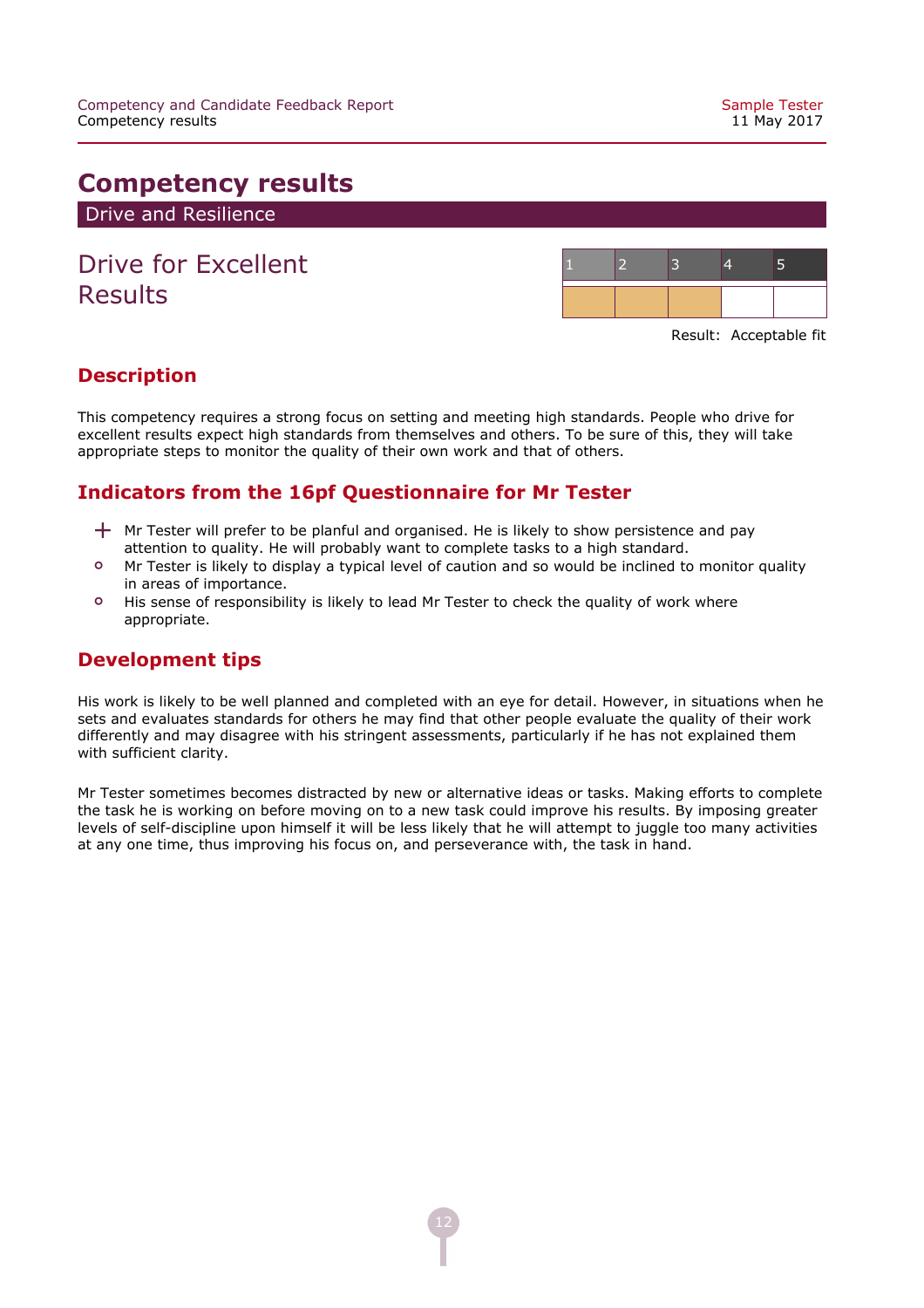Drive and Resilience



Result: Good fit

#### **Description**

People demonstrating Customer Focus are keen to develop strong, lasting relationships with their clients. They are driven by a desire to understand and satisfy their customers' needs, exceeding their expectations wherever possible. This competency may be concerned with clients inside or outside the organisation; internal customers may be other departments or individuals from the same organisation.

#### **Indicators from the 16pf Questionnaire for Mr Tester**

- $+$  Mr Tester is likely to be motivated to form warm relationships with customers, and shows a strong desire to help and support them.
- $+$  Customers will find Mr Tester goal-oriented, reliable and thorough in his planning and attention to detail.
- + His trust in others should lead customers to find him straightforward in his dealings with them.

#### **Development tips**

More task-focused customers might be uncomfortable with Mr Tester's focus on developing close relationships. In other cases, he might become distracted by the relationship to the detriment of his organisation. For Mr Tester, it will be important to balance his strength in this area with sensitivity to other people's preferences and the commercial needs of his organisation.

Mr Tester may find unpredictable customer situations difficult to deal with, and could seem unwilling to adapt to the customer's needs. He would probably benefit from reading case studies, or practising being flexible in simulated customer interactions.

Some customers may take advantage of Mr Tester's trusting nature. He may need to be a little more aware of the customer's motivations, rather than expecting his loyalty to be reciprocated in every case.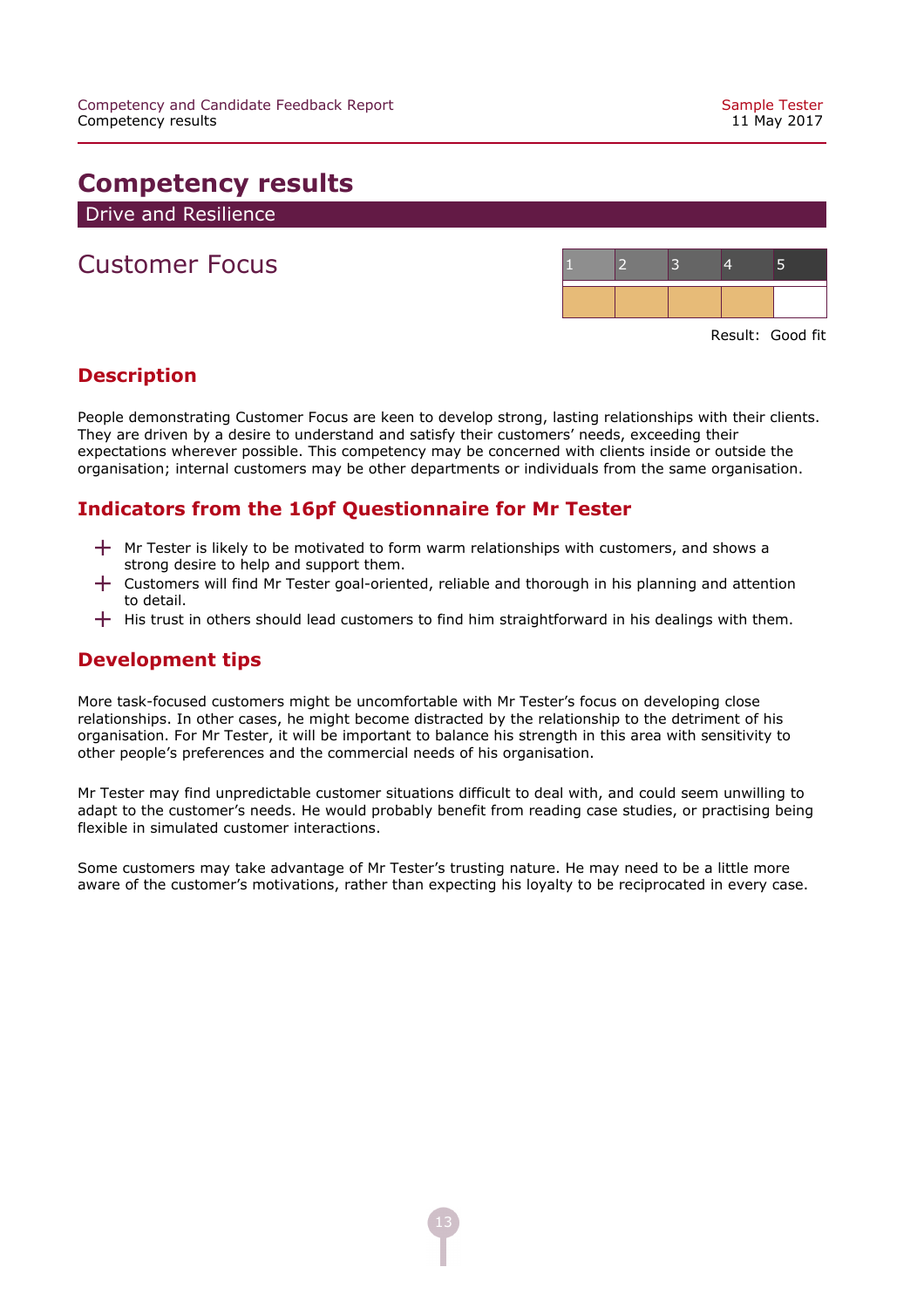Drive and Resilience

## Continuous Learning 1 2 3 4 5



Result: Good fit

#### **Description**

This competency is concerned with continually seeking new knowledge and skills, as well as developing existing capabilities. It involves taking advantage of all opportunities for professional development, seeking feedback on both style and performance, learning from others and gaining valuable lessons from successes and mistakes.

#### **Indicators from the 16pf Questionnaire for Mr Tester**

- + He enjoys experiencing new things, and seeks opportunities for change and variety.
- $+$  He is likely to be motivated to enhance his abilities so as to achieve high standards, and will plan and structure his development in a methodical way.
- $\circ$ Being generally confident in his ability, Mr Tester is likely to be realistic about feedback and prepared to learn and develop in certain areas.
- $\circ$ With a typical level of social confidence, he is likely to cope as well as most people with constructive feedback or perceived criticism from others.

#### **Development tips**

People like Mr Tester, who prefer a planned approach to life, can sometimes overlook opportunities for informal learning. He could try creating a formal development plan and checking this regularly against opportunities that arise within his organisation.

Mr Tester is reasonably open to feedback from others, although he could at times be more proactive in directly approaching others for feedback. By initiating this process of seeking out the views, guidance and experience of others, he may be able to gain a more comprehensive picture of his strengths and development needs. To achieve this, Mr Tester should seek feedback from people who work with him in a range of situations.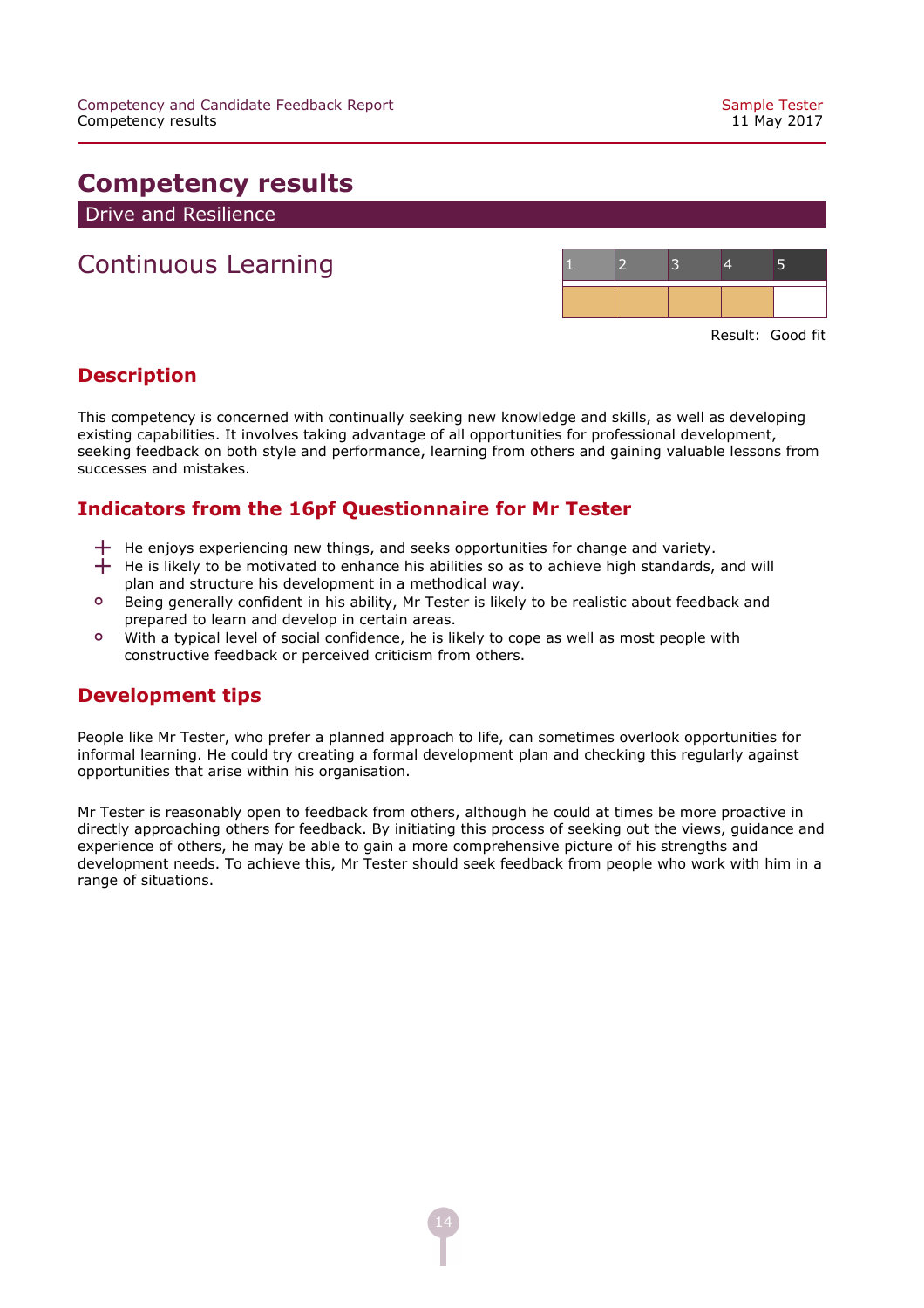Drive and Resilience

## Coping with Pressure  $\frac{1}{2}$   $\frac{2}{3}$   $\frac{4}{5}$



Result: Acceptable fit

#### **Description**

Coping with pressure requires a positive attitude in stressful situations or following failure. It relies on the ability to manage one's own emotions, a willingness to take on challenging tasks, and the energy to remain focused on those tasks when presented with obstacles.

#### **Indicators from the 16pf Questionnaire for Mr Tester**

- $+$  He has more control over his emotions than most people, and will deal calmly with difficulties and setbacks.
- $\circ$ He is likely to be as confident in his own abilities as most people and therefore he is likely to accept personal responsibility for his actions.
- $\circ$ As socially confident as most people, Mr Tester is probably inclined to face up to difficult interpersonal situations.

#### **Development tips**

Mr Tester describes himself as less affected by stress and pressure than most people. In some cases this is a sign that the individual is trying to present themselves as more resilient than they truly are.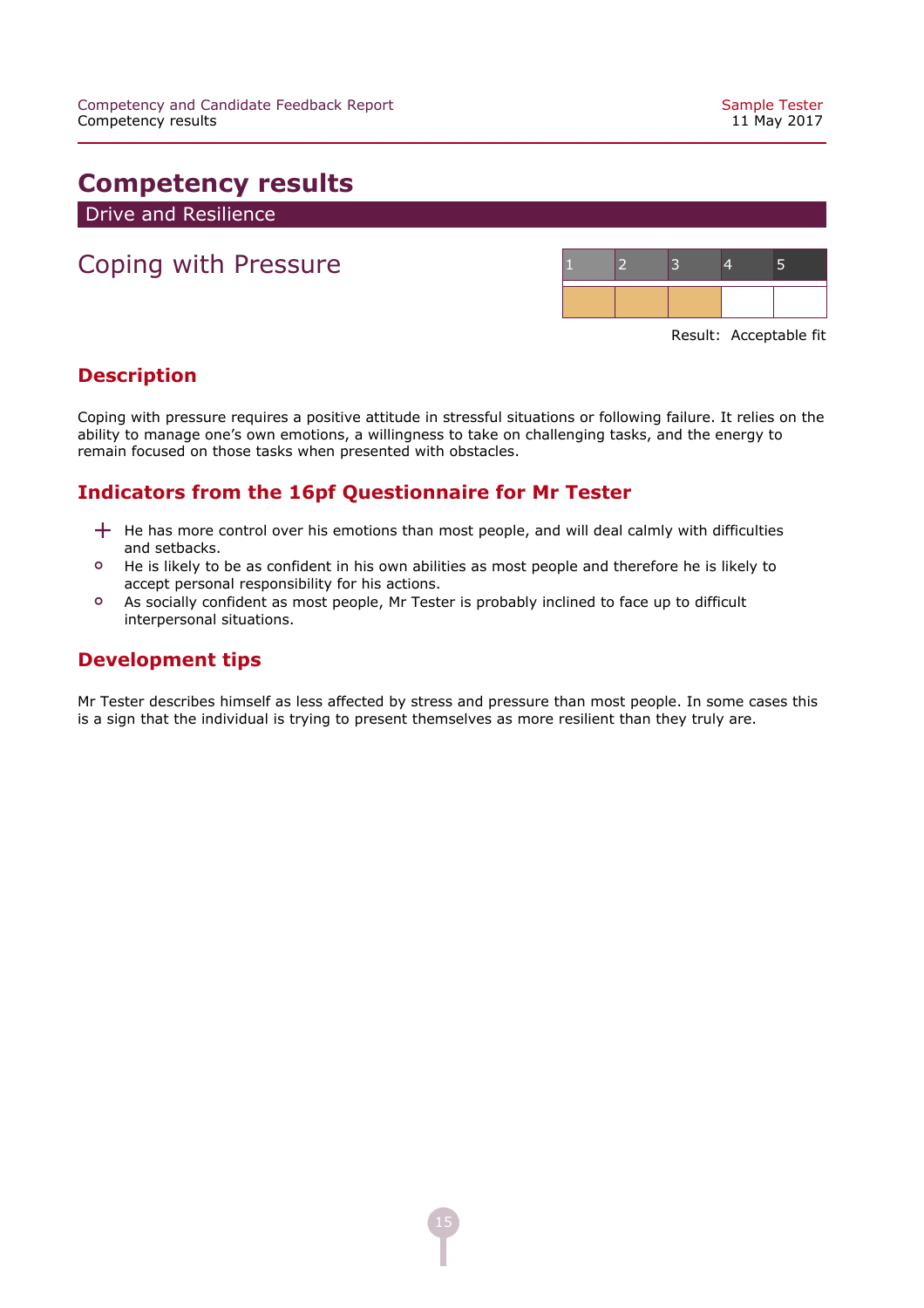Drive and Resilience

## **Initiative**

Result: Acceptable fit

### **Description**

People showing Initiative are constantly looking for things to do. They are self-confident and proactive and will generate activity for themselves rather than waiting for instruction. They are also prepared to take risks if they feel there is potential benefit in doing so.

#### **Indicators from the 16pf Questionnaire for Mr Tester**

- − Due to his relaxed approach to life in general, Mr Tester may not appear to be highly motivated in the workplace.
- °<br>⊥ As self-assured as most people, he should usually feel secure about using his initiative.
- + He tends to deal with situations in a consistent way, not allowing his mood to affect his productivity or achievements.
- °<br>⊥ He is as comfortable as most people when it comes to taking risks in social situations.
- + Generally his preference is to experiment with new and different roles and activities. He is likely to seek change in his routine.
- $\circ$ He is likely to be as willing as most to take the initiative and express his views about how goals should be achieved.

#### **Development tips**

Mr Tester describes himself as having a lower level of physical tension and sense of time urgency than most people. He might be perceived as a little too relaxed, waiting for things to happen rather than having the drive to take action himself. He should consider how this affects his performance and others' opinions of him. To demonstrate greater initiative he might set himself monthly goals. These could include improving his career prospects, setting up a working group or seeking out new projects.

There may be times when Mr Tester talks himself out of putting himself forward and taking the initiative due to concerns about performing poorly in the new area. It may be valuable for Mr Tester to remember that most learning comes from experiences that are outside of one's comfort zone and that inevitably involve a degree of risk and a step into the unknown. Sometimes not taking the initiative can in fact bring greater risk than taking the initiative and seizing opportunities.

Other people might see Mr Tester's enthusiasm for challenging the way things are done as interference. He may need to be careful when highlighting how he would like to change ways of working: others may not agree that it is time for a change.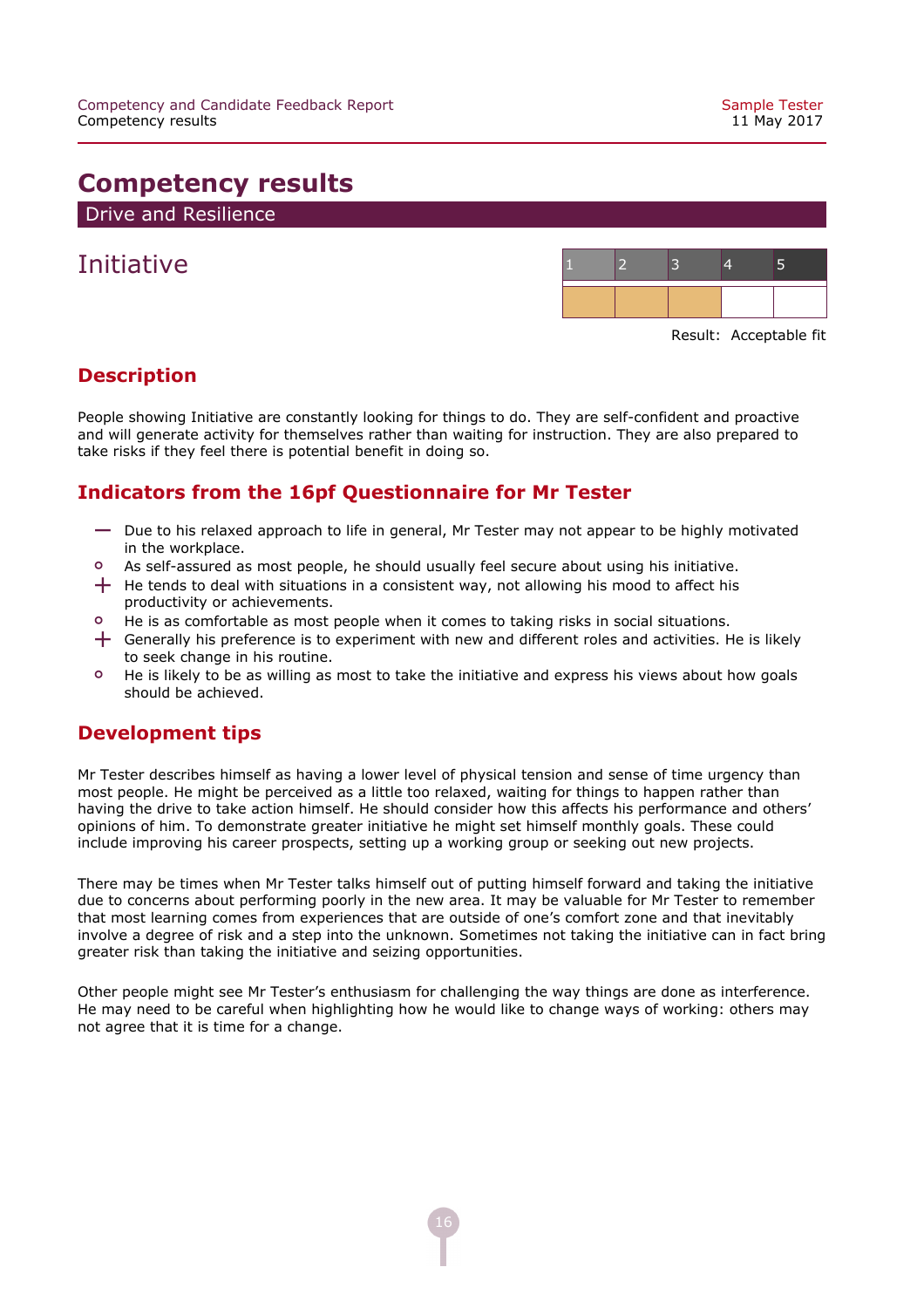Drive and Resilience

## **Flexibility**

Result: Acceptable fit

### **Description**

This competency is concerned with responding well to change. It requires a positive attitude to changes and a readiness to adapt when presented with new information, new situations or shifting priorities.

#### **Indicators from the 16pf Questionnaire for Mr Tester**

- $+$  Mr Tester is open to change and will welcome new ideas and new ways of doing things.
- $+$  Mr Tester deals with unexpected demands calmly.
- − Respecting rules and procedures, he will avoid breaking or bypassing them for the benefit of change, unless there is a very good reason for him to do so.
- − It is likely that he prefers structure and to plan his tasks and activities, approaching them in a thorough and organised way.
- $\circ$ He is likely to consider the implications before acting in some circumstances and to react spontaneously in others, depending on the situation.

#### **Development tips**

In situations where standard procedures are unlikely to apply, Mr Tester may benefit from considering alternative interpretations of the rules, or adopting more flexible methods to achieve his objectives.

Under conditions of ongoing change, Mr Tester may benefit from taking a more flexible approach to the way he plans and manages his work. Attempting to make detailed plans in a changing environment may prove to be both frustrating and time consuming; in such situations, a looser plan may be more effective.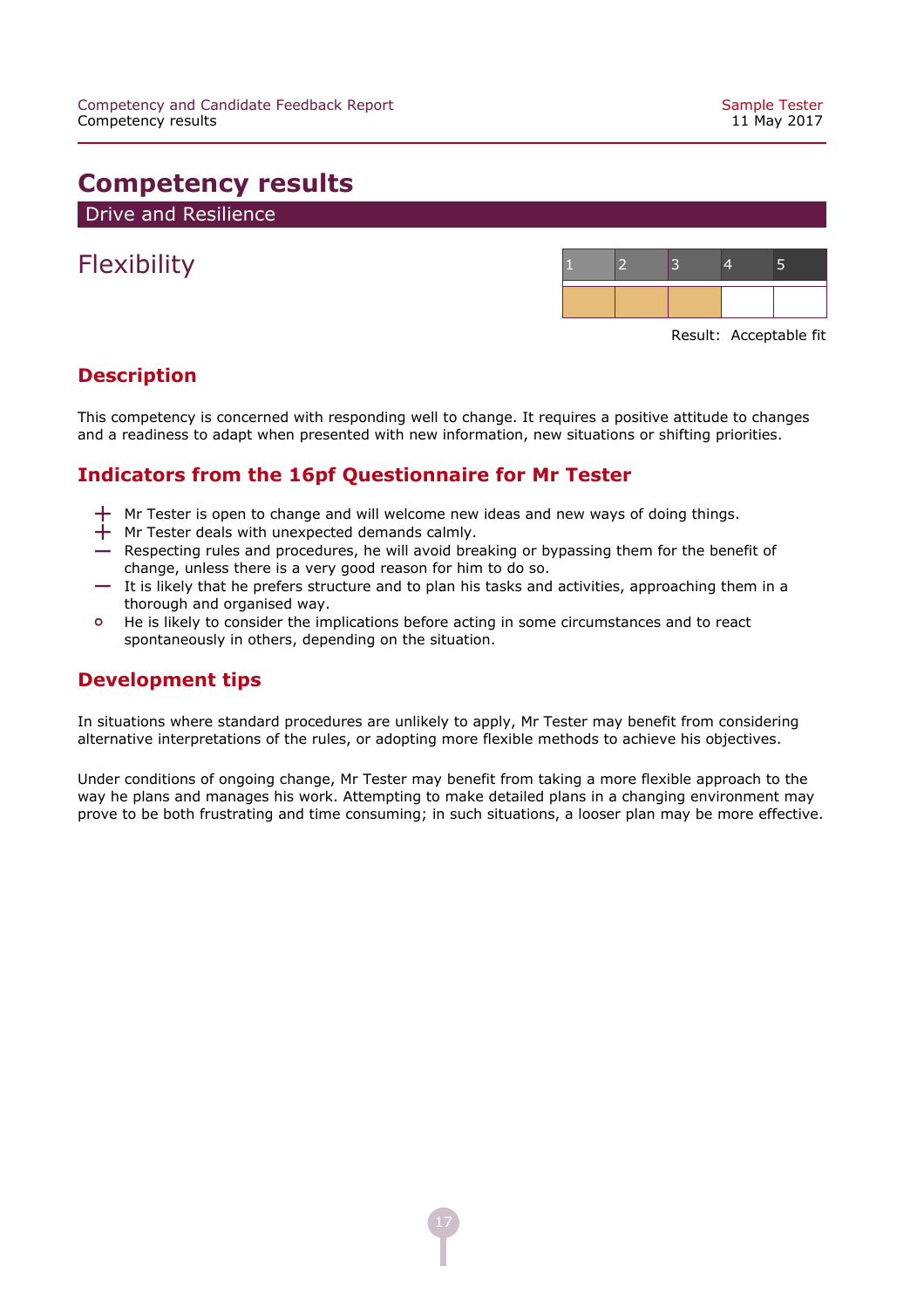Drive and Resilience



Result: Acceptable fit

#### **Description**

This competency is concerned with making clear, appropriate decisions. This may be necessary even with incomplete or ambiguous information, and under time pressure. An effective decision-making style requires the resilience to make unpopular decisions where necessary, and to take responsibility for the outcomes and impact of those decisions.

#### **Indicators from the 16pf Questionnaire for Mr Tester**

- $\circ$ Mr Tester tends to incorporate both subjective and objective data in order to make a decision.
- $\circ$ He is probably as confident as most people in sharing his opinions with others.
- $\circ$ Preferring to strike a balance between leading and being led, Mr Tester should be comfortable taking on decision-making responsibility when appropriate.
- $+$  His focus is likely to be on the facts and hard data when making decisions.
- Making decisions collaboratively is likely to be his preference, perhaps disliking situations where support is unavailable.

#### **Development tips**

Mr Tester could improve his decision-making by ensuring that he remains detached and objective in his approach. When working on problems that require a quick, objective decision Mr Tester may find that allowing his subjective impressions to enter the process will slow down his decision-making. He could experiment with taking more rapid, objective decisions relating to issues that are relatively low in importance to see if this produces better or worse outcomes. If this approach yields positive outcomes, he could then extend this logical, objective decision-making style to issues of higher importance.

Mr Tester's focus on what is real and observable may mean he is less comfortable making decisions where the data is incomplete. He might need to think more laterally to fill these gaps or generate alternative scenarios.

Mr Tester's preference for working with a partner or as part of a team means he is likely to feel uncomfortable when required to make decisions on his own. To develop greater independence, he could talk to other people about how they make decisions, and perhaps create a formal decision-making process for himself so he can feel comfortable that he has dealt with everything that needs to be covered before choosing a course of action.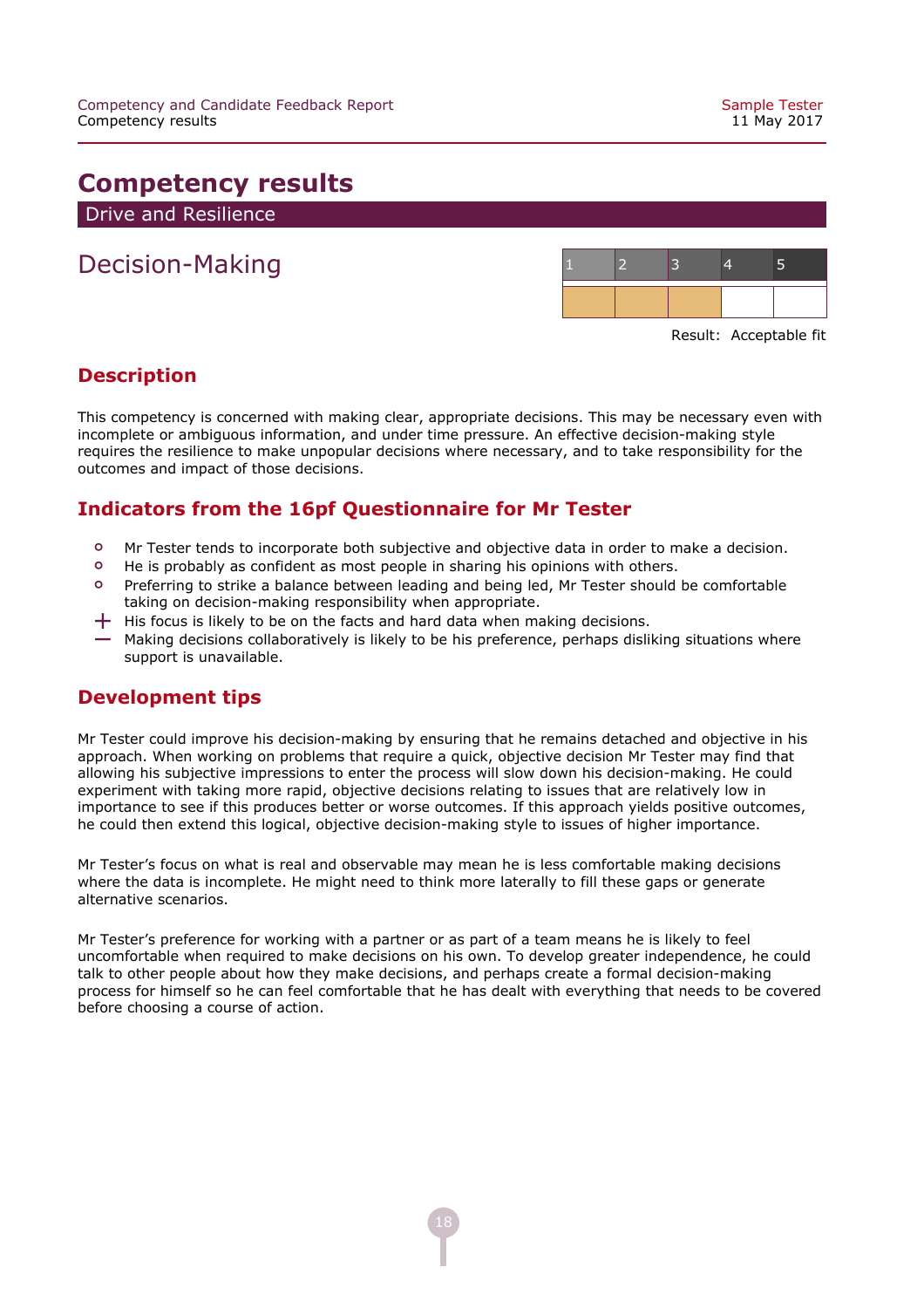Drive and Resilience

## Planning and Organising  $\begin{array}{ccc} 1 & 2 & 3 & 4 & 5 \end{array}$



Result: Excellent fit

#### **Description**

This competency requires people to establish and prioritise tasks and objectives in order to manage time and resources appropriately. Effective planners will set deadlines based on the time required for each task, and on how each part of their plan affects the others. They will also have backup plans in case the situation changes.

#### **Indicators from the 16pf Questionnaire for Mr Tester**

- $+$  Mr Tester prefers to pursue goals in an organised and planned way, and can be counted on to prioritise, monitor progress and meet deadlines.
- + He accepts the need for rules and guidelines and will be conscientious in following them or including them in his plans.

#### **Development tips**

When placed under pressure, Mr Tester could become overly reliant on planning. He may overlook or reject the need to change tactics, especially if there is insufficient time to create a new plan. If this is the case, he should learn to regularly review his plans and question his motives for resisting any changes.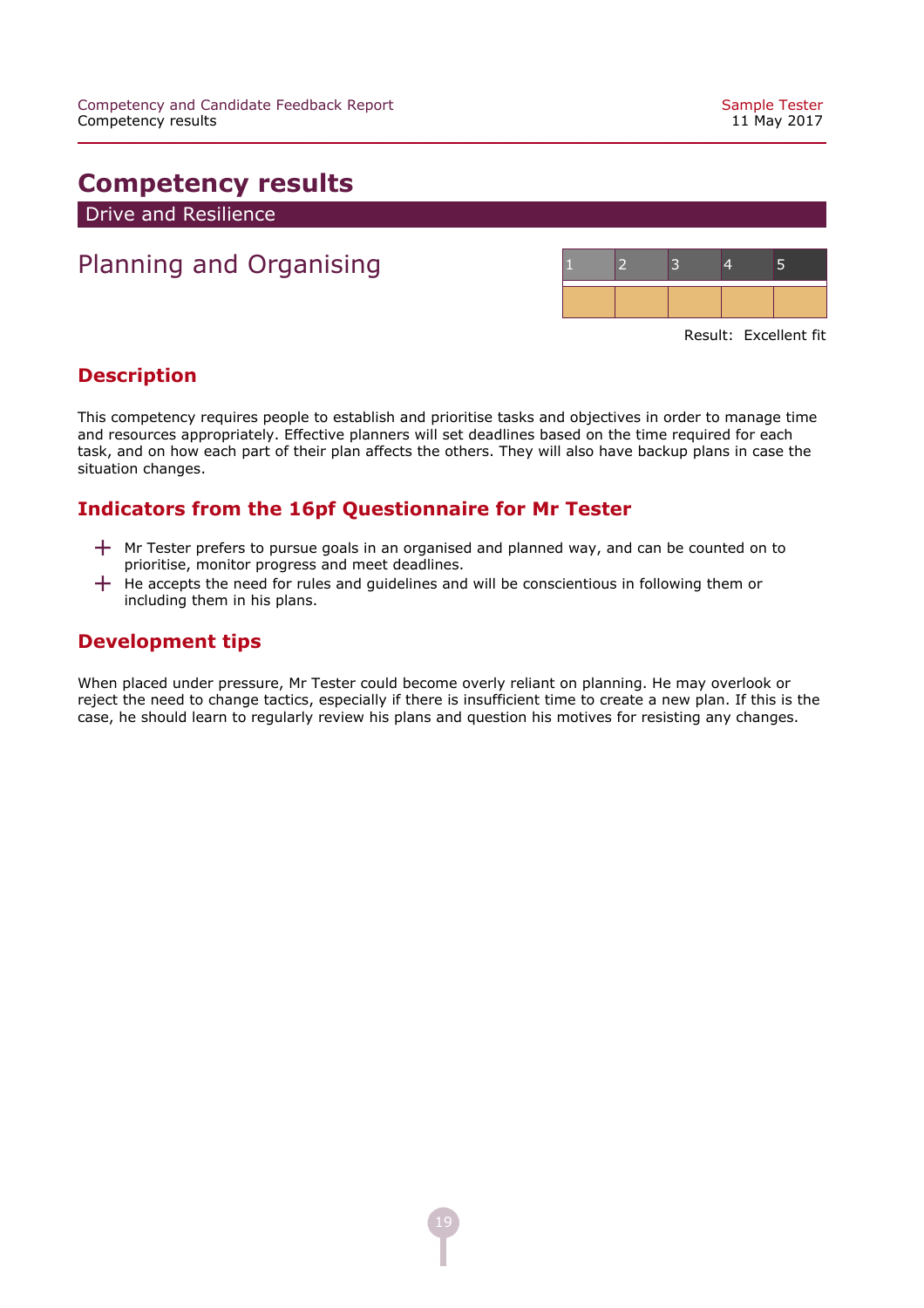Drive and Resilience



Result: Good fit

#### **Description**

People demonstrating Reliability are conscientious and focused on working for the good of their team and organisation. They willingly follow processes and procedures, rarely miss work or appointments and always warn others in advance if it seems they might fail to meet their commitments.

#### **Indicators from the 16pf Questionnaire for Mr Tester**

- $+$  Mr Tester willingly follows the rules and is likely to be consistent in his behaviour, upholding accepted standards.
- $+$  He is more self-disciplined than most, leading him to appear thorough, conscientious and attentive to detail.
- $\circ$ Prepared to follow other people's lead when necessary, he will also be capable of being autonomous when it comes to meeting commitments.

#### **Development tips**

Following the rules too closely and rigidly could mean Mr Tester fails to deliver what is expected of him because he lacks the autonomy to adapt to new or unusual situations. He may need to challenge his own assumptions if he finds the rules are preventing him from achieving the best result for his team or organisation.

If he is too reliant on planning and structure, Mr Tester may lack the speed and adaptability to meet tight deadlines.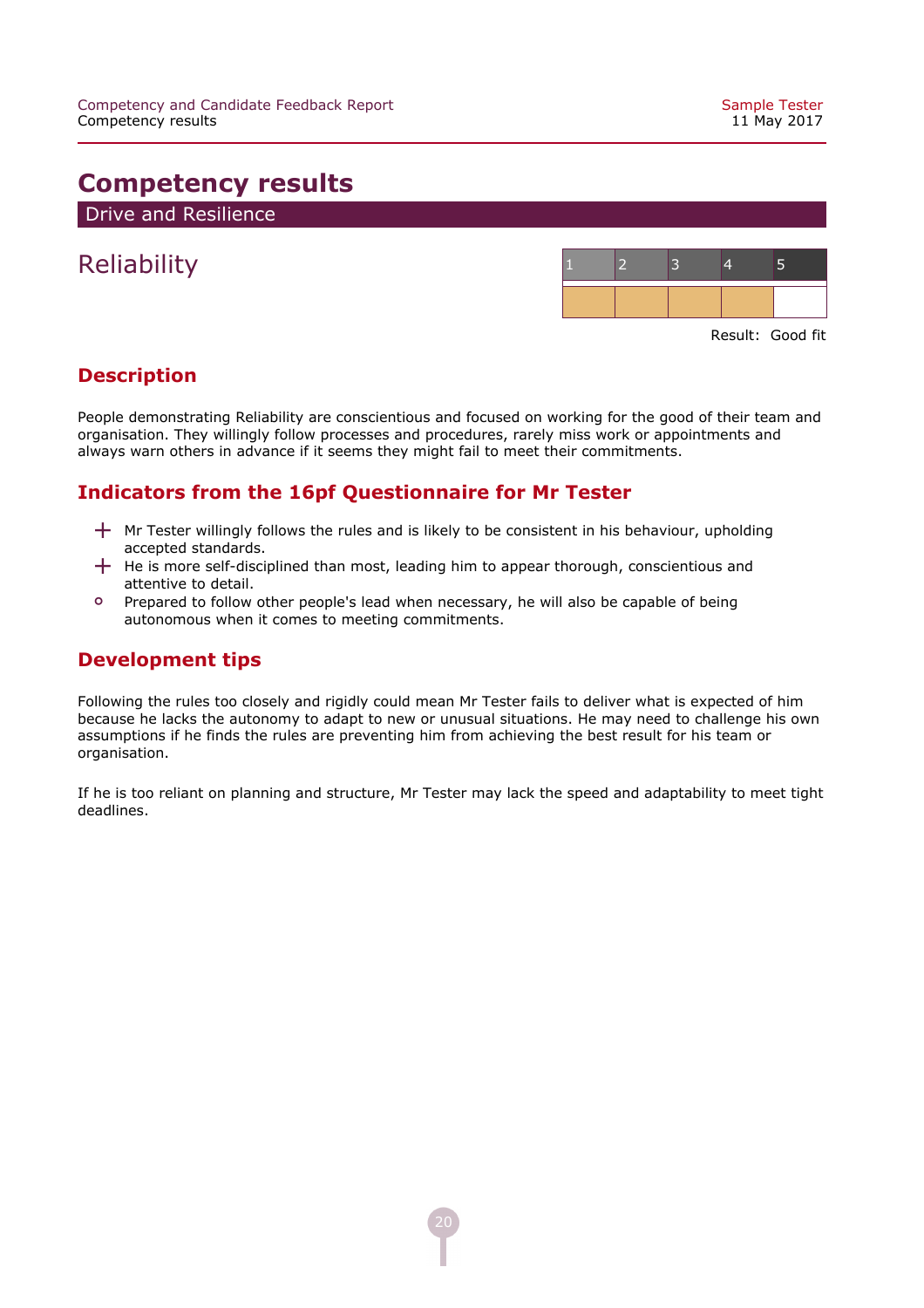Interpersonal

## Cooperative Teamwork 1 2 3 4 5



Result: Good fit

#### **Description**

Cooperative teamworking means building supportive relationships within a team, based on trust and respect. It requires listening to each other, adapting to other people's different ways of working and focusing on shared goals. It also means being willing to challenge others and to accept challenge as a way of getting the best results for the team.

#### **Indicators from the 16pf Questionnaire for Mr Tester**

- $+$  He is likely to prefer working with others and will gain satisfaction from being part of a team.
- $+$  With a tendency to be warm towards others, he will show an interest in them and aim to establish close, friendly relationships.
- + He has a trusting attitude towards others and will be accepting of their different motivations, opinions and ideas.
- $\Omega$ As someone who has typical levels of social confidence, he should be comfortable expressing himself in a group.
- + Easy to get along with, Mr Tester has a relaxed, undemanding style when relating to others, but may appear to have lower levels of drive than his team colleagues.

#### **Development tips**

Mr Tester is likely to be comfortable working in a team. He may need to guard against relying too heavily upon others, for example by wanting to make many of his decisions in consultation with others. It may be worthwhile for him to consider which decisions and work can be done independently and to hold back from involving the rest of the team in these.

Mr Tester's desire for close personal relationships may be too much for some members of his team. He might need to develop the relationship gradually with these people, perhaps initially focusing the conversation on work matters and adapting his approach to each individual.

At their most trusting, some people with Mr Tester's profile are easily manipulated by others. This can lose them the respect and trust of other colleagues, which can itself cause problems in the team.

Mr Tester's relaxed state and patience will be reassuring for some team members, but frustrating for others. When they are stressed, some colleagues may feel he does not understand the severity of the situation and might be more reassured if Mr Tester demonstrated more concern and a greater sense of urgency.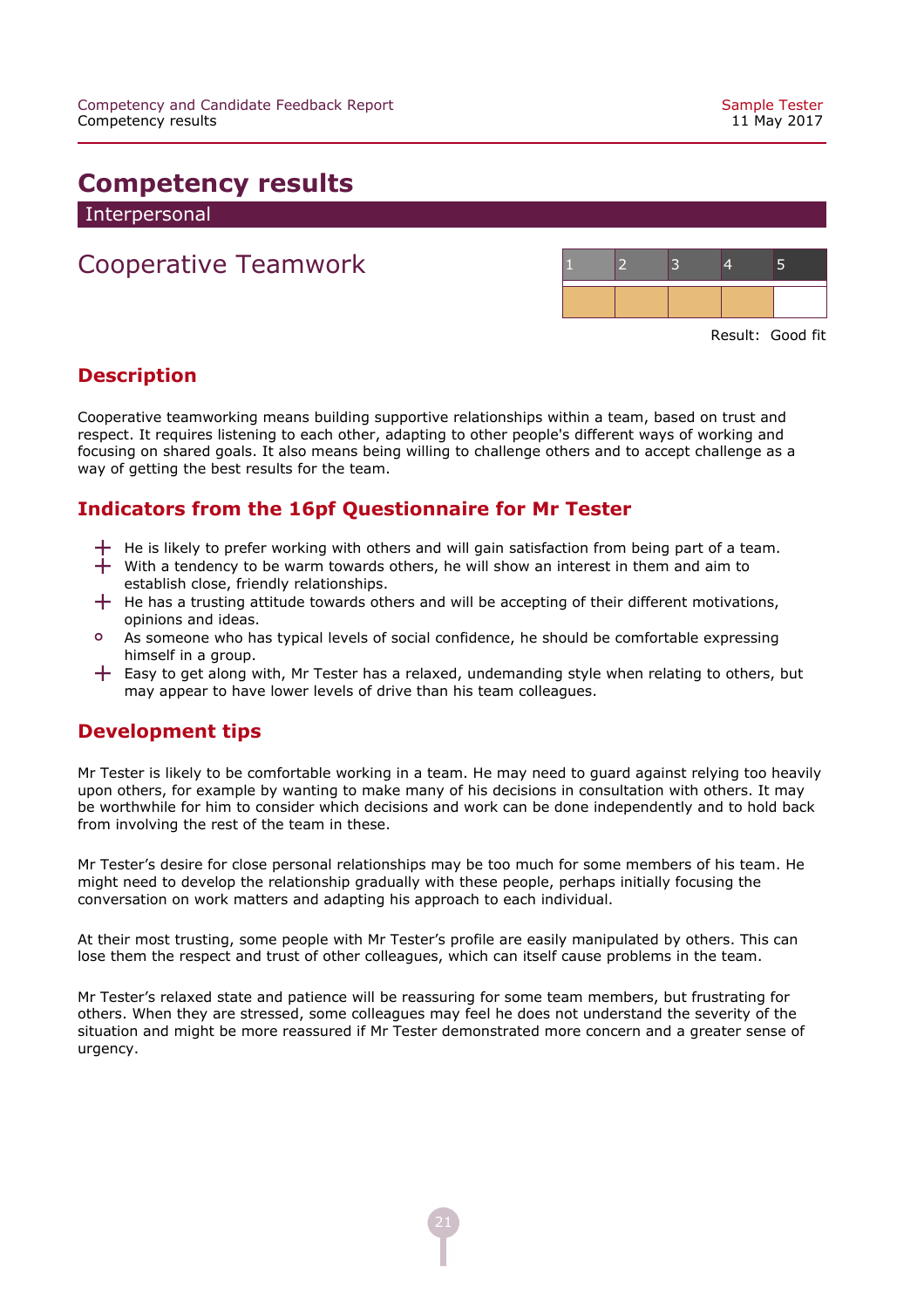Interpersonal



Result: Acceptable fit

#### **Description**

Influential communicators balance the need to shape outcomes in the short term with the requirement to maintain successful long-term relationships. This means understanding others, knowing what will motivate and enthuse them towards suggested actions, and also what to give and what to hold back in negotiations. It also often requires the use of personal and professional contacts to achieve influence across teams or organisations.

#### **Indicators from the 16pf Questionnaire for Mr Tester**

- $\circ$ Mr Tester is as inclined as most people to attempt to influence others.
- $\circ$ He will generally appear socially confident and is as comfortable as most people being the centre of attention.
- $\circ$ He is as unlikely as most to be hampered by feelings of self-doubt when attempting to influence others.
- As a tolerant and accepting person, he may risk others taking advantage of him in negotiations.
- $\circ$ Mr Tester will appear as open about his thoughts and as politically astute as most people.

#### **Development tips**

His tendency to trust others could mean Mr Tester is easily influenced by people who take a more complex or political approach. He could enhance his ability to influence by taking time to consider each person's agenda and motivations.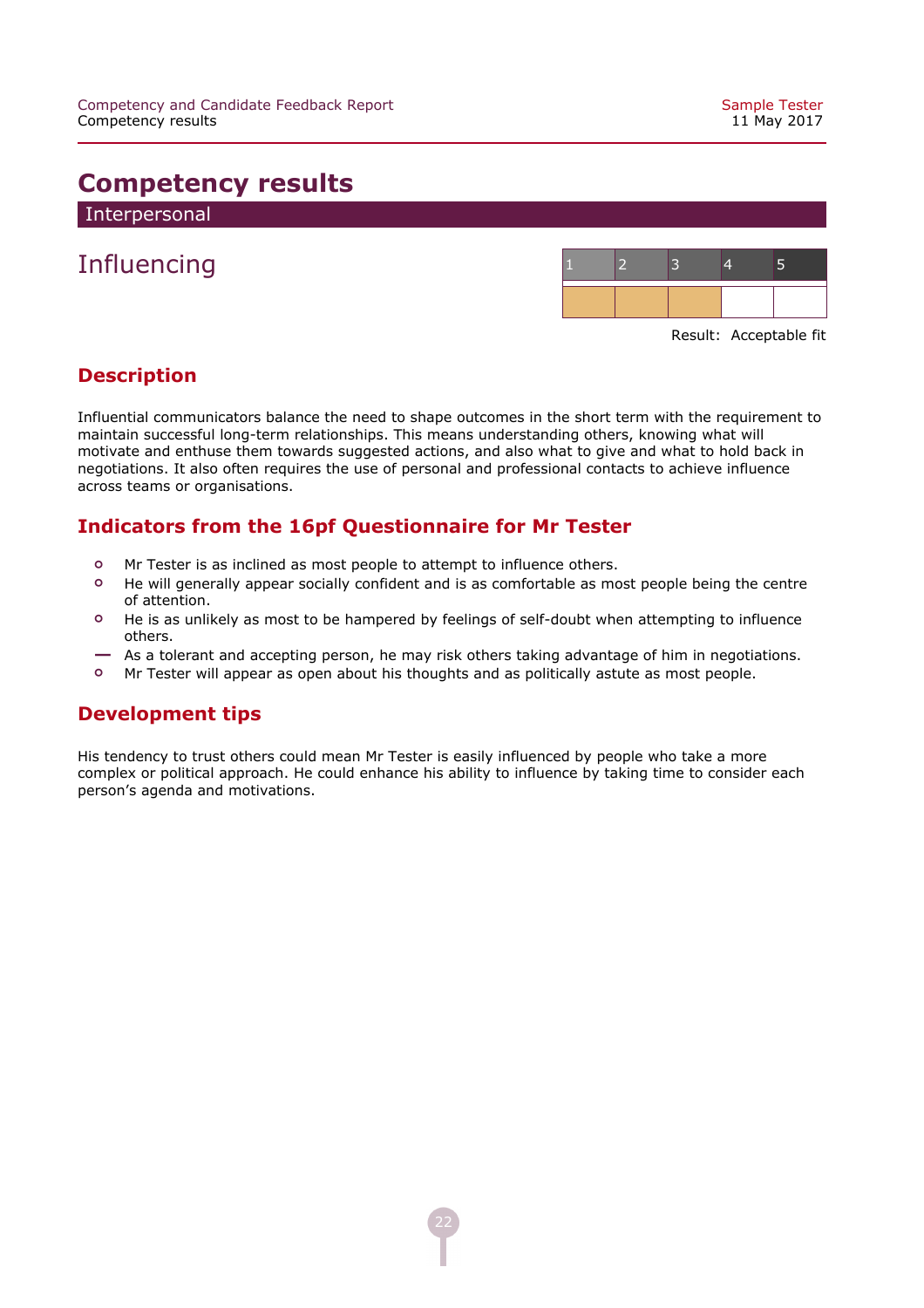Interpersonal

## Clear Oral Communication



Result: Acceptable fit

### **Description**

This competency concerns the ability to speak clearly and fluently. It is demonstrated by taking a logical, structured approach, adapting to the needs of the situation and the nature of the audience. It also involves checking the audience has understood the message. Beyond merely presenting clearly, this competency is also concerned with ensuring strong two-way communication.

#### **Indicators from the 16pf Questionnaire for Mr Tester**

- $\circ$ Mr Tester is generally self-assured and as comfortable as most when required to present himself.
- $\circ$ Public speaking and giving presentations should not worry Mr Tester unduly, and he will generally feel as confident as most people in these situations.
- $+$  Mr Tester tends to enjoy variety and may like adapting his presentation style to suit new situations.

#### **Development tips**

Mr Tester might consider what factors prevent him from communicating in a more confident and clear manner. In some situations, where Mr Tester feels less confident, this could result in him failing to fully engage his audience. To develop this area further, Mr Tester may wish to proactively seek out feedback from key individuals with whom he regularly communicates, to establish whether the information he thinks that he has communicated is consistent with the message that his audience has received. In areas where he is keen to develop - such as when communicating outside his areas of experience or expertise -Mr Tester should ensure that he prepares by considering his subject matter and the needs of his audience.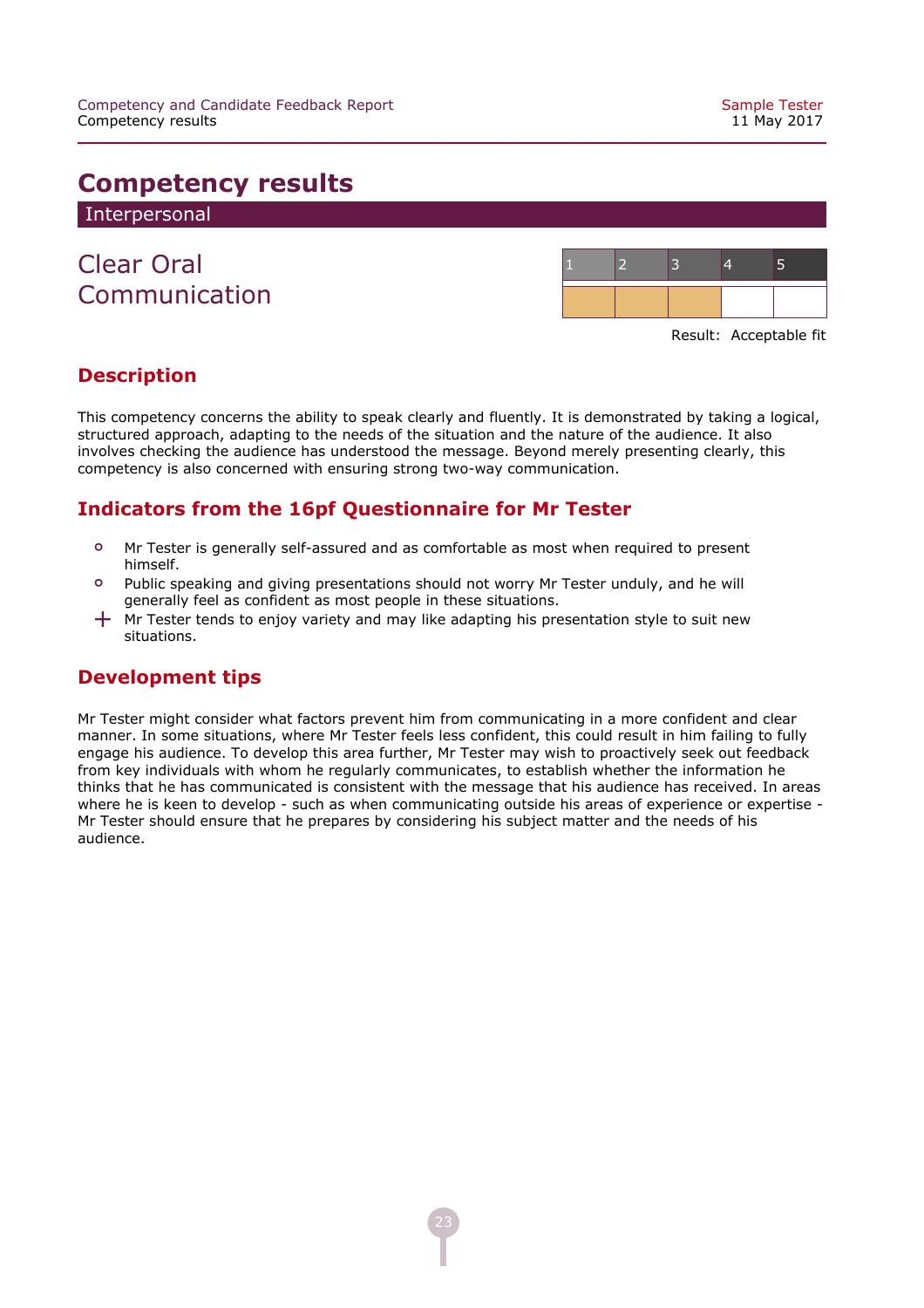Interpersonal

## Management of Others  $\begin{array}{ccc} 1 & 2 & 3 & 4 & 5 \end{array}$



Result: Good fit

#### **Description**

At all levels, effectively managing others means enabling them to perform. Essential to achieving this is setting a clear direction and delegating fairly and appropriately to give direct reports the means to achieve their goals. Those who manage others effectively will also look for opportunities to develop them by encouraging them to take on greater responsibility and make decisions for themselves.

#### **Indicators from the 16pf Questionnaire for Mr Tester**

- <sup>o</sup> Mr Tester is likely to express his opinions, taking the lead but showing willingness to consider<br>other neople's wishes when appropriate other people's wishes when appropriate.
- $+$  He will view obstacles and setbacks in a realistic way, solving problems calmly.<br> $+$  Inclined to seek close personal relationships, his management style is likely to l
- Inclined to seek close personal relationships, his management style is likely to be people-oriented and supportive.
- $\circ$ He is as comfortable as most people expressing himself in groups and being the centre of attention.
- $\Omega$ Reasonably self-assured, he is likely to project confidence to others, while at the same time being alert to the possibility of what might go wrong.
- + Tolerant and accepting of others, he has a trusting attitude and is likely to be constructive and positive about people's abilities.

#### **Development tips**

Mr Tester may need to be careful that his focus on building and maintaining close relationships with people does not distract them or him from meeting the team's objectives.

Mr Tester's faith in other people could mean he allows them inappropriate freedom in the way they perform their roles. He may need to check on them more frequently than he does currently.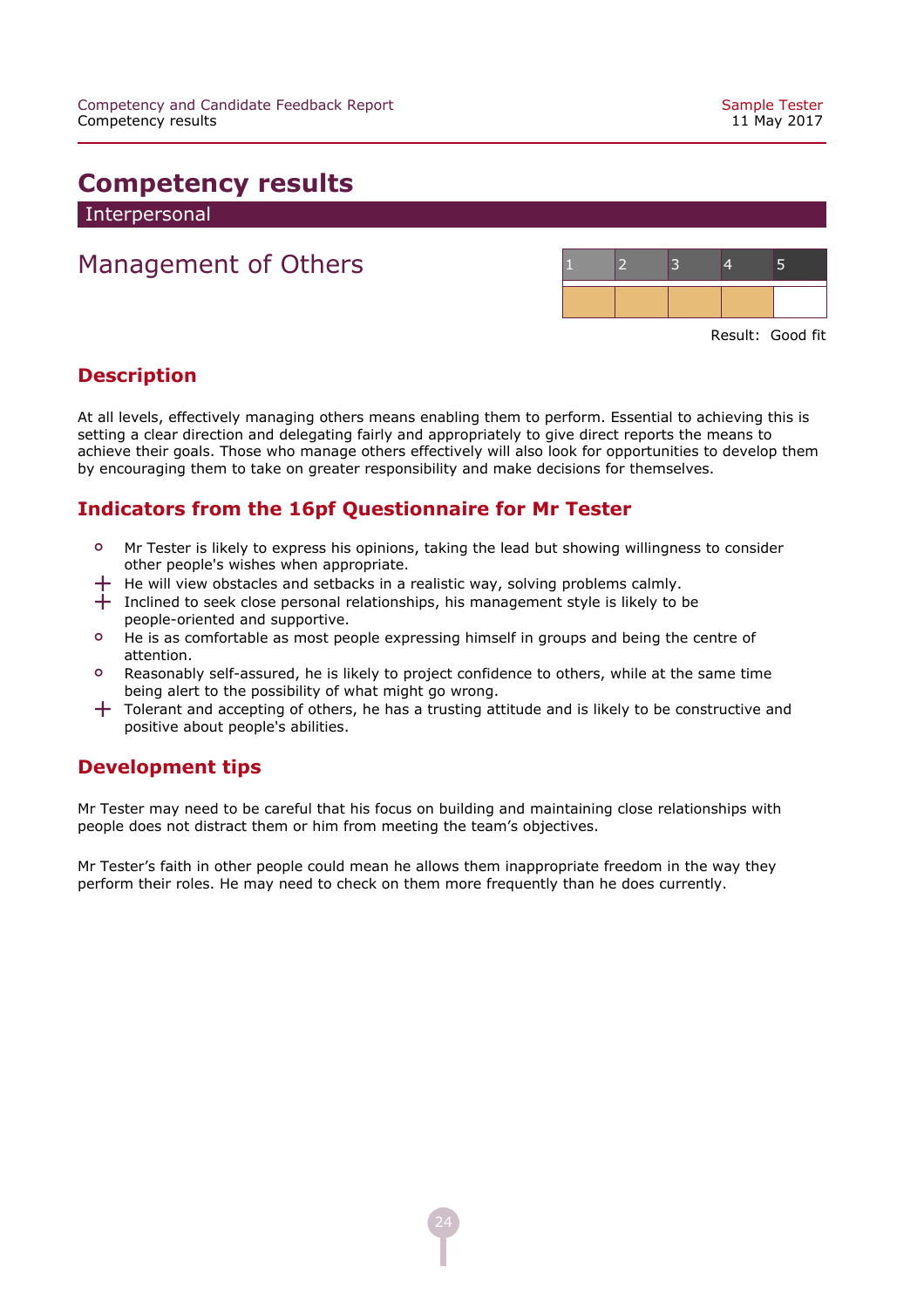Interpersonal

## Integrity and Respect for Others



Result: Good fit

### **Description**

People demonstrating integrity take an ethical approach to their work and relationships. They are discreet with confidential information, whether it is of a personal or professional nature, and treat others fairly. They will also take action when they believe others, or the organisation itself, are acting unethically.

#### **Indicators from the 16pf Questionnaire for Mr Tester**

- $+$  Conscientious, hard-working and reliable, Mr Tester is likely to have high standards of behaviour, and place importance on having things done properly.
- $\circ$ He will aim to be appropriate in what he reveals and should be willing to monitor himself when dealing with confidential information.
- + Likely to consider what is right before making a decision, he will want to ensure he takes a principled approach according to agreed rules and standards of behaviour.

#### **Development tips**

Mr Tester's principled approach could sometimes appear inflexible, dogmatic or even selfrighteous. In order to demonstrate respect for other people, he should show that he is willing to listen to their opinions on these matters. In some situations he could also consider whether following the rules precisely is really the most ethical course of action.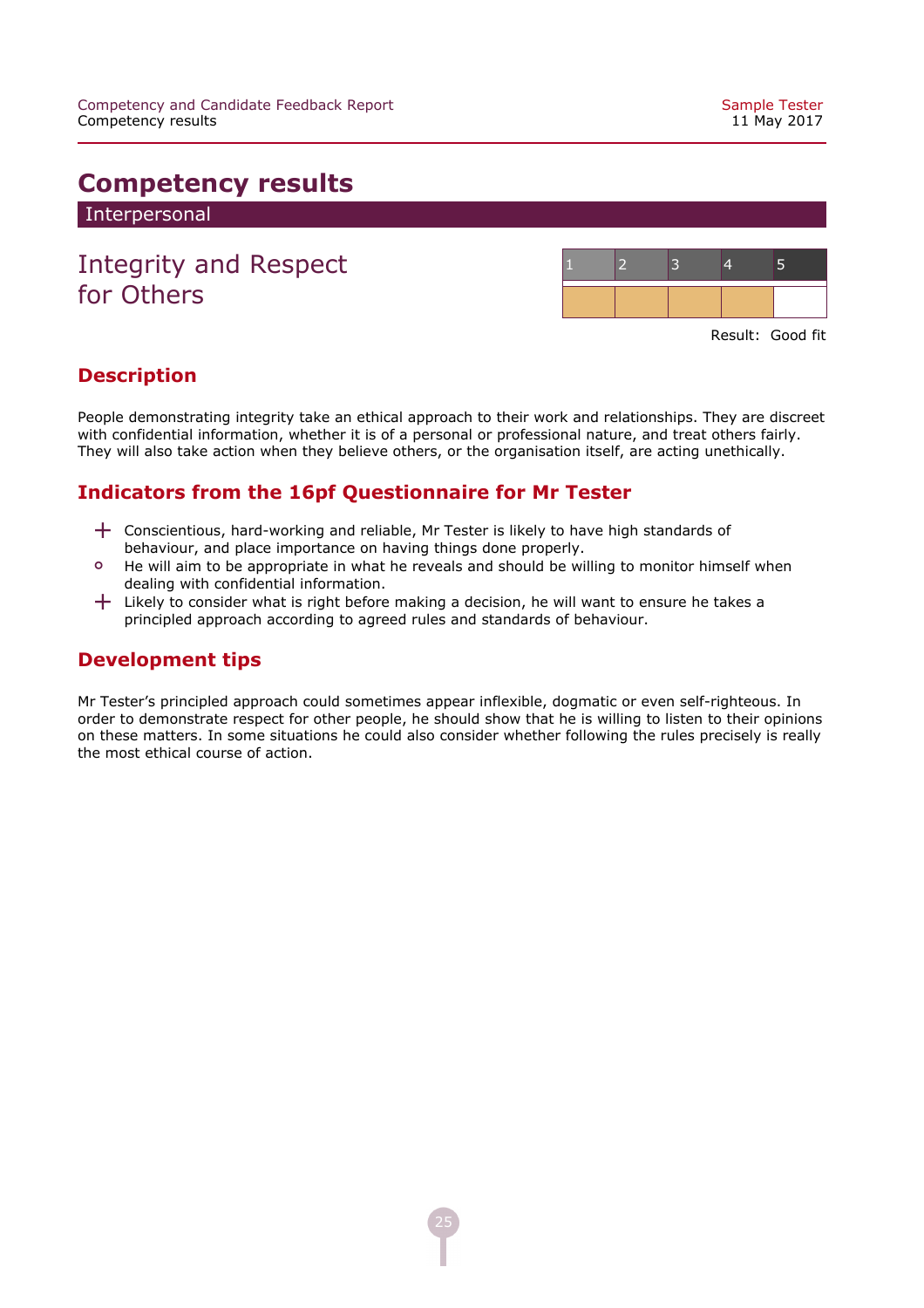Intellectual

Analytical Problem-Solving



Result: Marginal fit

### **Description**

This competency is concerned with applying an analytical approach to solving problems and reaching logical conclusions. This means gathering information from a variety of sources and quickly gaining an understanding of it. It requires working effectively with complicated, conflicting or ambiguous information, and looking beyond the surface of issues to identify their underlying patterns and causes.

### **Questions**

Can you tell me how you approached solving a complex problem?

- Did you consider the feelings of others or use hard facts to solve this problem?<br>• Did you think things through first or take some practical action?
- Did you think things through first or take some practical action?<br>• What was the context of the problem? What other things were re
- What was the context of the problem? What other things were related to this problem?

Tell me about a time when you needed to quickly understand a situation.

- Was it more important to understand facts and figures, or feelings and opinions?<br>• How do you feel about having to understand a situation under time-pressure?
- How do you feel about having to understand a situation under time-pressure?<br>• Did you need to see an overview of the situation to understand it?
- Did you need to see an overview of the situation to understand it?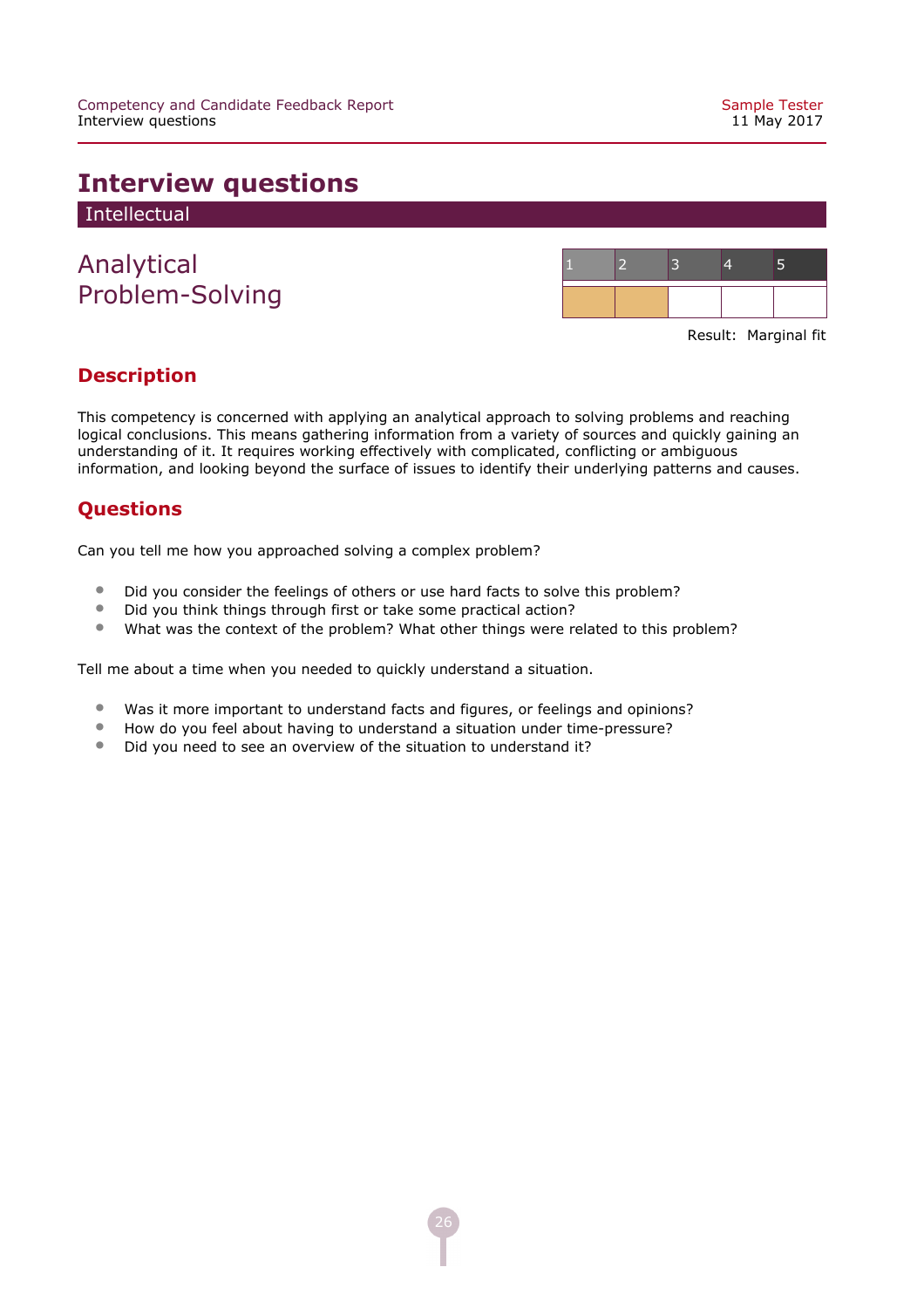#### Intellectual



Result: Marginal fit

#### **Description**

Innovation is about turning creative ideas into original solutions. This competency is concerned with producing new or different approaches to current situations and enabling this creativity in others. An innovative approach involves both generating ideas and seeing them through to implementation.

#### **Questions**

Can you tell me about a time when you made a significant improvement to the ways things were done in your team, department or organisation?

- Which aspects of the established ways of doing things did you decide to retain?<br>• What impact did this improvement have on the bigger picture?
- What impact did this improvement have on the bigger picture?<br>• How did you weigh up the need for urgency versus caution in g
- How did you weigh up the need for urgency versus caution in getting this done?<br>• Did you have to modify any existing ways of doing things in order to achieve pro
- Did you have to modify any existing ways of doing things in order to achieve progress?<br>• How did you deal with any unexpected consequences?
- How did you deal with any unexpected consequences?

Tell me about a time when you transformed an idea into a significant improvement for your organisation, department or team.

- Where did this idea originate?<br>• What strategic issues did you
- What strategic issues did you consider?<br>• How did you decide on the timing of imi
- How did you decide on the timing of implementation?<br>• Did any established organisational approaches have to
- Did any established organisational approaches have to be dropped in order to get this done?<br>• What aspects of this couldn't be planned for?
- What aspects of this couldn't be planned for?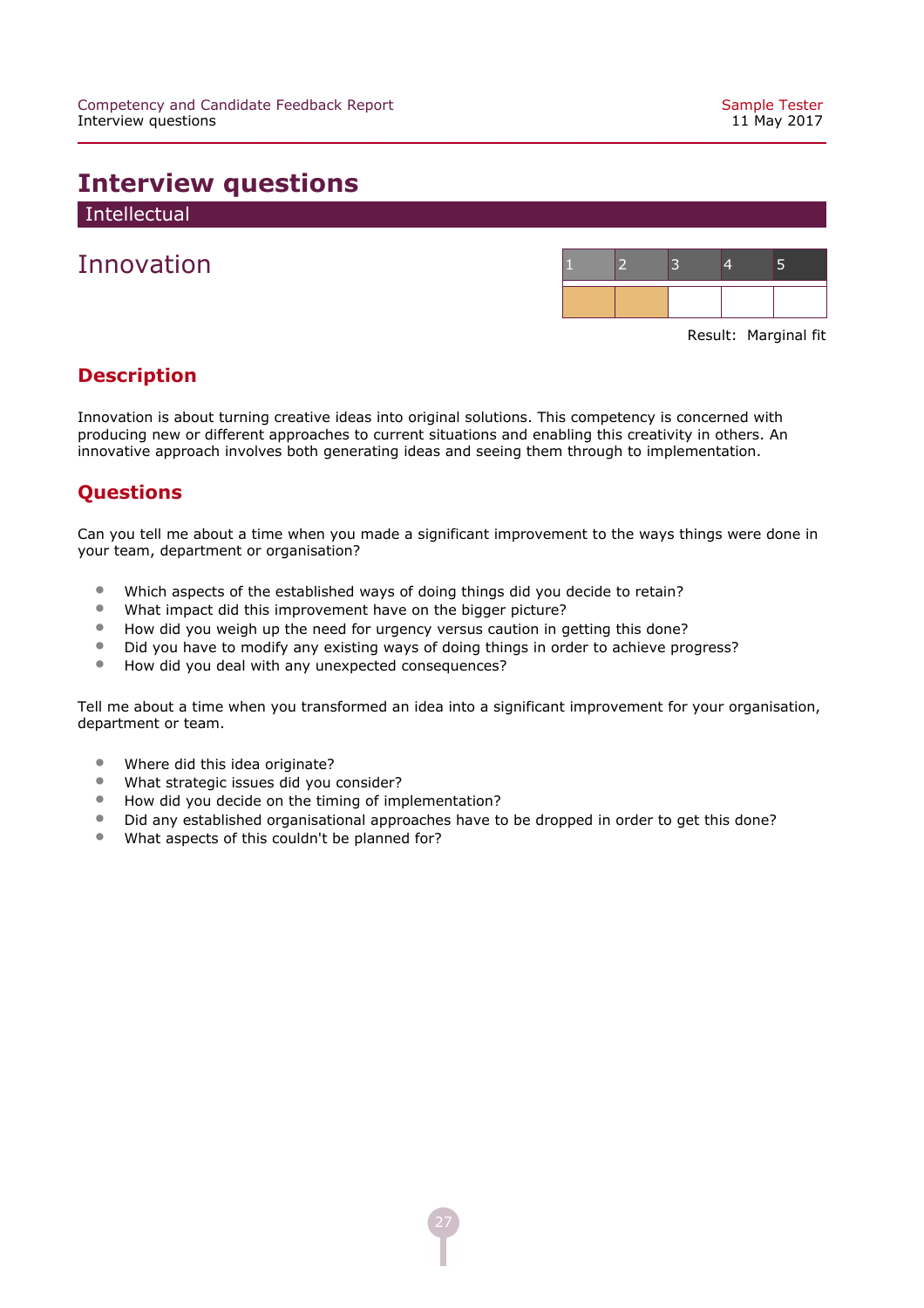Intellectual



Result: Acceptable fit

### **Description**

This competency is concerned with creating a clear view of the future of the business. People demonstrating Strategic Vision consider the long-term goals of their organisation and define the strategy that will enable others to achieve this. They also take into account the broader context in which their business operates and anticipate future changes or challenges for the organisation.

### **Questions**

Tell me about your role in creating a compelling vision for the future of your department or organisation.

- How did you identify the key strategic issues?<br>• What aspects of the current reality did you con
- What aspects of the current reality did you consider in developing your vision of the future?

What is the greatest strategic challenge that you have faced in your career so far and how did you respond to it?

- What implications did this have for the future?<br>• How did you maintain a stable working environ
- How did you maintain a stable working environment in this situation?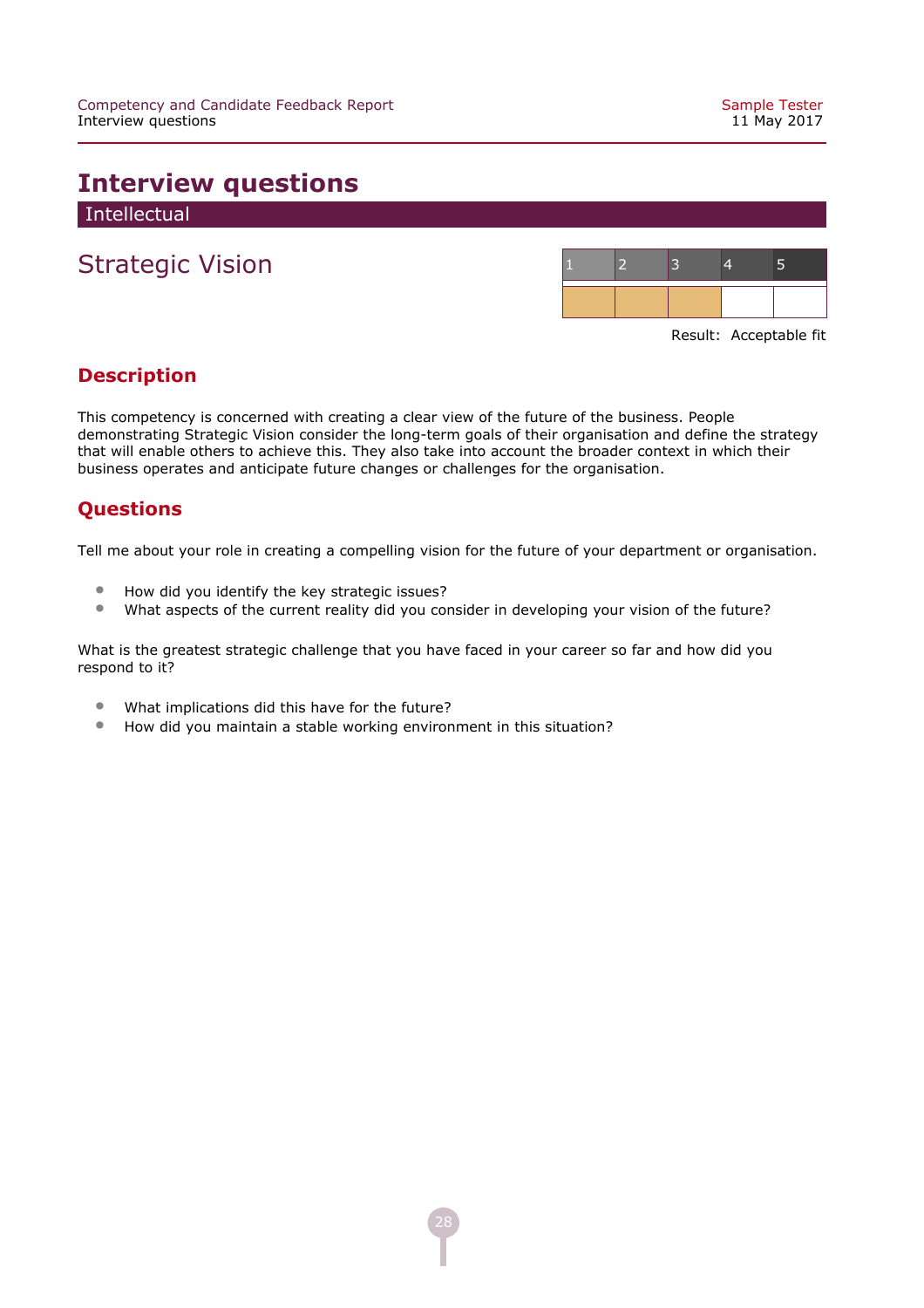#### **Intellectual**

## Commercial Awareness  $\begin{array}{ccc} 1 & 2 & 3 & 4 & 5 \end{array}$



Result: Good fit

#### **Description**

Those who are commercially aware consider the flow of money and resources through an organisation, and the need to get maximum value at each stage. They seek to achieve commercial objectives, such as profitability, so that the business can be as competitive and successful as possible.

#### **Questions**

Tell me about an organisation that you have worked for that has maximised its profitability. What part did you play?

• Did you have too much or too little control over others?

Describe a situation where you ensured financial factors were considered.

• How did you influence others to contribute to the organisation's commercial success?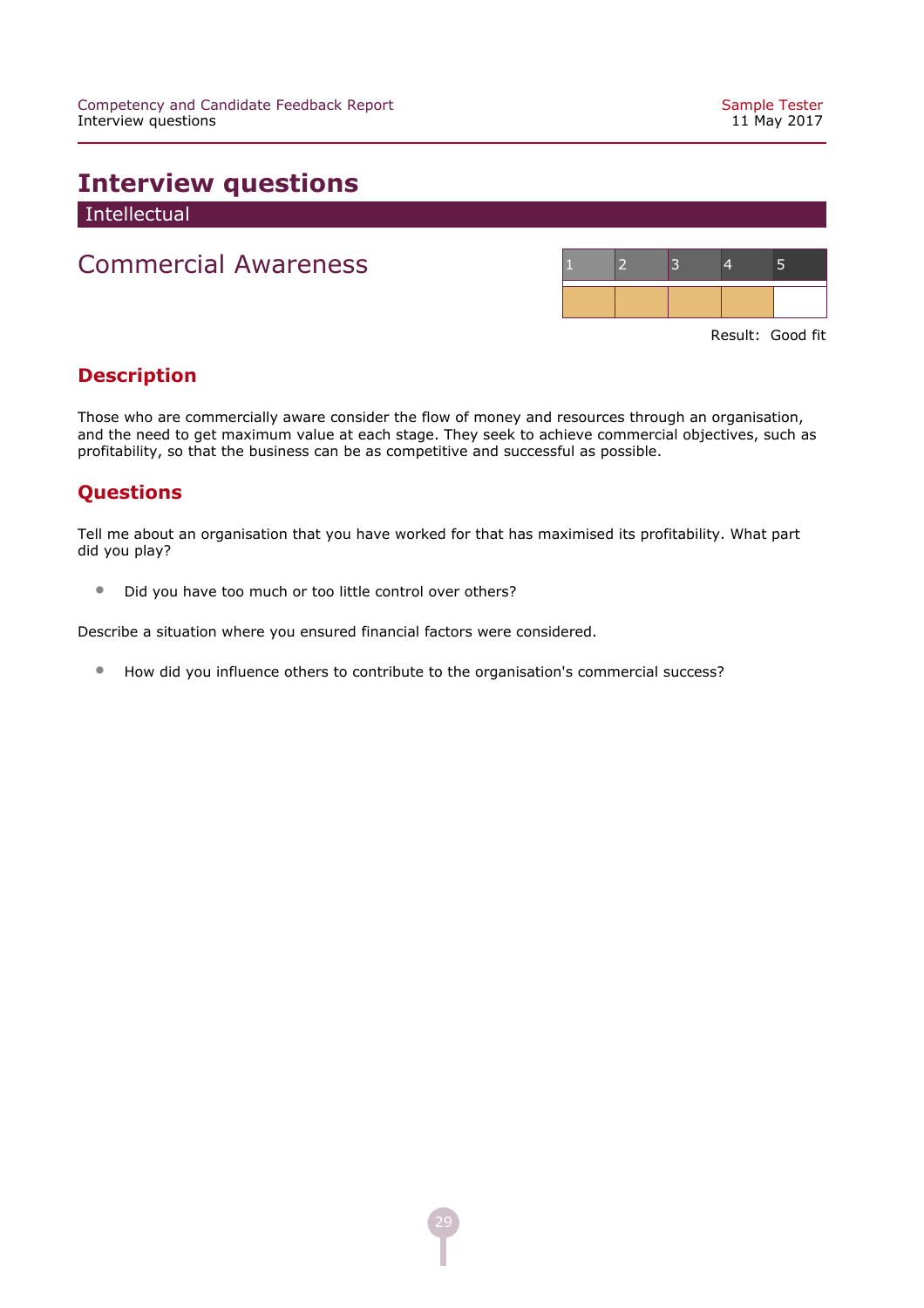Intellectual

Clear Written Communication



Result: Good fit

#### **Description**

This competency concerns the ability to write clearly and succinctly. Clear Written Communication means adapting style and content to meet the demands of the situation and audience. To communicate clearly and effectively will usually mean using well-structured, logical arguments and avoiding unnecessarily technical or complex language.

#### **Questions**

Can you give me examples of how you have adapted your writing style to communicate with different audiences?

- Did you adapt to be more empathic or more logical according to your audience?<br>• How did you ensure your work was appropriate to the audience?
- How did you ensure your work was appropriate to the audience?<br>• Tell me how you were flexible to the different needs of your audi
- Tell me how you were flexible to the different needs of your audience.

Can you give me an example of a time when you communicated complex matters to a non-specialist audience in a written format?

- How did you engage your audience?
- Did you do anything that might have been regarded as unconventional for this audience?<br>• Tell me about the planning you did for this
- Tell me about the planning you did for this.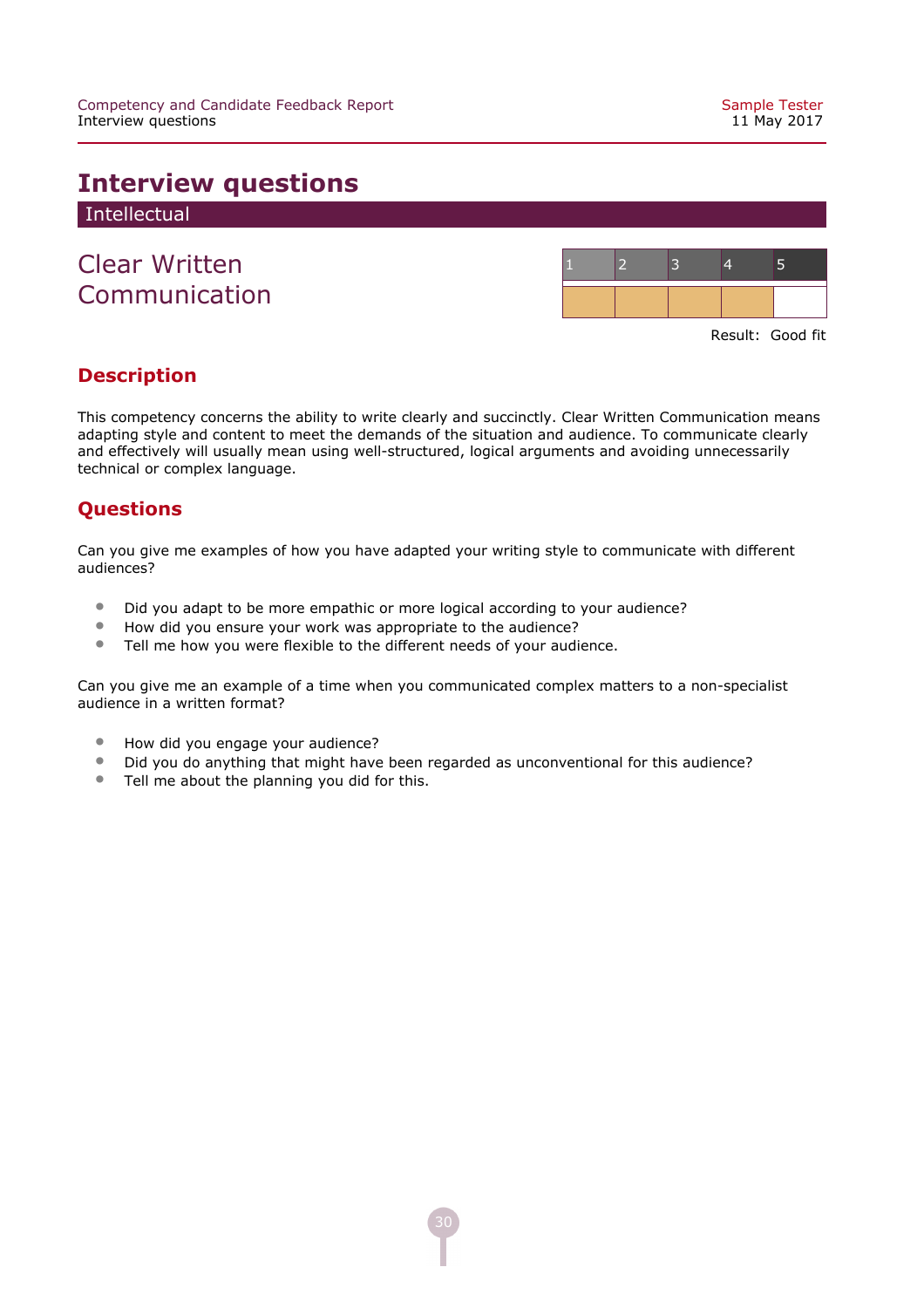Intellectual

**Technological** Orientation



Result: Good fit

### **Description**

Those demonstrating Technological Orientation show comfort and aptitude with using technology in order to reach goals more efficiently and to a higher standard. It means showing an openness to advancements in technology and being quick to understand them. People who are strong in this area will use technology appropriately, and will help others to appreciate and understand the benefits of using technology.

### **Questions**

Give an example of when you have used technology effectively to deliver a project.

• If you did this again, would you change anything?

Describe a time when you have had to learn to use a new piece of technology.

• Would it have been helpful to use familiar technological solutions rather than the new technology?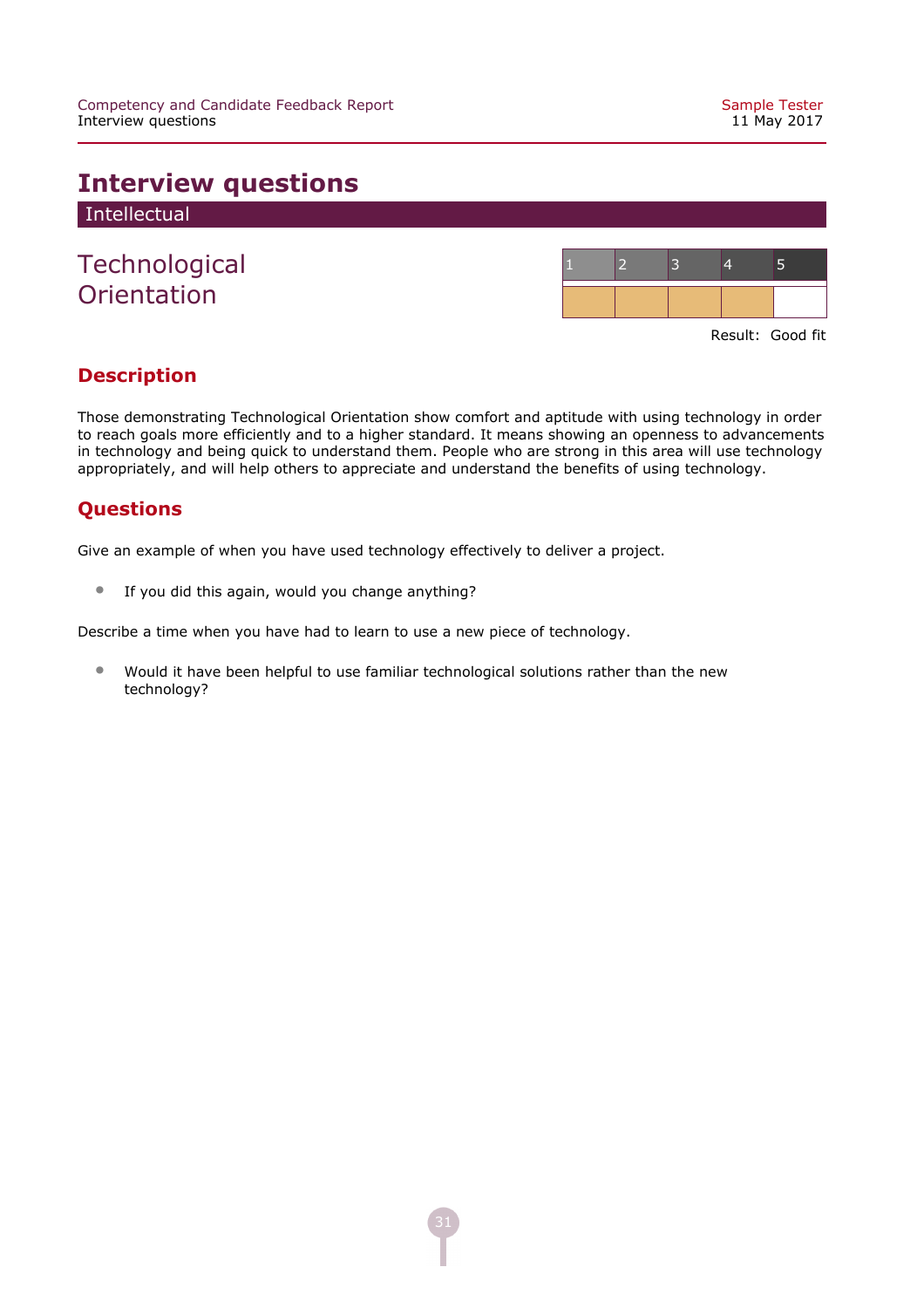Drive and Resilience

## Drive for Excellent **Results**



Result: Acceptable fit

### **Description**

This competency requires a strong focus on setting and meeting high standards. People who drive for excellent results expect high standards from themselves and others. To be sure of this, they will take appropriate steps to monitor the quality of their own work and that of others.

### **Questions**

Please give an example of when you have exceeded the standard that has been agreed.

- How much creativity and spontaneity were required to achieve this?<br>• Did you ont for speed or accuracy?
- Did you opt for speed or accuracy?<br>• How did you ensure that you got the
- How did you ensure that you got things right?

Give an example of when you have had to ensure others worked to deliver high-quality results.

- How did you communicate the standard required?<br>• How did you balance monitoring with taking direct
- How did you balance monitoring with taking direct action?<br>• Who was responsible for achieving bigh quality you or of
- Who was responsible for achieving high quality  $-$  you or others?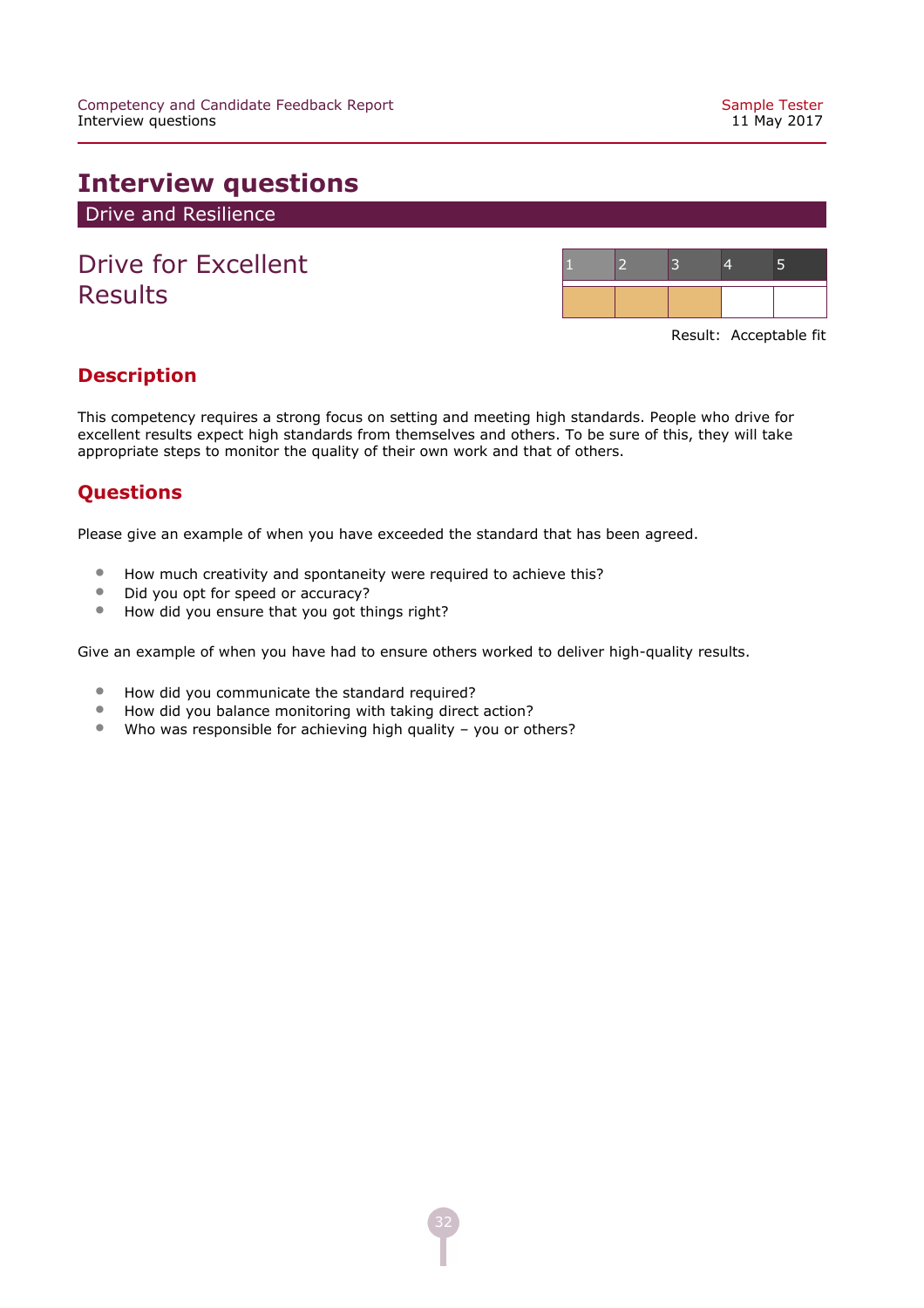Drive and Resilience



Result: Good fit

### **Description**

People demonstrating Customer Focus are keen to develop strong, lasting relationships with their clients. They are driven by a desire to understand and satisfy their customers' needs, exceeding their expectations wherever possible. This competency may be concerned with clients inside or outside the organisation; internal customers may be other departments or individuals from the same organisation.

### **Questions**

Please give an example of when you have demonstrated a customer-oriented approach.

- Have you ever risked making such an effort to please a client that what you delivered may not have been commercially viable?
- How did you respond to changing requirements?<br>• How did you establish that the customer had good
- How did you establish that the customer had good intentions?

Tell me how you dealt with a challenging customer.

- How did you stand up to this customer and protect your own feelings?
- In what way were you flexible in your approach to meet the client's needs?<br>• In what way was the customer responsible for this challenge?
- In what way was the customer responsible for this challenge?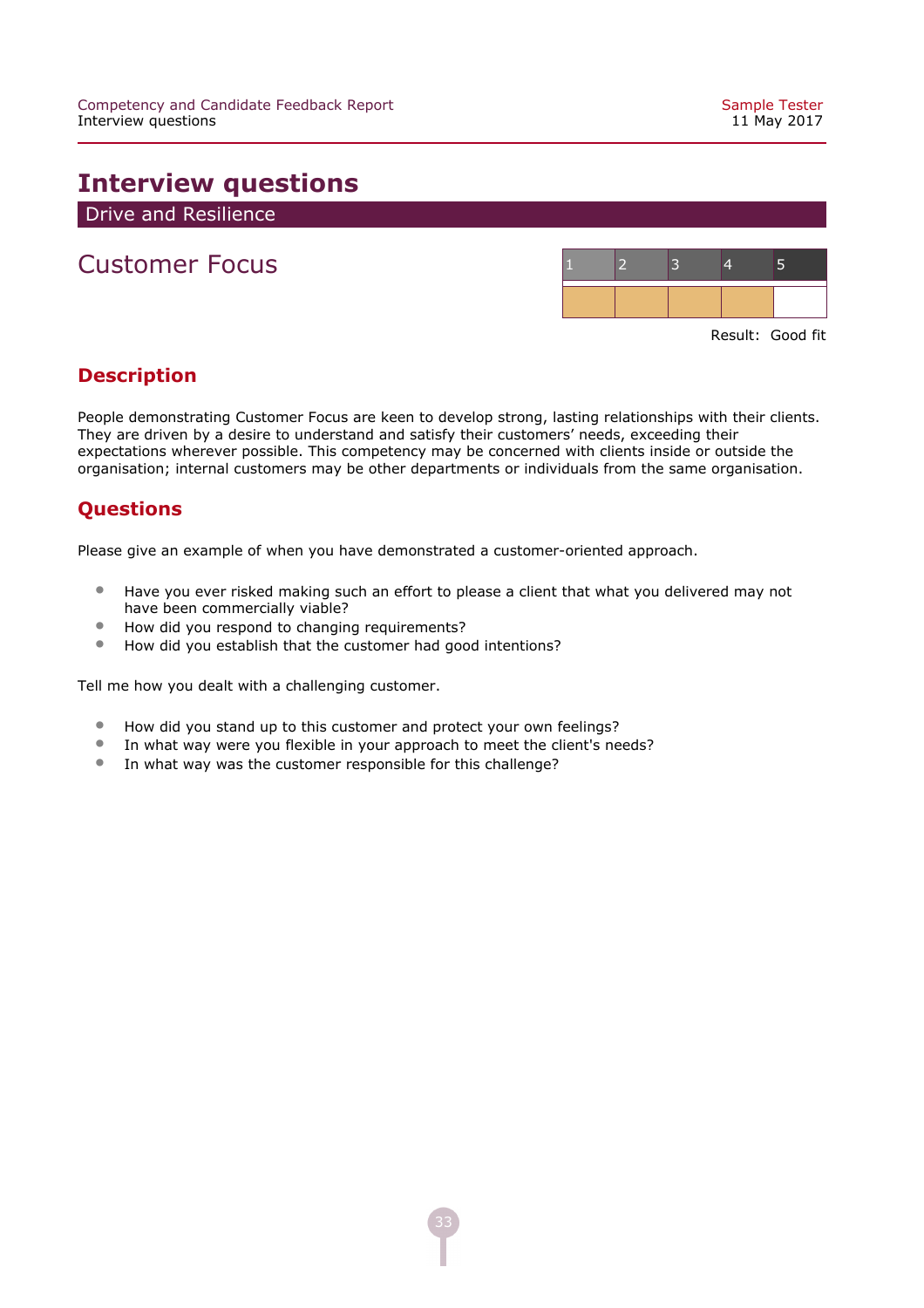Drive and Resilience

## Continuous Learning <sup>1</sup> <sup>2</sup> <sup>3</sup> <sup>4</sup> <sup>5</sup>



Result: Good fit

#### **Description**

This competency is concerned with continually seeking new knowledge and skills, as well as developing existing capabilities. It involves taking advantage of all opportunities for professional development, seeking feedback on both style and performance, learning from others and gaining valuable lessons from successes and mistakes.

#### **Questions**

How have you ensured that your knowledge and skills are sufficiently up to date?

- How do you ensure that you perfect your existing skills and knowledge?<br>• Can you describe a situation where you took advantage of unstructured
- Can you describe a situation where you took advantage of unstructured opportunities for learning?
- How do you know if you have a development need?<br>• What risks and challenges have you encountered when
- What risks and challenges have you encountered when learning new skills?

Tell me about a time when you have sought feedback from others. How did you do it and how did you use the information to improve the way you work?

- What was not possible to change and why?<br>• Which aspects of this were unplanned and  $\epsilon$
- Which aspects of this were unplanned and carried out when the opportunity arose?<br>• What prompted you to seek feedback?
- What prompted you to seek feedback?<br>• Tell me how criticism affects you
- Tell me how criticism affects you.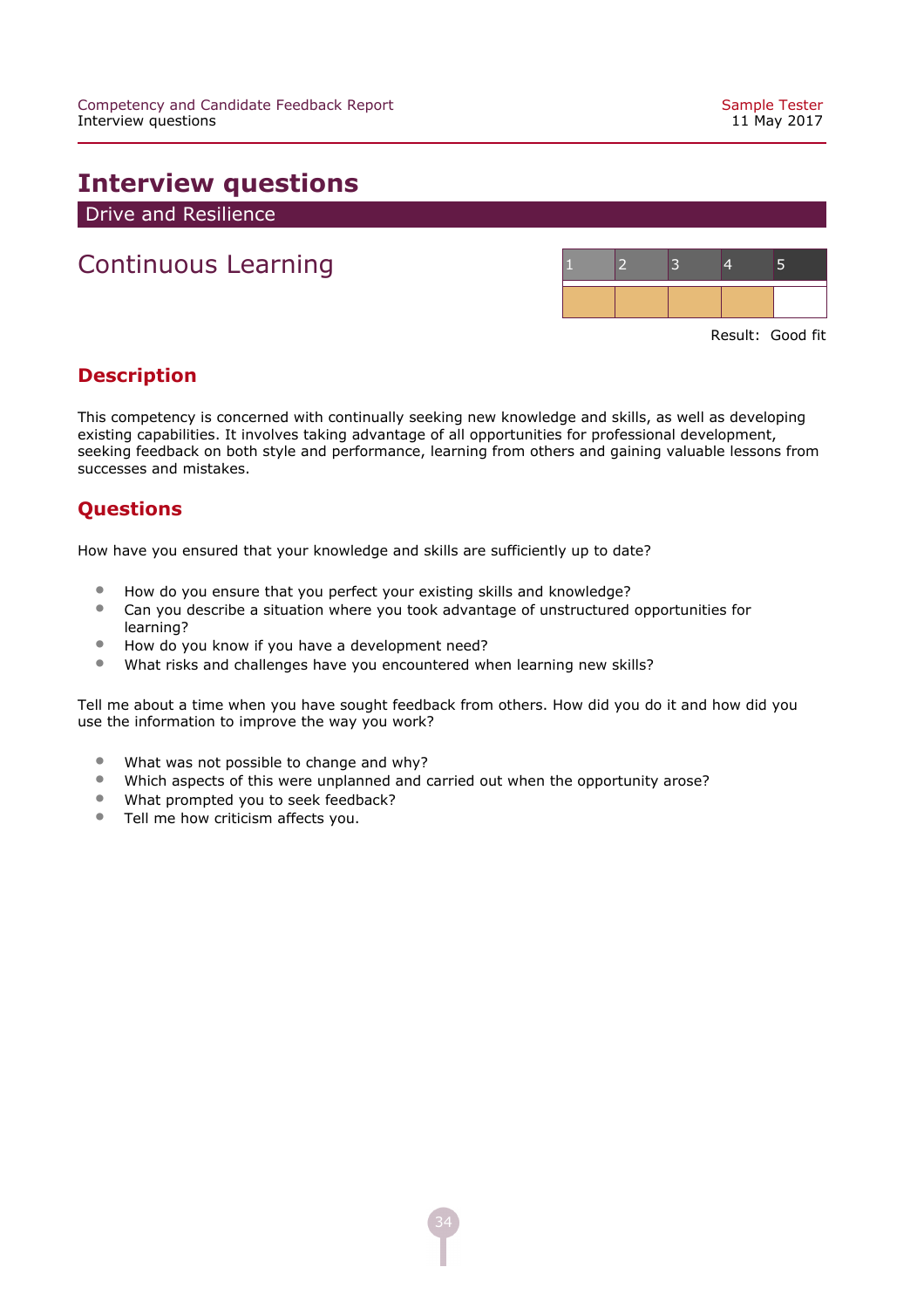Drive and Resilience

## Coping with Pressure  $\frac{1}{2}$   $\frac{1}{3}$   $\frac{1}{4}$   $\frac{5}{5}$



Result: Acceptable fit

### **Description**

Coping with pressure requires a positive attitude in stressful situations or following failure. It relies on the ability to manage one's own emotions, a willingness to take on challenging tasks, and the energy to remain focused on those tasks when presented with obstacles.

### **Questions**

Describe a time when you received criticism at work. How did you react?

- What would others have noticed about your feelings in this situation?<br>• Which aspects of the criticism did you accept and which did you rejected
- Which aspects of the criticism did you accept and which did you reject?<br>• In what way did you challenge this criticism?
- In what way did you challenge this criticism?

Tell me about a time when you had to deal with aggressive customers or colleagues.

- How did you convey your feelings and emotions in this situation?<br>• How much responsibility did you take for this problem?
- How much responsibility did you take for this problem?<br>• Did you react with sensitivity or with a challenge to the
- Did you react with sensitivity or with a challenge to the other person?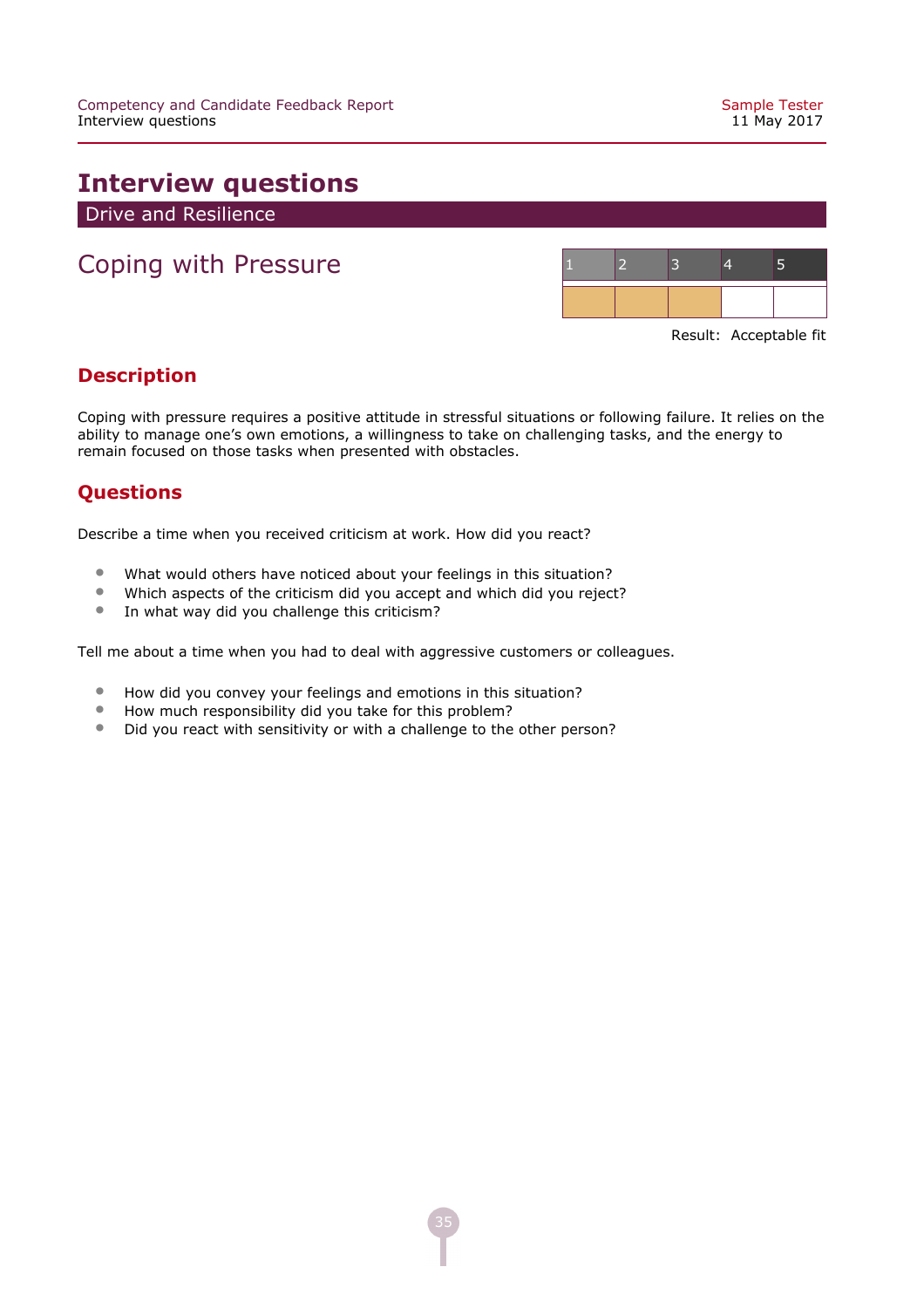Drive and Resilience

## **Initiative**

Result: Acceptable fit

### **Description**

People showing Initiative are constantly looking for things to do. They are self-confident and proactive and will generate activity for themselves rather than waiting for instruction. They are also prepared to take risks if they feel there is potential benefit in doing so.

### **Questions**

Tell me about an important piece of work or project you were responsible for.

- What tactics did you use to maintain your self-motivation?<br>• What personal shortcomings affected your ability to do this
- What personal shortcomings affected your ability to do this?<br>• How did you respond to setbacks and problems?
- How did you respond to setbacks and problems?<br>• What was your reaction to any pressure or critici
- What was your reaction to any pressure or criticism from others?<br>• How did you manage the routine, familiar aspects of the iob?
- How did you manage the routine, familiar aspects of the job?<br>• Tell me how you included other people's needs as well as you
- Tell me how you included other people's needs as well as your own.

Please give an example of when you had to take the initiative to get something done. What prompted you to do this?

- Could you have done this quicker?<br>• How did you know you were taking
- How did you know you were taking the right course of action?<br>• Did you experience any challenges or disappointments? In what
- Did you experience any challenges or disappointments? In what way did this affect your work?<br>• How did you manage the risks in this situation?
- How did you manage the risks in this situation?<br>• Did you do anything to exert a steadying influer
- Did you do anything to exert a steadying influence on the situation?<br>• Did you get things done your way or include other people's views? W
- Did you get things done your way or include other people's views? Why?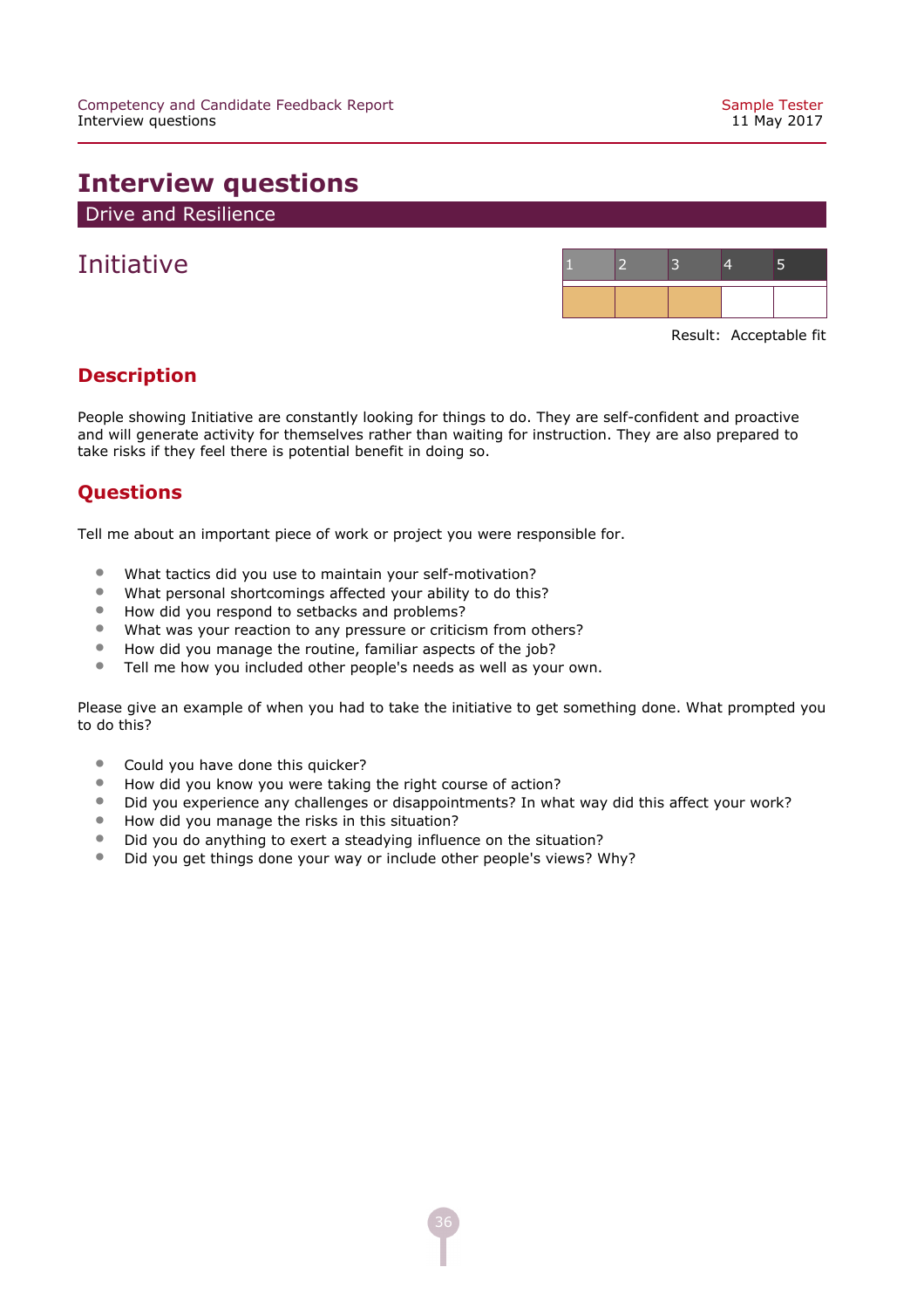Drive and Resilience

## **Flexibility**

Result: Acceptable fit

### **Description**

This competency is concerned with responding well to change. It requires a positive attitude to changes and a readiness to adapt when presented with new information, new situations or shifting priorities.

#### **Questions**

Tell me about the most difficult change you have dealt with at work.

- What did you need to know about the changes before you responded?<br>• What did others notice about your mood and coning strategy during the
- What did others notice about your mood and coping strategy during this time?<br>• What obligations and rules did you disregard?
- What obligations and rules did you disregard?<br>• What was your reaction to any uncertainty and
- What was your reaction to any uncertainty and disorder in this situation?<br>• Was it more important to be enthusiastic or cautious about this change?
- Was it more important to be enthusiastic or cautious about this change?

Please give an example of when you have responded to changing work priorities.

- What was your reaction to the need for change?<br>• What coning strategies did you adont to deal wit
- What coping strategies did you adopt to deal with this situation?<br>• What standards did you have to compromise in order to respond
- What standards did you have to compromise in order to respond?<br>• What did you need to do before you could respond to this requirer
- What did you need to do before you could respond to this requirement?<br>• How did you balance enthusiasm with caution?
- How did you balance enthusiasm with caution?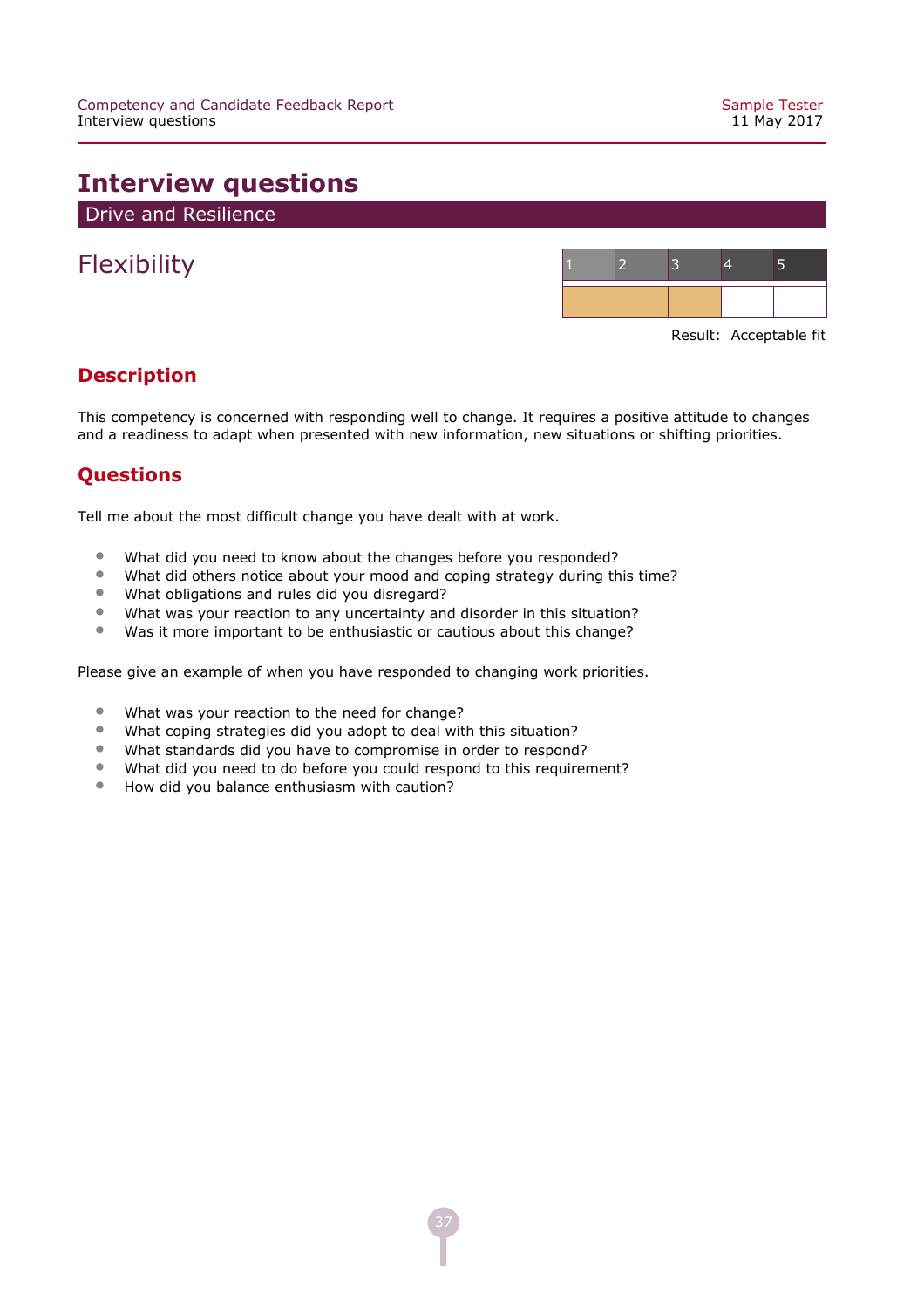Drive and Resilience



Result: Acceptable fit

### **Description**

This competency is concerned with making clear, appropriate decisions. This may be necessary even with incomplete or ambiguous information, and under time pressure. An effective decision-making style requires the resilience to make unpopular decisions where necessary, and to take responsibility for the outcomes and impact of those decisions.

### **Questions**

Tell me about an occasion when you have had to make a difficult decision involving other people.

- What was more important to you, people's feelings or the objective facts?<br>• How did you share unnopular decisions with people?
- How did you share unpopular decisions with people?<br>• How did you include others in the decision as well as
- How did you include others in the decision as well as ensure your own views were incorporated?<br>• How much data was missing or ambiguous? How did you deal with this?
- How much data was missing or ambiguous? How did you deal with this?<br>• Describe how you involved other neonle in making this decision
- Describe how you involved other people in making this decision.

Using a recent example of an important decision you have made with other people, tell me about your decision-making process.

- Were you detached from, or involved in, this decision?<br>• How did you know you had made the right decision?
- How did you know you had made the right decision?<br>• Who made the final decision?
- Who made the final decision?<br>• How much time did you spend
- How much time did you spend reflecting on broader possibilities?<br>• How much of this did you do independently?
- How much of this did you do independently?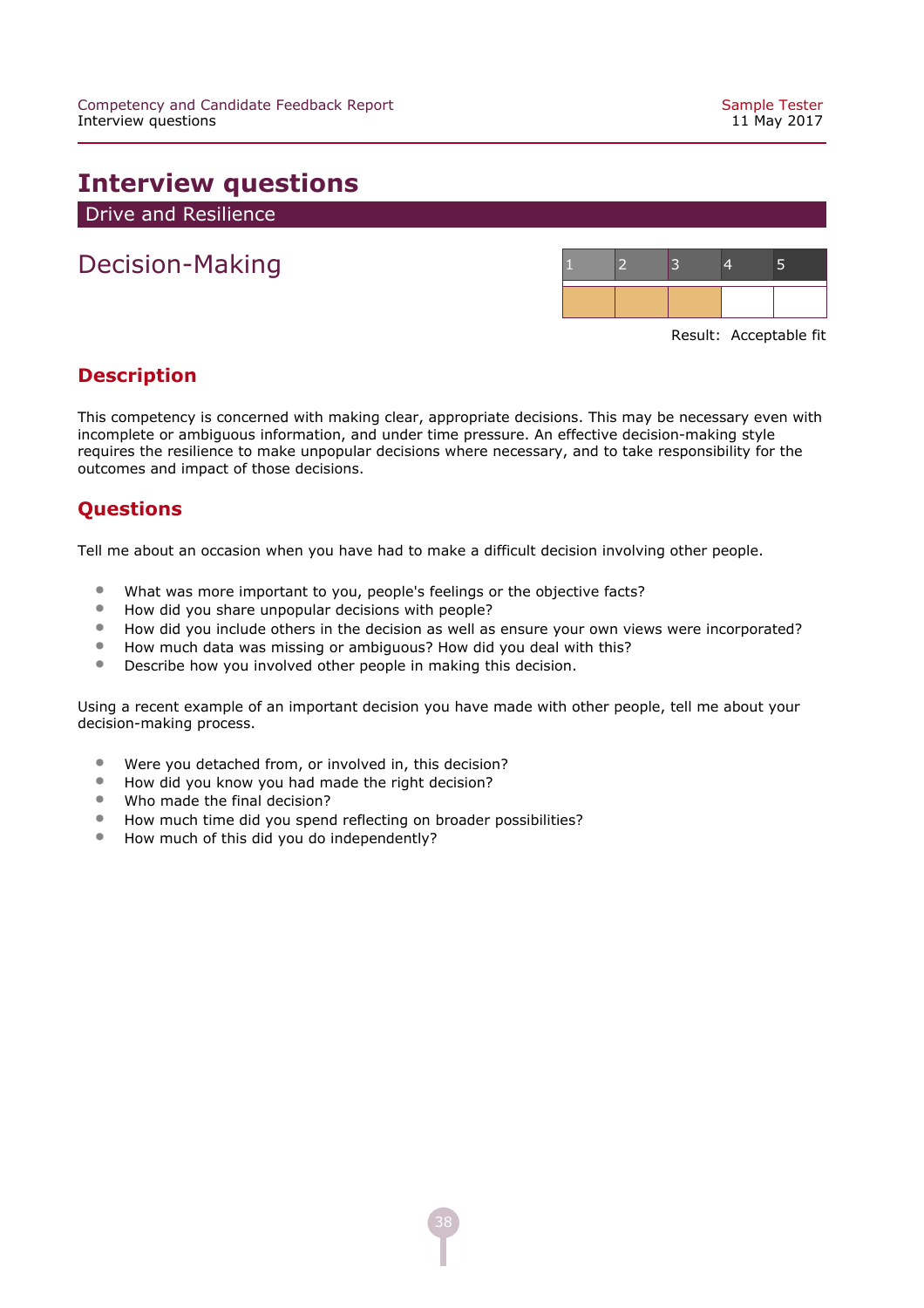Drive and Resilience

## Planning and Organising  $\begin{array}{ccc} 1 & 2 & 3 & 4 & 5 \end{array}$



Result: Excellent fit

### **Description**

This competency requires people to establish and prioritise tasks and objectives in order to manage time and resources appropriately. Effective planners will set deadlines based on the time required for each task, and on how each part of their plan affects the others. They will also have backup plans in case the situation changes.

### **Questions**

Give me an example of when you have had to organise a major piece of work, project or event.

- How did you deal with any disruptions to your plans?<br>• How did you respond to uncertainty about the way the
- How did you respond to uncertainty about the way things should be done?

Describe a time when you planned a project that involved other people. How did you allocate tasks to them?

- How did you respond to the people who were less organised than you?<br>• How did you ensure people felt free to do things their own way?
- How did you ensure people felt free to do things their own way?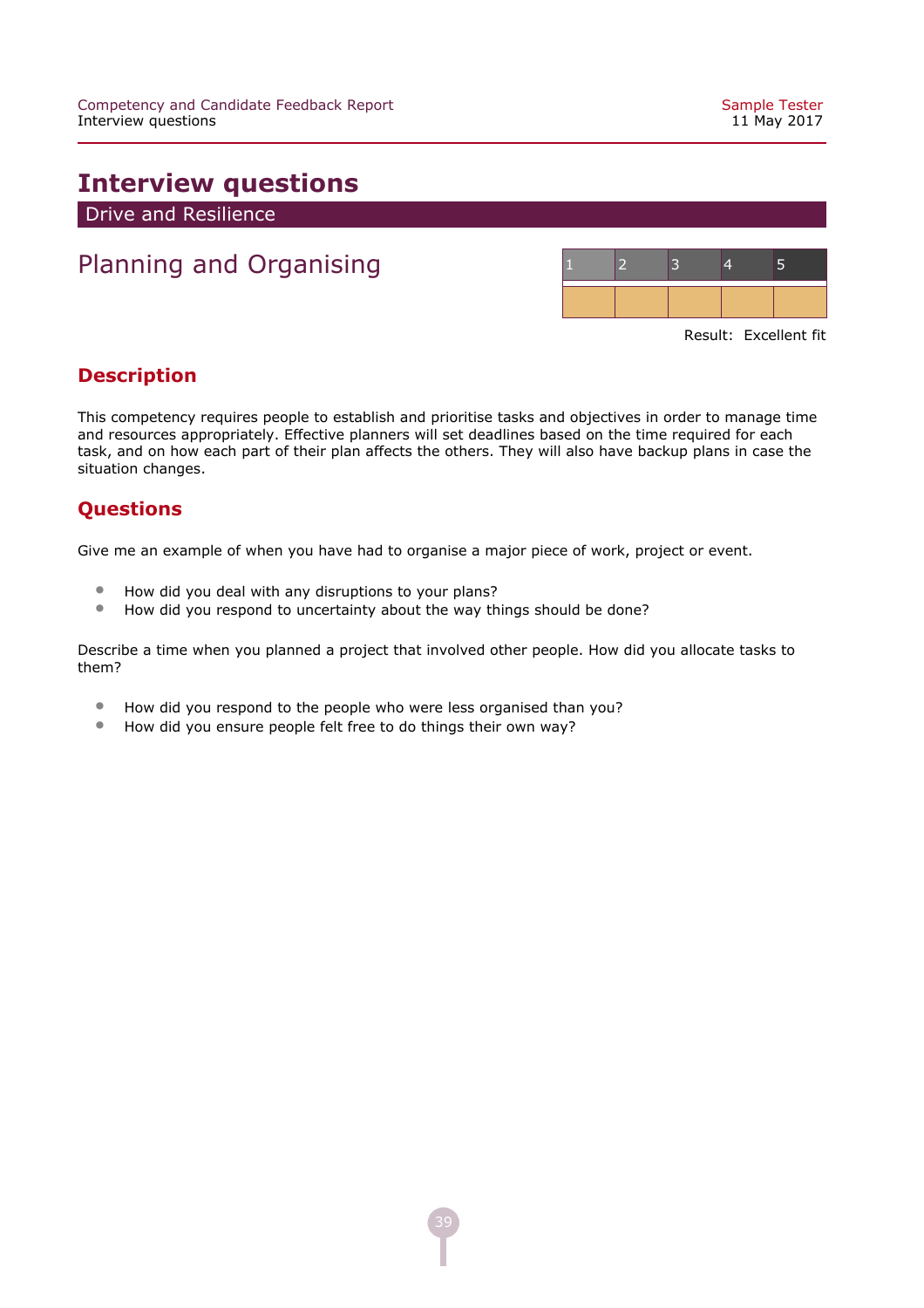Drive and Resilience



Result: Good fit

#### **Description**

People demonstrating Reliability are conscientious and focused on working for the good of their team and organisation. They willingly follow processes and procedures, rarely miss work or appointments and always warn others in advance if it seems they might fail to meet their commitments.

### **Questions**

Give an example of a time when you were unable to fulfil a promise you had made to a work colleague or client.

- What more could you have done to fulfil your commitments?<br>• How did you show flexibility in this situation?
- How did you show flexibility in this situation?<br>• Did you take control or fit in with what others
- Did you take control or fit in with what others wanted?

Describe a time when you had to do some work that didn't stimulate you.

- Could you have found a way around it or a way out of doing it altogether?<br>• What did you do to plan your way through this?
- What did you do to plan your way through this?<br>• Did you comply or fight for what you wanted?
- Did you comply or fight for what you wanted?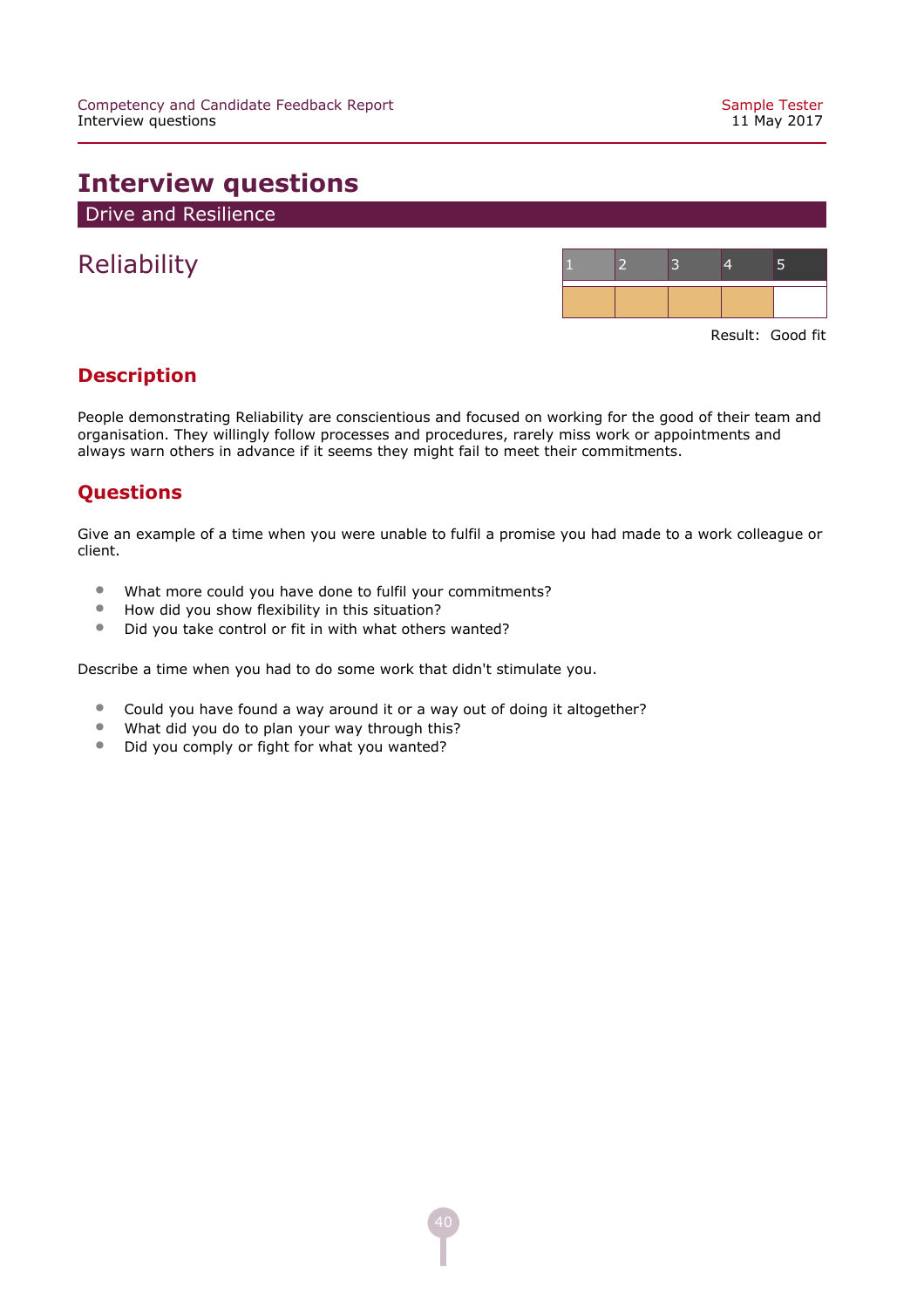Interpersonal

## Cooperative Teamwork  $\begin{array}{ccc} 1 & 2 & 3 & 4 & 5 \end{array}$



Result: Good fit

### **Description**

Cooperative teamworking means building supportive relationships within a team, based on trust and respect. It requires listening to each other, adapting to other people's different ways of working and focusing on shared goals. It also means being willing to challenge others and to accept challenge as a way of getting the best results for the team.

### **Questions**

Tell me about how you built strong working relationships in your current/last job.

- How did you maintain your independence and self-sufficiency within this situation?<br>• How did you balance being friendly and remaining professional with colleagues?
- How did you balance being friendly and remaining professional with colleagues?<br>• How did you ensure that people didn't take advantage of you?
- How did you ensure that people didn't take advantage of you?<br>• Tell me how you provided others with feedback
- Tell me how you provided others with feedback.<br>• How would others describe your energy levels and
- How would others describe your energy levels and patience?

Give an example of when you have had to manage a difficult relationship at work.

- What independent actions did you take to solve this problem?<br>• How did you deal with the possibility of being unpopular in this
- How did you deal with the possibility of being unpopular in this situation?<br>• How did you become aware of the motives behind the other person's beha
- How did you become aware of the motives behind the other person's behaviour?<br>• Could you have been tougher in this situation?
- Could you have been tougher in this situation?<br>• Could this issue have been resolved more quick
- Could this issue have been resolved more quickly?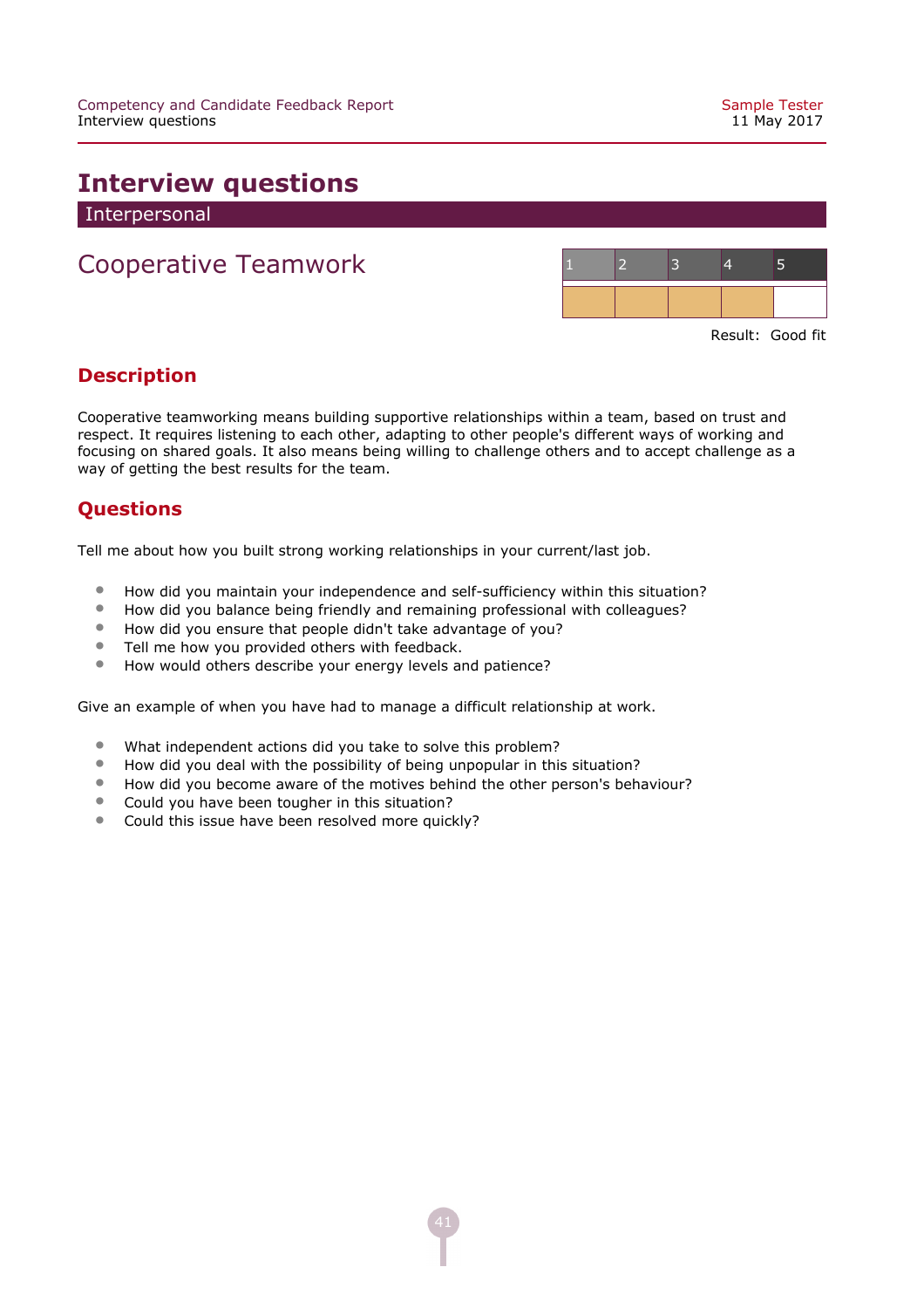Interpersonal



Result: Acceptable fit

### **Description**

Influential communicators balance the need to shape outcomes in the short term with the requirement to maintain successful long-term relationships. This means understanding others, knowing what will motivate and enthuse them towards suggested actions, and also what to give and what to hold back in negotiations. It also often requires the use of personal and professional contacts to achieve influence across teams or organisations.

#### **Questions**

Please give an example of when you have persuaded a colleague to use a particular approach when completing a piece of work.

- Was it more important to be assertive or accommodating in this situation?<br>• How confident do you think you anneared in this situation?
- How confident do you think you appeared in this situation?<br>• What went well and what went less well in this situation?
- What went well and what went less well in this situation?<br>• How did you know you could trust this person?
- How did you know you could trust this person?<br>• Were you diplomatic or forthright with this person
- Were you diplomatic or forthright with this person?

Give an example of when you have had to negotiate your way past objections.

- How did you put forward your own needs and viewpoints, whilst ensuring that others' wishes were accommodated?
- Do you think you were more sensitive or more tough in this situation?<br>• How self-confident were you in this situation?
- How self-confident were you in this situation?<br>• How did you ensure you could trust people's in
- How did you ensure you could trust people's intentions in this situation?<br>• Was it more important to be cautious about what you revealed or open y
- Was it more important to be cautious about what you revealed or open with others in this situation?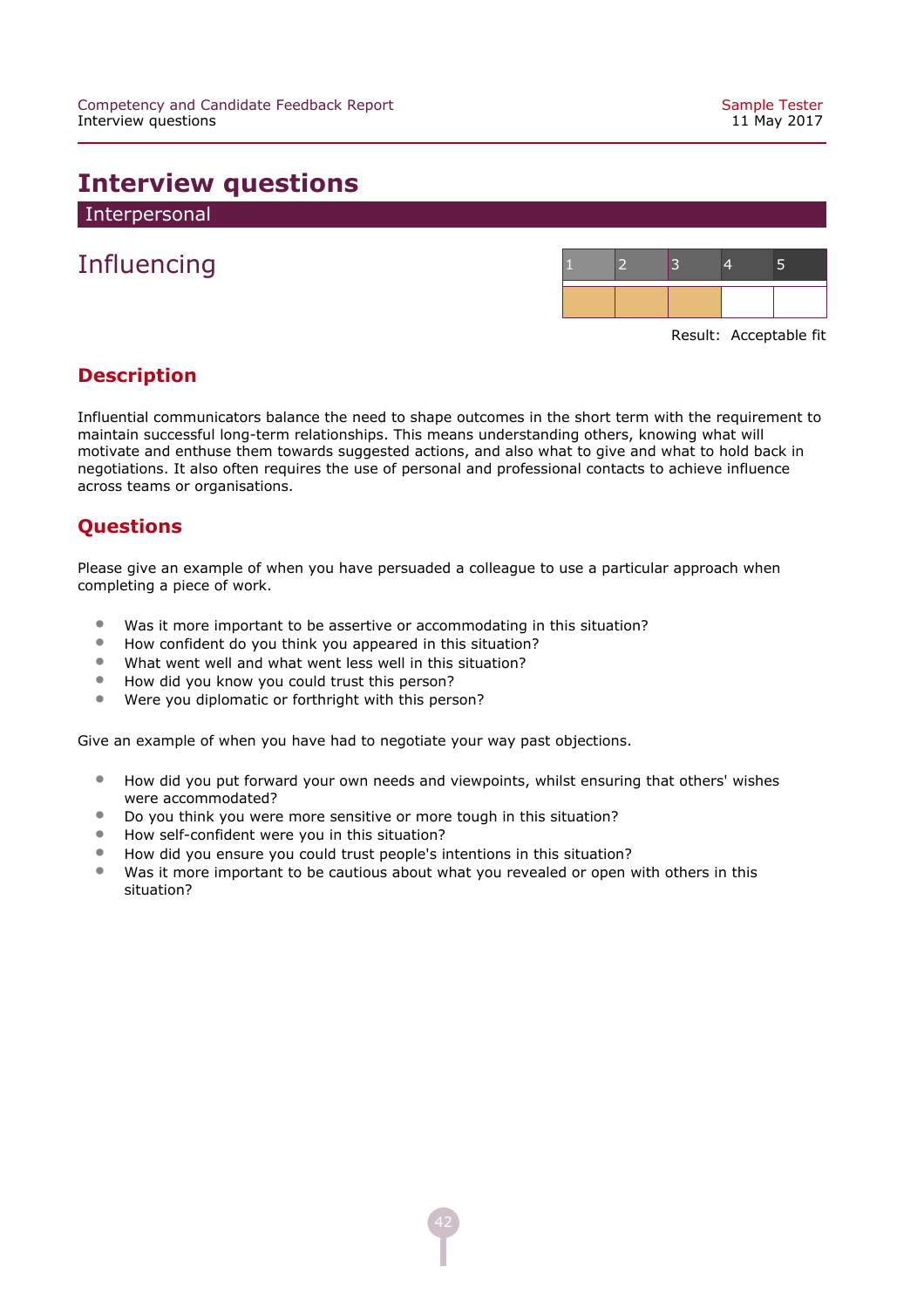Interpersonal

## Clear Oral Communication



Result: Acceptable fit

### **Description**

This competency concerns the ability to speak clearly and fluently. It is demonstrated by taking a logical, structured approach, adapting to the needs of the situation and the nature of the audience. It also involves checking the audience has understood the message. Beyond merely presenting clearly, this competency is also concerned with ensuring strong two-way communication.

### **Questions**

Please give an example of a time when you have used effective oral communication to explain complex concepts to others. How did you ensure they understood your points?

- What went well and what went less well?
- How would you describe your level of confidence in this situation?<br>• How conventional did your communication need to be for this aud
- How conventional did your communication need to be for this audience?

Tell me about the last presentation you gave.

- How did you deal with any signs of criticism from others?<br>• What sort of feedback were you aware of as you were pre
- What sort of feedback were you aware of as you were presenting?<br>• Did you stick to a familiar approach or try something new?
- Did you stick to a familiar approach or try something new?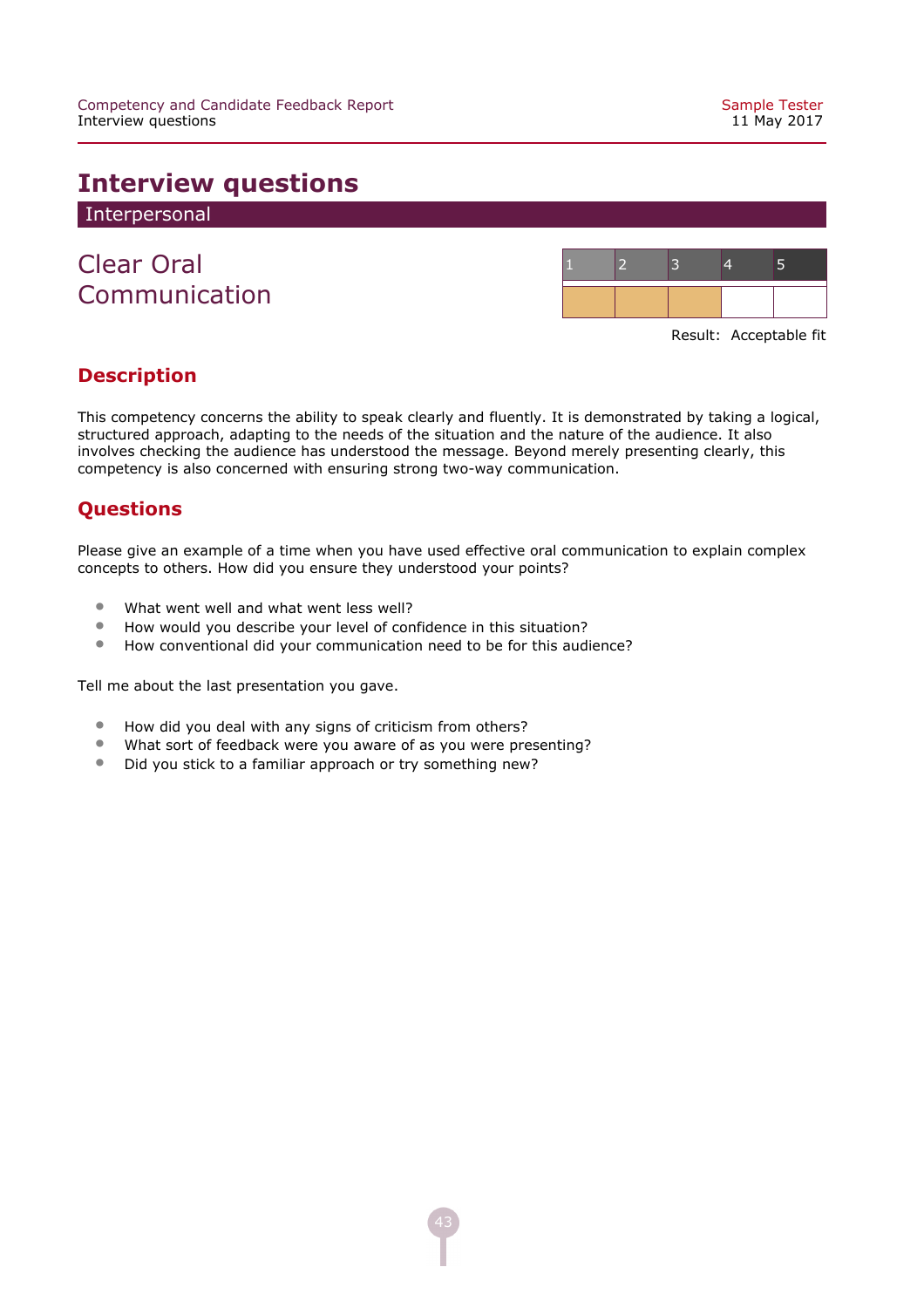Interpersonal

## Management of Others  $\begin{array}{ccc} 1 & 2 & 3 & 4 & 5 \end{array}$



Result: Good fit

#### **Description**

At all levels, effectively managing others means enabling them to perform. Essential to achieving this is setting a clear direction and delegating fairly and appropriately to give direct reports the means to achieve their goals. Those who manage others effectively will also look for opportunities to develop them by encouraging them to take on greater responsibility and make decisions for themselves.

#### **Questions**

Tell me about a time when you were responsible for managing someone or a team of people. This may be with or without formal management authority.

- Do you think you achieved the right balance when consulting with others?<br>• How did you show sympathy for others' difficulties?
- How did you show sympathy for others' difficulties?<br>• Would you consider yourself task- or people-oriente
- Would you consider yourself task- or people-oriented? Can you explain why?<br>• Are you more resilient or sensitive to criticism?
- Are you more resilient or sensitive to criticism?
- Have you been alerted to any personal errors you've made when managing others?<br>• How do you gain an insight into the motivations and trustworthiness of others?
- How do you gain an insight into the motivations and trustworthiness of others?

Tell me about a time when you have delegated an important task to someone else.

- How did you balance allowing freedom with giving direction?<br>• What sorts of problems emerged and what skills did you use
- What sorts of problems emerged and what skills did you use to deal with them?<br>• How did you set limits on the other person in this situation?
- How did you set limits on the other person in this situation?<br>• What disagreements were you aware of and how did you m
- What disagreements were you aware of, and how did you manage them?<br>• How did you know you took the right approach to this situation?
- How did you know you took the right approach to this situation?<br>• How did you ensure that you were aware of the other person's m
- How did you ensure that you were aware of the other person's motivations and reliability?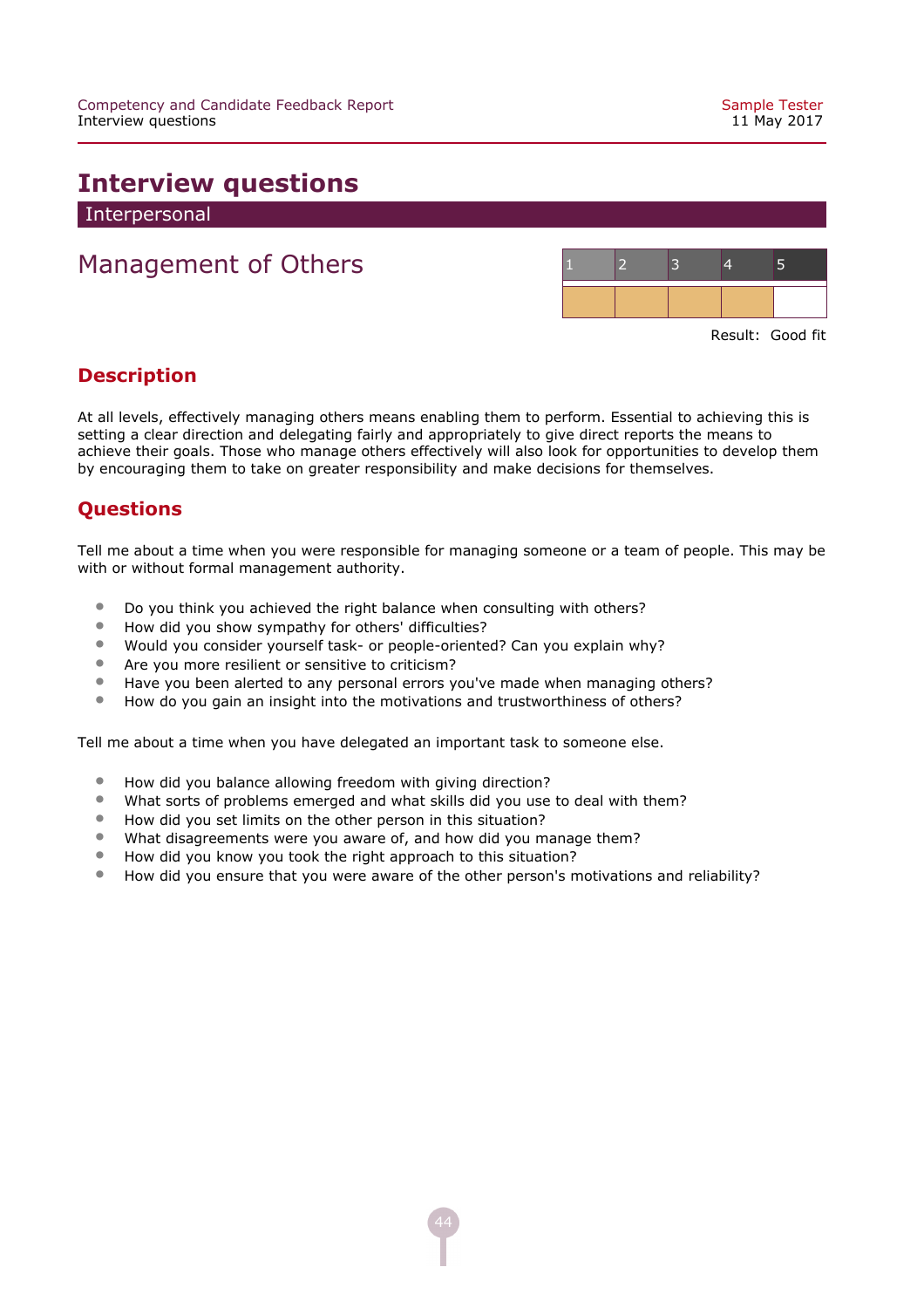Interpersonal

## Integrity and Respect for Others



Result: Good fit

### **Description**

People demonstrating integrity take an ethical approach to their work and relationships. They are discreet with confidential information, whether it is of a personal or professional nature, and treat others fairly. They will also take action when they believe others, or the organisation itself, are acting unethically.

### **Questions**

Give an example of when you incorporated values and ethics into your decision-making.

- Were there established guidelines to help you decide what to do?<br>• Would it have been better to withhold information or reveal it in t
- Would it have been better to withhold information or reveal it in this situation? Why?<br>• How did you evaluate what was right and wrong in this decision?
- How did you evaluate what was right and wrong in this decision?

Describe a time when you had to challenge the behaviour or views of a colleague that were inappropriate or unlawful.

- Did you have established guidelines to help you decide what to do?<br>• Was it more important to be direct or subtle?
- Was it more important to be direct or subtle?<br>• Could you have been less categorical about ri-
- Could you have been less categorical about right and wrong in this situation?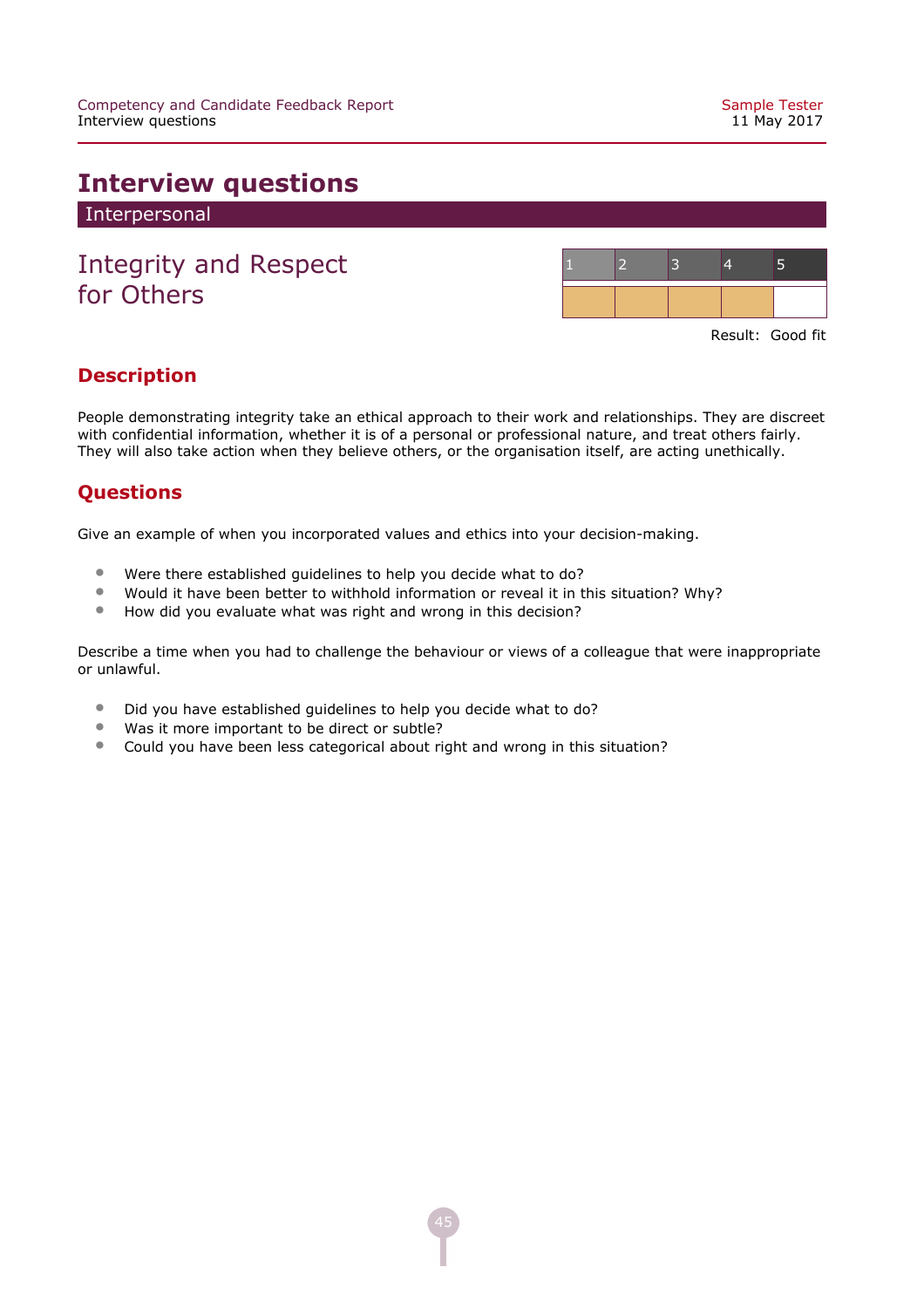## **Appendix 1: Competency definitions**

| <b>Competency</b>                  | <b>Definition</b>                                                                                                                                                                                                                                                                                                                                                                                                                   |
|------------------------------------|-------------------------------------------------------------------------------------------------------------------------------------------------------------------------------------------------------------------------------------------------------------------------------------------------------------------------------------------------------------------------------------------------------------------------------------|
| <b>Analytical Problem-Solving</b>  | This competency is concerned with applying an analytical<br>approach to solving problems and reaching logical conclusions.<br>This means gathering information from a variety of sources and<br>quickly gaining an understanding of it. It requires working<br>effectively with complicated, conflicting or ambiguous<br>information, and looking beyond the surface of issues to identify<br>their underlying patterns and causes. |
| <b>Clear Oral Communication</b>    | This competency concerns the ability to speak clearly and<br>fluently. It is demonstrated by taking a logical, structured<br>approach, adapting to the needs of the situation and the nature<br>of the audience. It also involves checking the audience has<br>understood the message. Beyond merely presenting clearly, this<br>competency is also concerned with ensuring strong two-way<br>communication.                        |
| <b>Clear Written Communication</b> | This competency concerns the ability to write clearly and<br>succinctly. Clear Written Communication means adapting style<br>and content to meet the demands of the situation and audience.<br>To communicate clearly and effectively will usually mean using<br>well-structured, logical arguments and avoiding unnecessarily<br>technical or complex language.                                                                    |
| <b>Commercial Awareness</b>        | Those who are commercially aware consider the flow of money<br>and resources through an organisation, and the need to get<br>maximum value at each stage. They seek to achieve commercial<br>objectives, such as profitability, so that the business can be as<br>competitive and successful as possible.                                                                                                                           |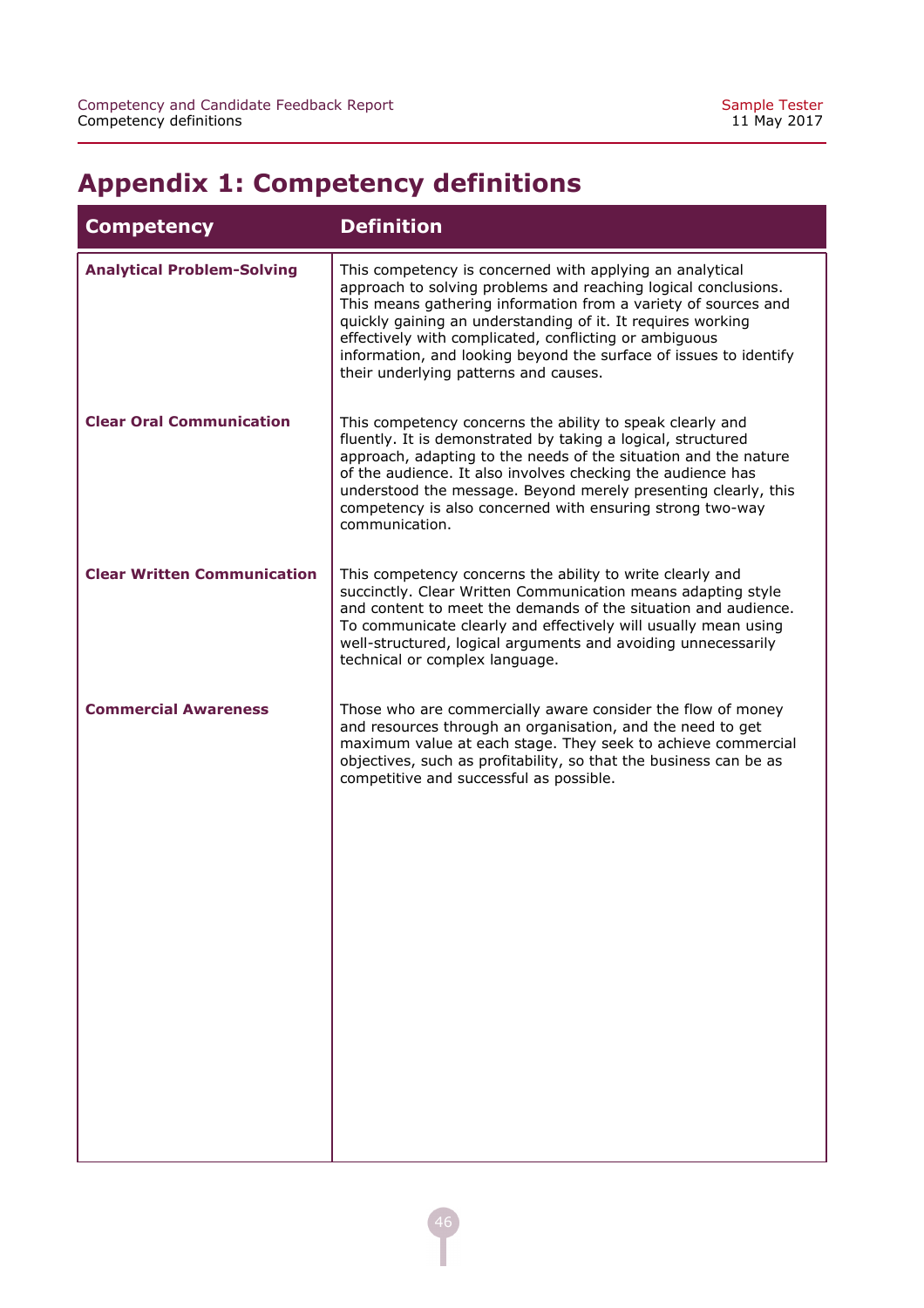| <b>Definition</b>                                                                                                                                                                                                                                                                                                                                                                                                                  |
|------------------------------------------------------------------------------------------------------------------------------------------------------------------------------------------------------------------------------------------------------------------------------------------------------------------------------------------------------------------------------------------------------------------------------------|
| This competency is concerned with continually seeking new<br>knowledge and skills, as well as developing existing capabilities.<br>It involves taking advantage of all opportunities for professional<br>development, seeking feedback on both style and performance,<br>learning from others and gaining valuable lessons from successes<br>and mistakes.                                                                         |
| Cooperative teamworking means building supportive relationships<br>within a team, based on trust and respect. It requires listening to<br>each other, adapting to other people's different ways of working<br>and focusing on shared goals. It also means being willing to<br>challenge others and to accept challenge as a way of getting the<br>best results for the team.                                                       |
| Coping with pressure requires a positive attitude in stressful<br>situations or following failure. It relies on the ability to manage<br>one's own emotions, a willingness to take on challenging tasks,<br>and the energy to remain focused on those tasks when presented<br>with obstacles.                                                                                                                                      |
| People demonstrating Customer Focus are keen to develop<br>strong, lasting relationships with their clients. They are driven by<br>a desire to understand and satisfy their customers' needs,<br>exceeding their expectations wherever possible. This competency<br>may be concerned with clients inside or outside the organisation;<br>internal customers may be other departments or individuals from<br>the same organisation. |
|                                                                                                                                                                                                                                                                                                                                                                                                                                    |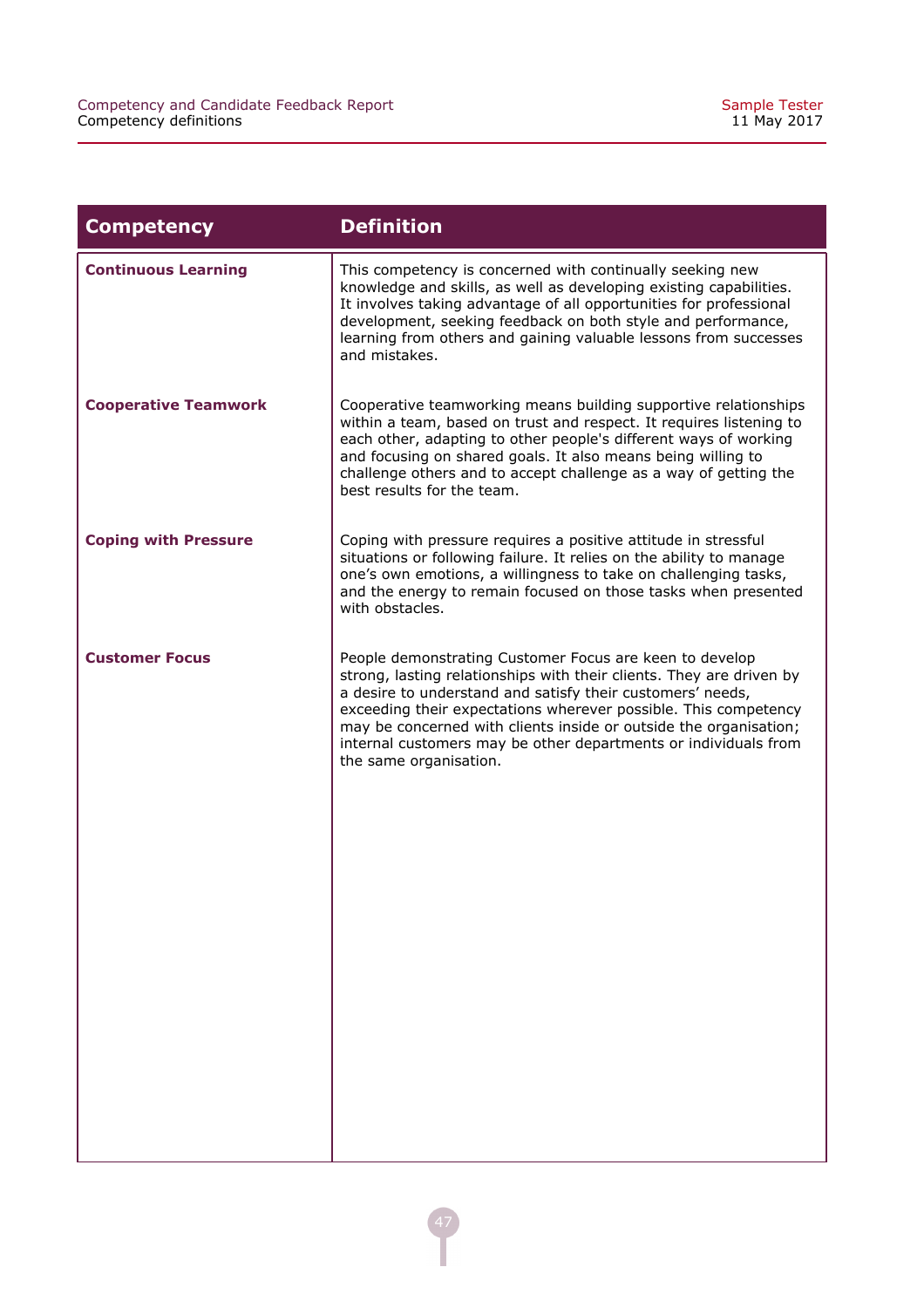| <b>Competency</b>                  | <b>Definition</b>                                                                                                                                                                                                                                                                                                                                                                                                                                                      |
|------------------------------------|------------------------------------------------------------------------------------------------------------------------------------------------------------------------------------------------------------------------------------------------------------------------------------------------------------------------------------------------------------------------------------------------------------------------------------------------------------------------|
| <b>Decision-Making</b>             | This competency is concerned with making clear, appropriate<br>decisions. This may be necessary even with incomplete or<br>ambiguous information, and under time pressure. An effective<br>decision-making style requires the resilience to make unpopular<br>decisions where necessary, and to take responsibility for the<br>outcomes and impact of those decisions.                                                                                                 |
| <b>Drive for Excellent Results</b> | This competency requires a strong focus on setting and meeting<br>high standards. People who drive for excellent results expect high<br>standards from themselves and others. To be sure of this, they<br>will take appropriate steps to monitor the quality of their own<br>work and that of others.                                                                                                                                                                  |
| <b>Flexibility</b>                 | This competency is concerned with responding well to change. It<br>requires a positive attitude to changes and a readiness to adapt<br>when presented with new information, new situations or shifting<br>priorities.                                                                                                                                                                                                                                                  |
| <b>Influencing</b>                 | Influential communicators balance the need to shape outcomes in<br>the short term with the requirement to maintain successful<br>long-term relationships. This means understanding others,<br>knowing what will motivate and enthuse them towards suggested<br>actions, and also what to give and what to hold back in<br>negotiations. It also often requires the use of personal and<br>professional contacts to achieve influence across teams or<br>organisations. |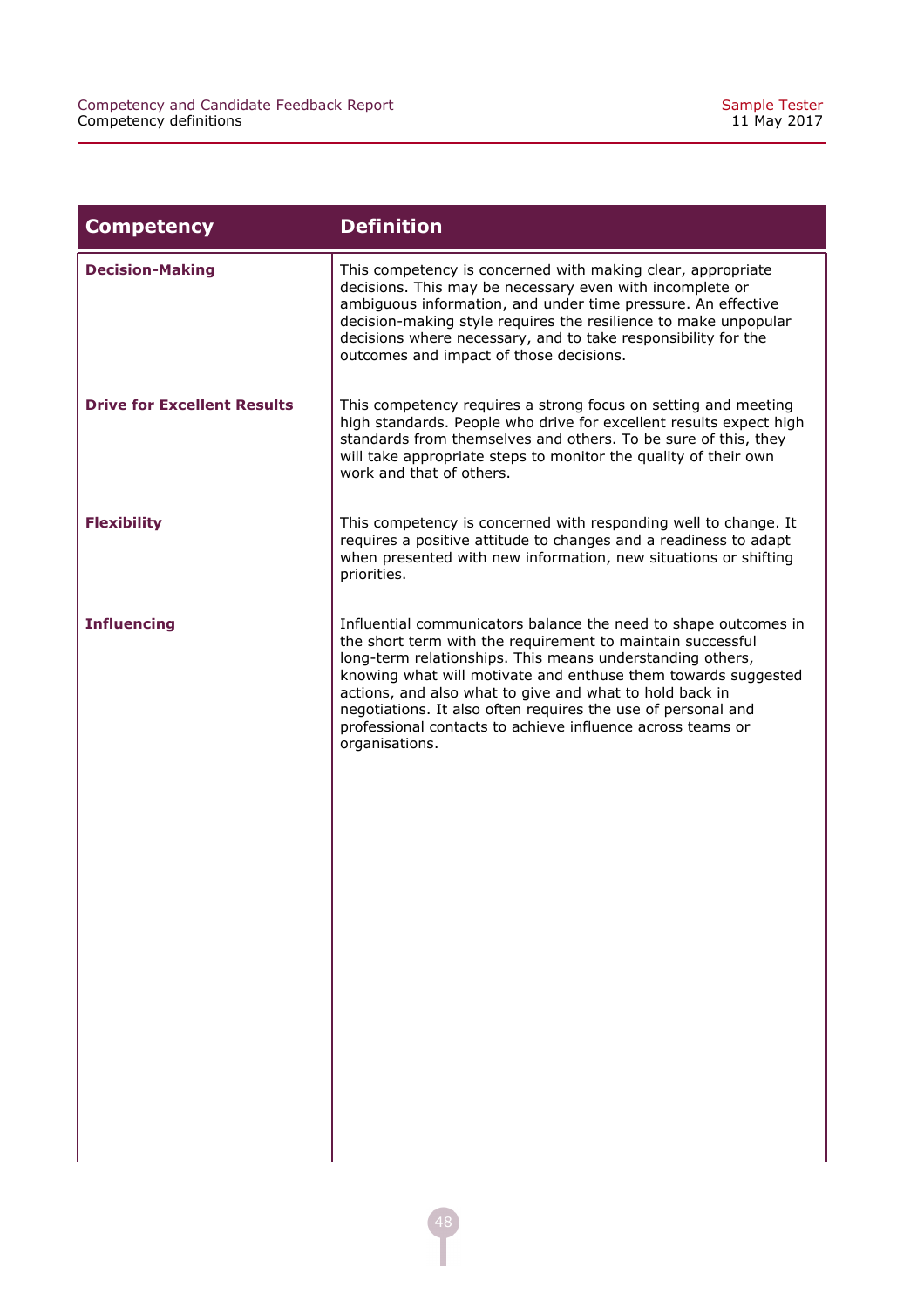| <b>Competency</b>                                 | <b>Definition</b>                                                                                                                                                                                                                                                                                                                                                                                                                    |
|---------------------------------------------------|--------------------------------------------------------------------------------------------------------------------------------------------------------------------------------------------------------------------------------------------------------------------------------------------------------------------------------------------------------------------------------------------------------------------------------------|
| <b>Initiative</b>                                 | People showing Initiative are constantly looking for things to do.<br>They are self-confident and proactive and will generate activity<br>for themselves rather than waiting for instruction. They are also<br>prepared to take risks if they feel there is potential benefit in<br>doing so.                                                                                                                                        |
| <b>Innovation</b>                                 | Innovation is about turning creative ideas into original solutions.<br>This competency is concerned with producing new or different<br>approaches to current situations and enabling this creativity in<br>others. An innovative approach involves both generating ideas<br>and seeing them through to implementation.                                                                                                               |
| <b>Integrity and Respect for</b><br><b>Others</b> | People demonstrating integrity take an ethical approach to their<br>work and relationships. They are discreet with confidential<br>information, whether it is of a personal or professional nature,<br>and treat others fairly. They will also take action when they<br>believe others, or the organisation itself, are acting unethically.                                                                                          |
| <b>Management of Others</b>                       | At all levels, effectively managing others means enabling them to<br>perform. Essential to achieving this is setting a clear direction<br>and delegating fairly and appropriately to give direct reports the<br>means to achieve their goals. Those who manage others<br>effectively will also look for opportunities to develop them by<br>encouraging them to take on greater responsibility and make<br>decisions for themselves. |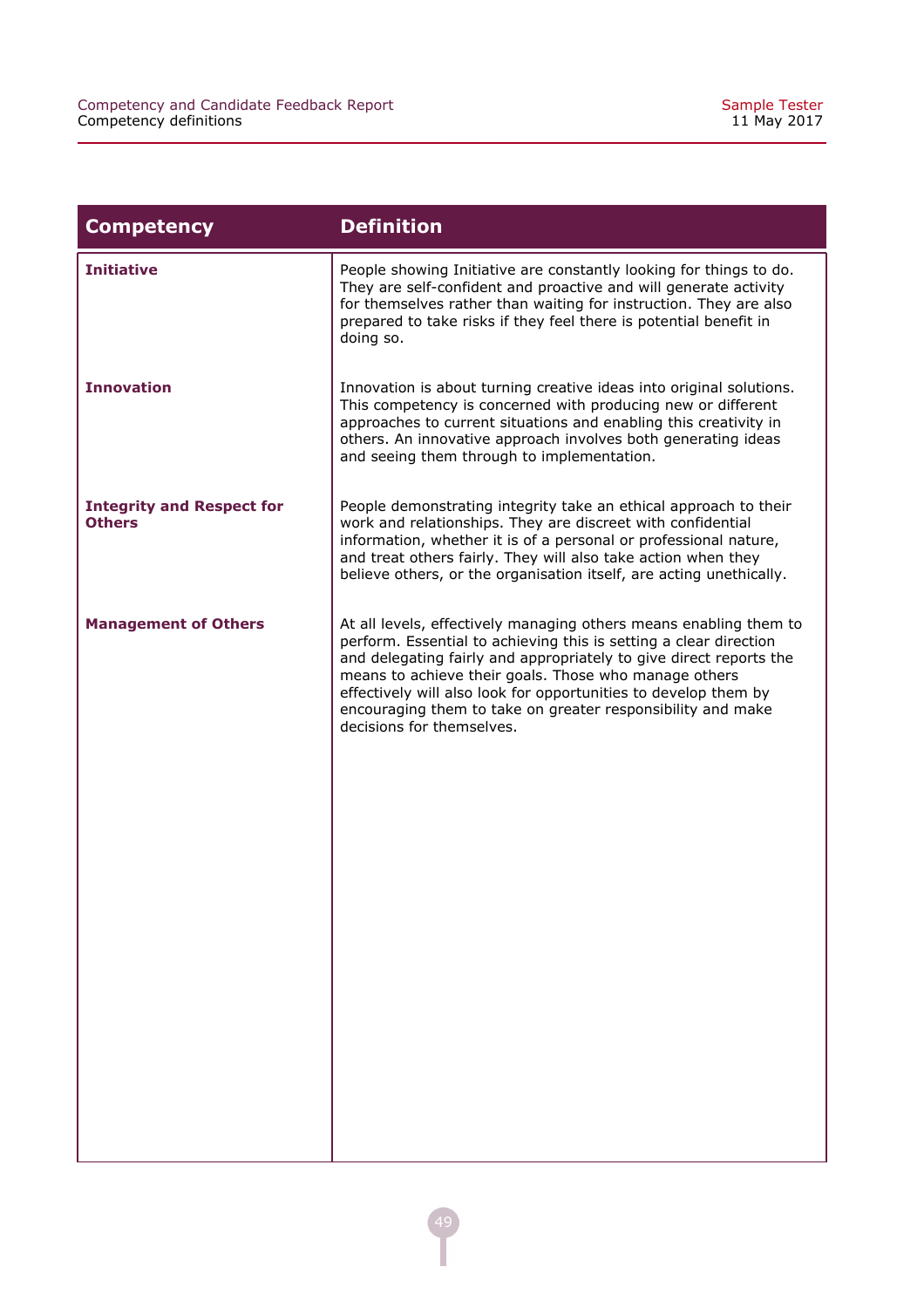| <b>Competency</b>                | <b>Definition</b>                                                                                                                                                                                                                                                                                                                                                                                                                           |
|----------------------------------|---------------------------------------------------------------------------------------------------------------------------------------------------------------------------------------------------------------------------------------------------------------------------------------------------------------------------------------------------------------------------------------------------------------------------------------------|
| <b>Planning and Organising</b>   | This competency requires people to establish and prioritise tasks<br>and objectives in order to manage time and resources<br>appropriately. Effective planners will set deadlines based on the<br>time required for each task, and on how each part of their plan<br>affects the others. They will also have backup plans in case the<br>situation changes.                                                                                 |
| <b>Reliability</b>               | People demonstrating Reliability are conscientious and focused on<br>working for the good of their team and organisation. They<br>willingly follow processes and procedures, rarely miss work or<br>appointments and always warn others in advance if it seems they<br>might fail to meet their commitments.                                                                                                                                |
| <b>Strategic Vision</b>          | This competency is concerned with creating a clear view of the<br>future of the business. People demonstrating Strategic Vision<br>consider the long-term goals of their organisation and define the<br>strategy that will enable others to achieve this. They also take<br>into account the broader context in which their business operates<br>and anticipate future changes or challenges for the organisation.                          |
| <b>Technological Orientation</b> | Those demonstrating Technological Orientation show comfort and<br>aptitude with using technology in order to reach goals more<br>efficiently and to a higher standard. It means showing an<br>openness to advancements in technology and being quick to<br>understand them. People who are strong in this area will use<br>technology appropriately, and will help others to appreciate and<br>understand the benefits of using technology. |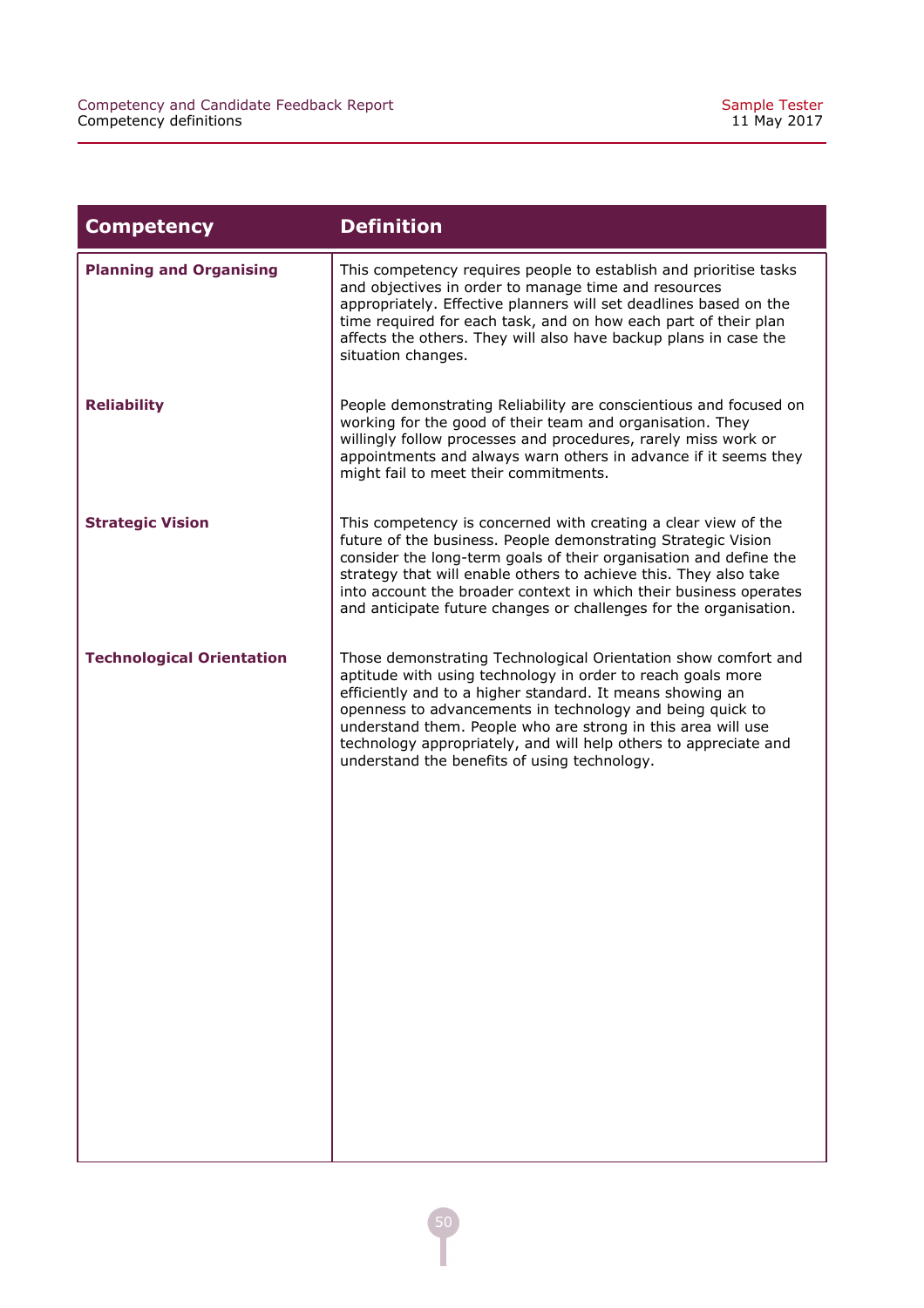

Performance Assessment Network, Inc. (PAN) www.16pf.com

For UK, Europe and rest of the world: Clarendon House 52 Cornmarket Street Oxford OX1 3JH UK

 $t +44 (0)1865 - 304053$  $f +44 (0)1865 - 304001$ custservGlobal@panpowered.com For North America: 11590 N. Meridian Street, Suite 200 Carmel, IN 46032 USA

t 317-814-8800 t 877-449-TEST f 317-814-8888 custserv@panpowered.com

© Copyright 2007, 2016 Institute for Personality and Ability Testing, Inc. (IPAT), USA. All rights reserved. Other than for the purposes of using IPAT's electronic assessment service, no portion of this publication may be translated or reproduced in whole or in part, stored in a retrieval system, or transmitted in any form or by any means (electronic, mechanical, photocopying, recording or otherwise) without the prior written permission of the copyright owner. This publication may not be resold, rented, lent, leased, exchanged, given or otherwise disposed of to third parties. Neither the purchaser nor any individual test user employed by or otherwise contracted to the purchaser may act as agent, distribution channel or stockist for this publication.

® 16pf and the 16pf logo are trademarks and registered trademarks of the Institute for Personality and Ability Testing, Inc. (IPAT) in the USA, the European Community and other countries. IPAT is a subsidiary of Performance Assessment Network, Inc. (PAN).

® PAN is a registered trademark of Performance Assessment Network, Inc. (PAN) in the USA and the European Community. ™ The PAN logo is a trademark of PAN.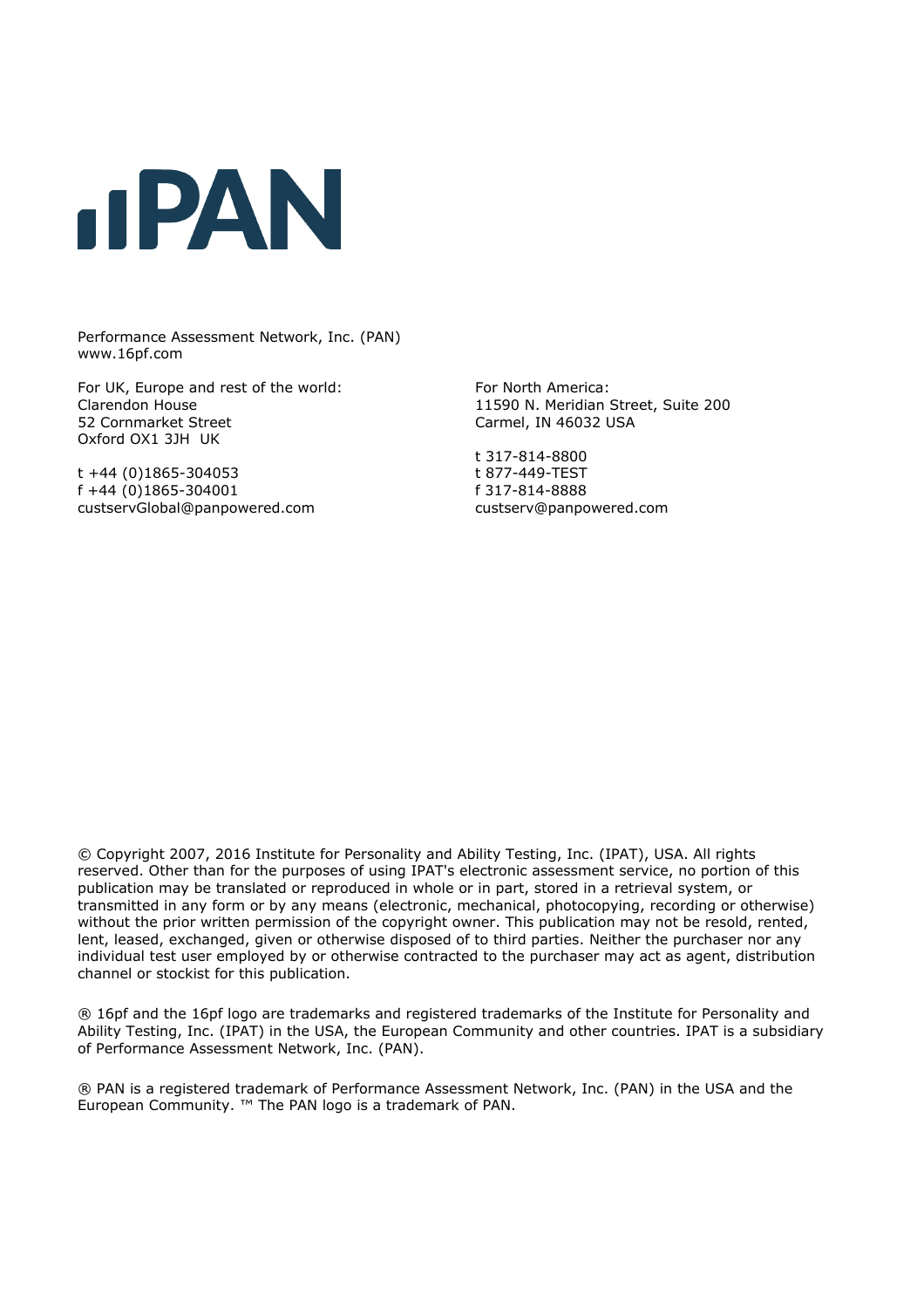

# **Candidate Feedback**

**Sample Tester**

**11 May 2017**

**CONFIDENTIAL**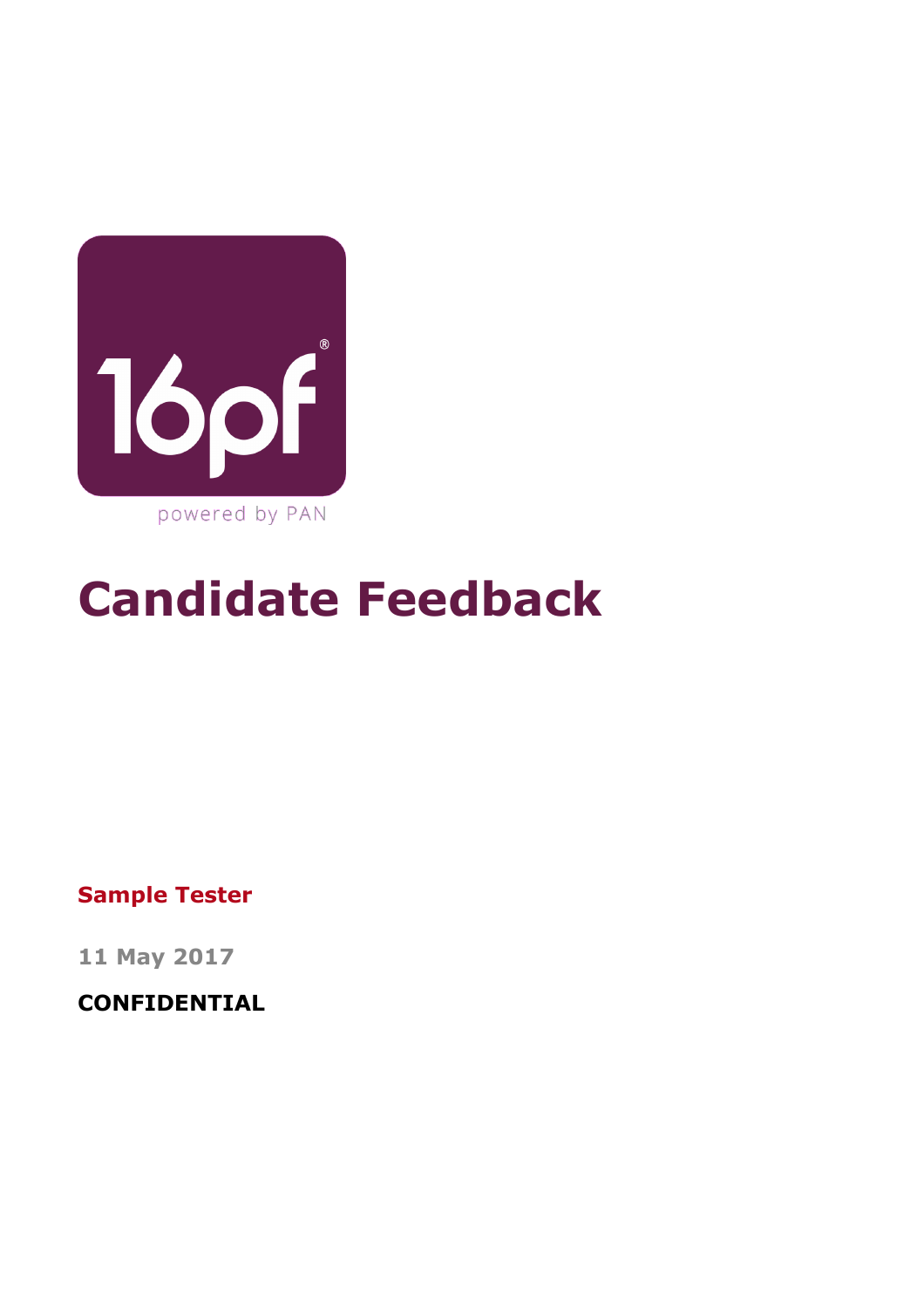## **Introduction**

All information in this report is confidential, and intended only for the person who completed the questionnaire.

This report contains an interpretation of your responses to the 16pf questionnaire that you completed recently. The purpose of the report is to give you meaningful feedback about your results.

Your responses have been compared with those of a large number of people who have also taken the questionnaire. The statements about you therefore summarise how you answered the questions, but they also reflect how people who responded in similar ways have described themselves.

Please note:

- The results are based on your own description of your personality and behaviour, which may not necessarily reflect how other people would describe you.
- The report describes your likely style, but has not measured skills or knowledge, and therefore it does not present firm conclusions about your abilities.
- There are no absolute rights or wrongs in personality each style has its advantages and disadvantages, although some temperaments may suit some activities, jobs or interests better than others.
- Results of psychometric questionnaires like this one enable a good prediction of how people will behave in a variety of situations.

The results of the questionnaire are generally valid for 12–18 months after completion, or less if you undergo major changes in your work or life circumstances.

If you require further information about this report, please contact the individual who provided it; they should be qualified in the interpretation of the 16pf questionnaire.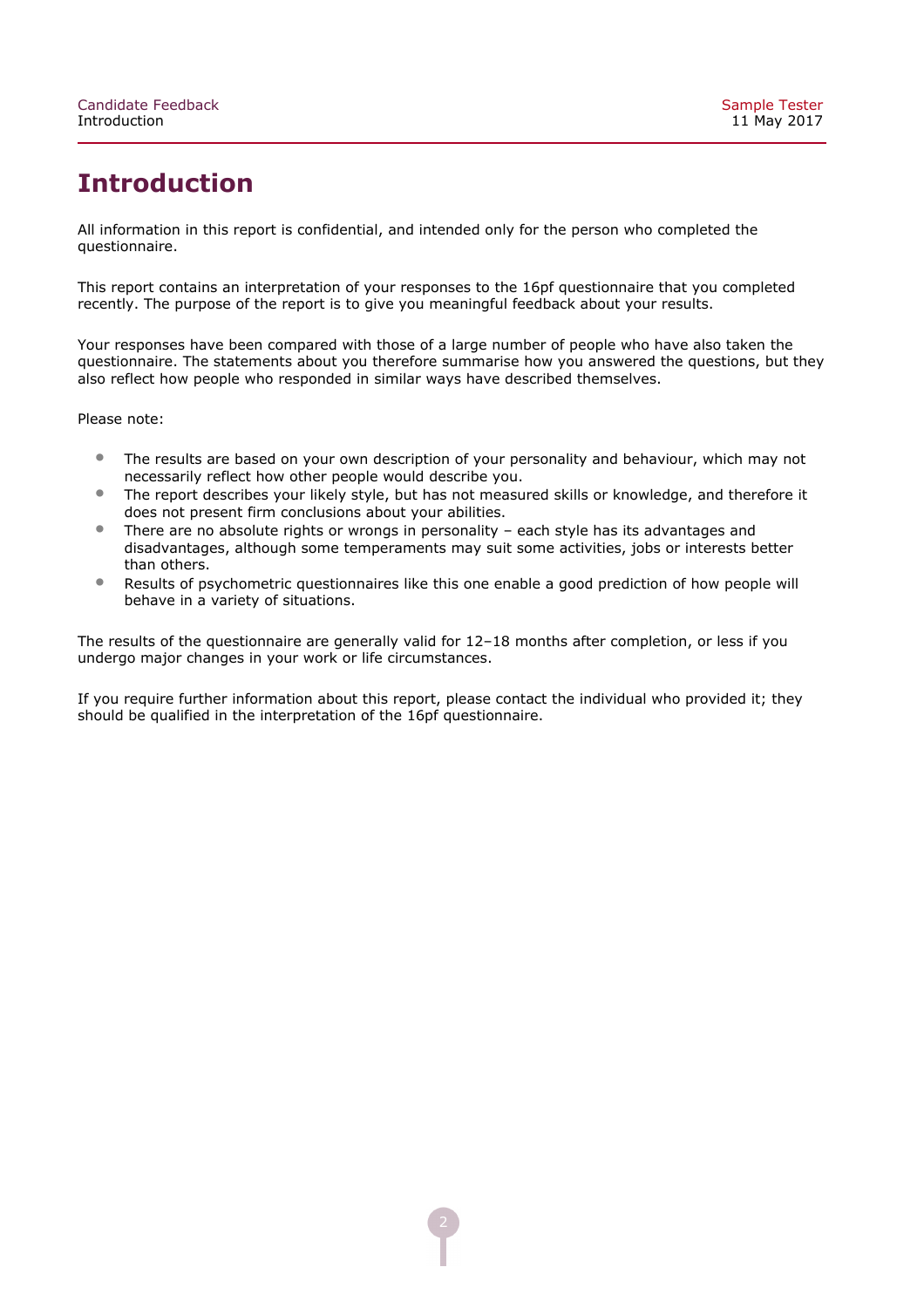## **Candidate Feedback**

#### **Relating to Others**

You see yourself as someone who seeks out opportunities to build close personal relationships and to get to know others. You are likely to express a lot of interest in people and will probably want to get to know them well, probably by asking a lot of questions to gain a deeper understanding of them. You are likely to be lively and animated. Others may see you as keen on fun and excitement. Although you will be more careful and serious in some settings, you will generally seek out opportunities for enjoyment. You may find many social situations uncomfortable, in particular those where you are trying hard to make a good impression. In these settings you could come across as withdrawn and shy, and will be sensitive to what others think. In situations where you have previous experience, or where you are surer of your role, you may feel less threatened and may appear more confident. You are probably open with information about yourself in some situations, sharing deeper aspects of your thoughts and feelings. At other times you will feel more comfortable withholding this information and relating on a more superficial level. You probably enjoy working collaboratively with others, and will seek opportunities to cooperate and gain support or advice. This will be an advantage in situations where it is important to make the most of the skills and experiences of a wide variety of people. However, you may find it more difficult to work alone, or in situations where you do not feel a sense of shared identity.

#### **Influence and Collaboration**

You appear to seek opportunities to influence the world around you and will be resolute in your views and ideas. You will enjoy situations where you feel you have control over events or people. You may be willing to defer when you do not have a strong opinion, or when you respect someone in a leadership role. You may find it relatively uncomfortable to directly state your opinions or to attempt to influence others. As a result you may only do this in situations where the matter under discussion is an area of your expertise, where you feel particularly strongly, or when you are among people you know well. You are likely to be optimistic about people; you believe that others generally have good motives and that they can be trusted, which will make you open to their ideas or opinions. In this respect, you will be seen as easy to get on with, and your optimism will probably bring out the best in others. However, it is possible you may overestimate the good intentions of others in aggressive or competitive environments. You prefer ideas that challenge the status quo and offer opportunities for improvement. You may get frustrated in slow-moving environments and could potentially overlook what is currently good in traditional, established methods.

#### **Thinking Style**

You probably see consideration for people as fundamental in making decisions. This concern for people is likely to drive your thinking, which means that you will probably find it difficult to take unpopular decisions. You are likely to find it difficult to work in an impersonal manner, as you usually seek out close relationships with colleagues and clients. You are likely to consider both the logical and emotional aspects of decisions. In some situations you may favour a more detached, objective approach, whereas in others you will consider the importance of your feelings and values. You probably find it comfortable to focus on tangible details, and are alert to the practicalities of the world around you. You will enjoy working with immediate, measurable tasks, but may miss the broader implications of the specific information that you have.

You prefer to look at the world in new or different ways. You are constantly looking to improve upon current ways of thinking or working. You will probably find it difficult to work in environments where there is little opportunity to improve upon the way things are done. Your responses to the reasoning questions indicate that you are likely to be at ease with problems that involve abstract reasoning and conceptual thinking.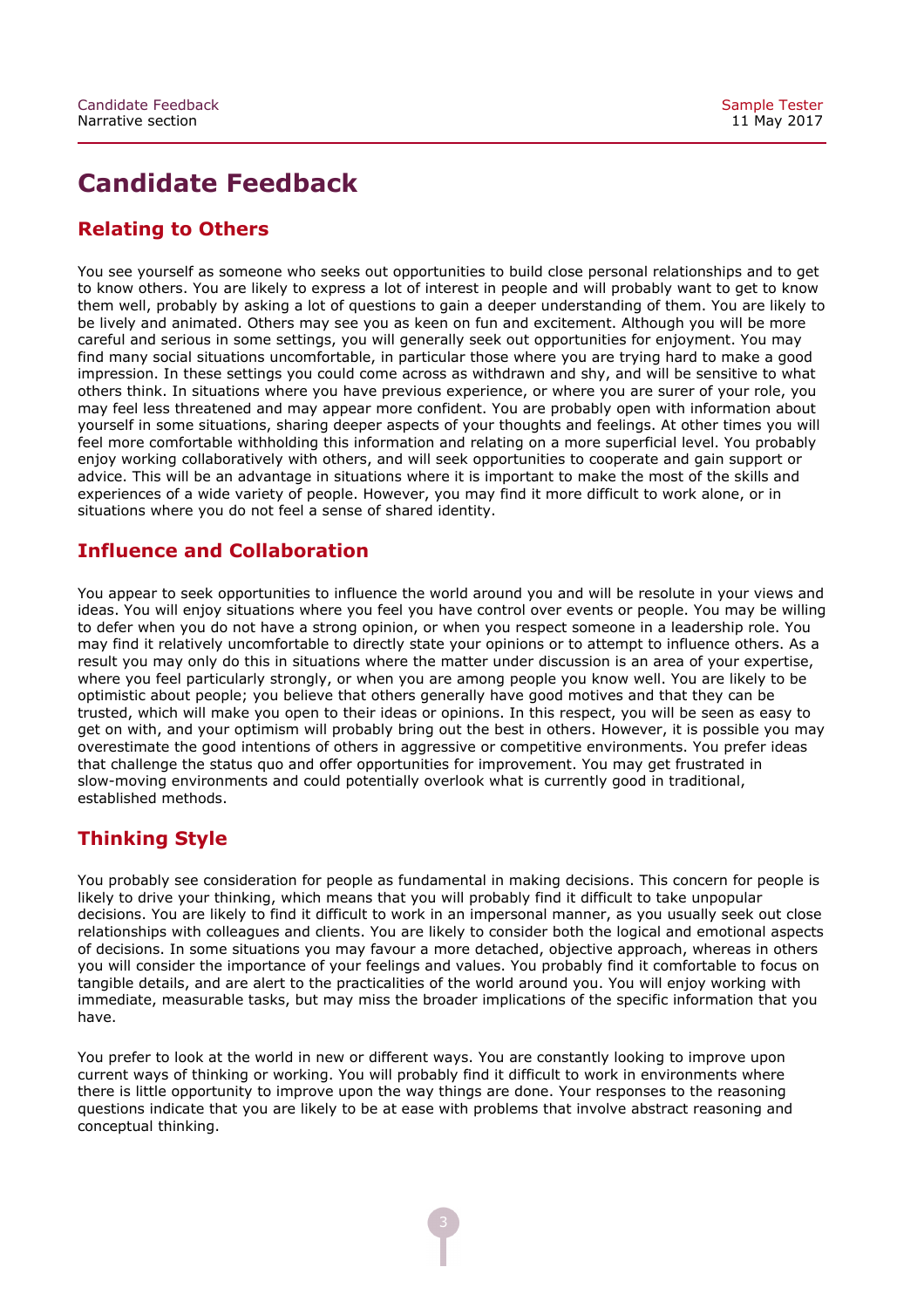#### **Structure and Flexibility**

You are generally spontaneous. You may be relatively animated and excited, preferring to think and act swiftly. You are probably less comfortable in situations where you have to focus on one area in depth. You will probably place a high value on society's rules, norms and expectations, and could act as their custodian, upholding standards and respecting authority. You are unlikely to ever break rules, seeking instead to change those that you consider unfair. You enjoy taking a grounded and practical approach. You will probably focus on immediate issues, and are unlikely to be distracted by other thoughts. This will be an advantage in situations where focused attention is required, although it is possible that you will miss wider implications or patterns outside the immediate area of focus. You are likely to be organised. You are probably most happy in situations where you can see what needs to be done and are given the opportunity to plan ahead. You probably cope with shifting circumstances by careful planning, although you may sometimes be seen as inflexible because of your need to achieve high standards.

#### **Management of Pressure**

You see yourself as able to cope with the obstacles that you encounter in life. You are unlikely to respond emotionally to the ups and downs in your life, and will be seen as mature and calm. However, you may not be willing to admit to yourself that you are affected emotionally by events, and others may see this calm approach as a lack of engagement. You have an optimistic view of the world and a positive view of others. You will tend to expend little energy worrying about being taken advantage of, and this could be a disadvantage in a highly political environment. You may generally appear self-assured and unworried. You are relatively confident in your abilities and performance, feeling apprehensive in very few situations. You may not fully attend to negative feedback, which could reduce your opportunities for learning. You are likely to be laid-back and content. You are unlikely to feel the need to act immediately, and will perform best in environments where it is important to be relaxed and patient. You will probably come across as easy-going, but it is possible that you could sometimes be seen as lacking in motivation.